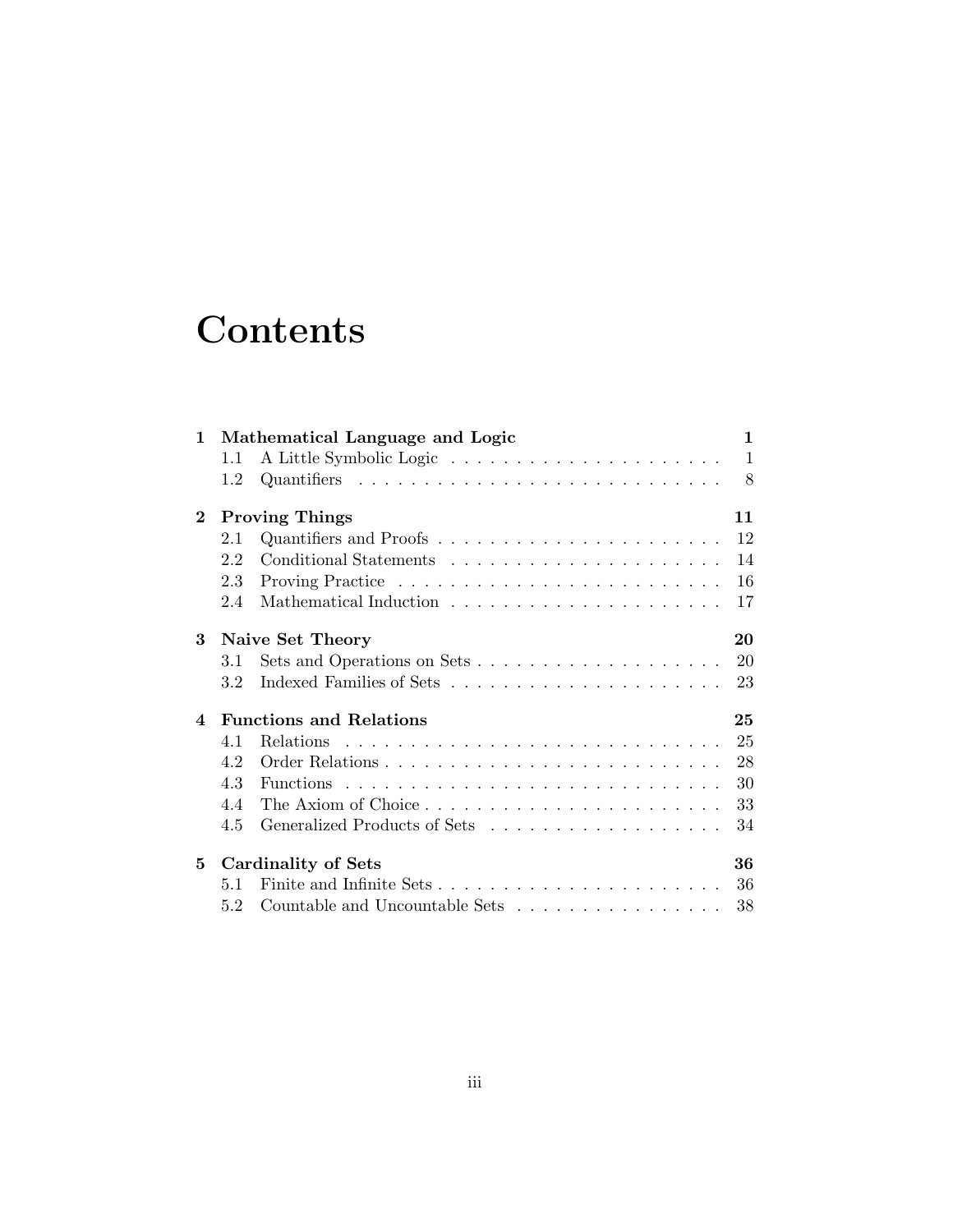## An Intro to Proving and Basic Math Concepts

### M.M.Marsh

August 5, 2015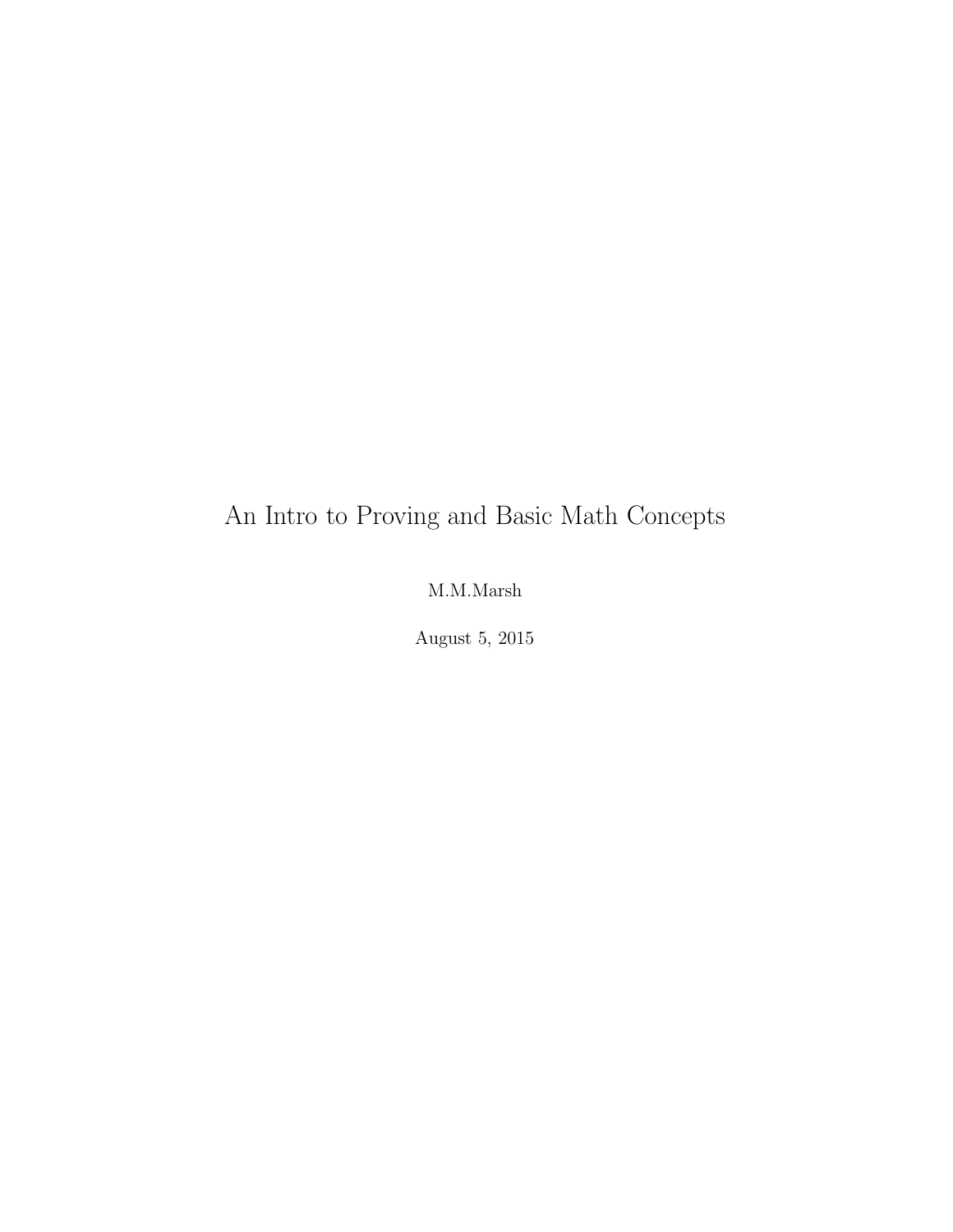### Chapter 1

# Mathematical Language and Logic

### 1.1 A Little Symbolic Logic

A statement is a sentence that, in the absence of subjective judgement, is either true or false, but not both.

Problem 1.1.1 Which of the following are statements?

- 1.  $3 + 2$  is equal to 6.
- 2. Extraterrestrials have visited the Earth.
- 3. Math is fun.
- 4. It is not raining. (at the closest outside location, right now)
- 5. The digit 8 occurs more times than any other digit in the most recent edition of the Calculus text by Stewart.
- 6. The weather in Sacramento is better than the weather in Los Angeles.
- 7.  $x + 2 = 6$ .

Definition 1.1.1 Suppose P is a statement. The negation (or denial, or logical opposite) of  $P$ , denoted  $\neg P$ , is the statement "It is not the case that P".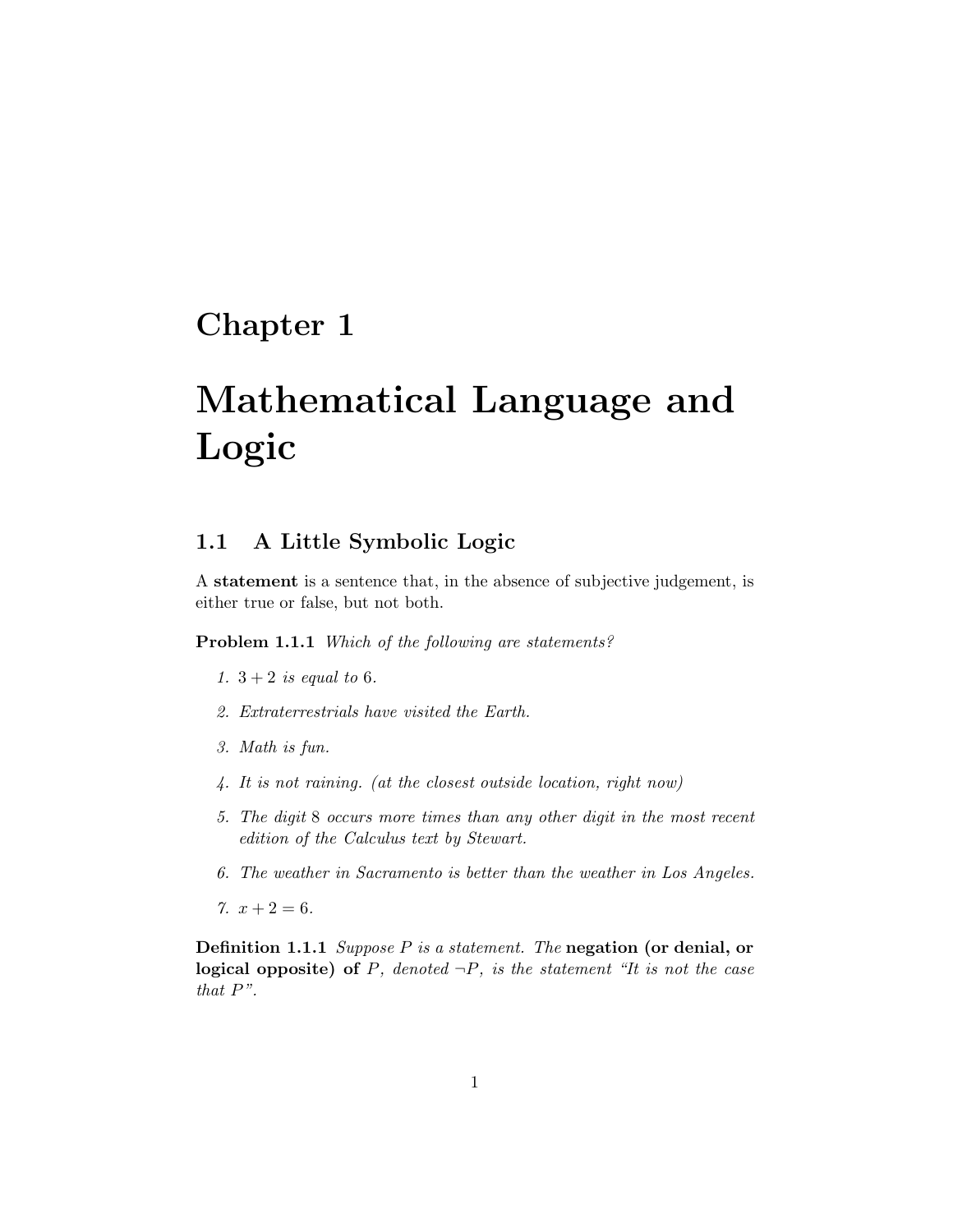If P is true,  $\neg P$  is false, and vice versa. As we will see later, it is imperative that when given a statement, we are able to correctly write its negation. Now, from the definition above, this seems ridiculously easy. For example, take the statement

P: "Jim weighs over 200 pounds".

From the definition, its negation is "It is not the case that Jim weighs over 200 pounds". Indeed, this is the negation; however, we prefer to write the negation in a more simply stated way, without using the phrase "it is not the case that ...". That is, we wish to find a simpler statement that is "logically equivalent" to

 $\neg P$ : "It is not the case that Jim weighs over 200 pounds".

So, like it or not, we will also have to decide when two statements are logically equivalent to each other. Let's try a few possible negations for this example; that is, possible equivalent statements to  $\neg P$  above.

- (1) "Jim doesn't weigh over 200 pounds", or
- (2) "Jim weighs 200 pounds or less", or
- (3) "Jim weighs 160 pounds"?

Are all of these statements negations of the original statement? Are they all logically equivalent to each other? What about the last two statements, (2) and (3)? It's possible that Jim weighs 200 pounds or less but doesn't weigh 160 pounds. That is, statement (2) could be true while at the same time statement (3) is false. Thus, these two aren't logically equivalent. So, not both are negations. Notice that statements (1) and (2) must both be true or both be false, regardless of what Jim weighs. If "Jim weighs over 200 pounds" is true, they are both false. If "Jim weighs over 200 pounds" is false, they are both true. Let's look at another example.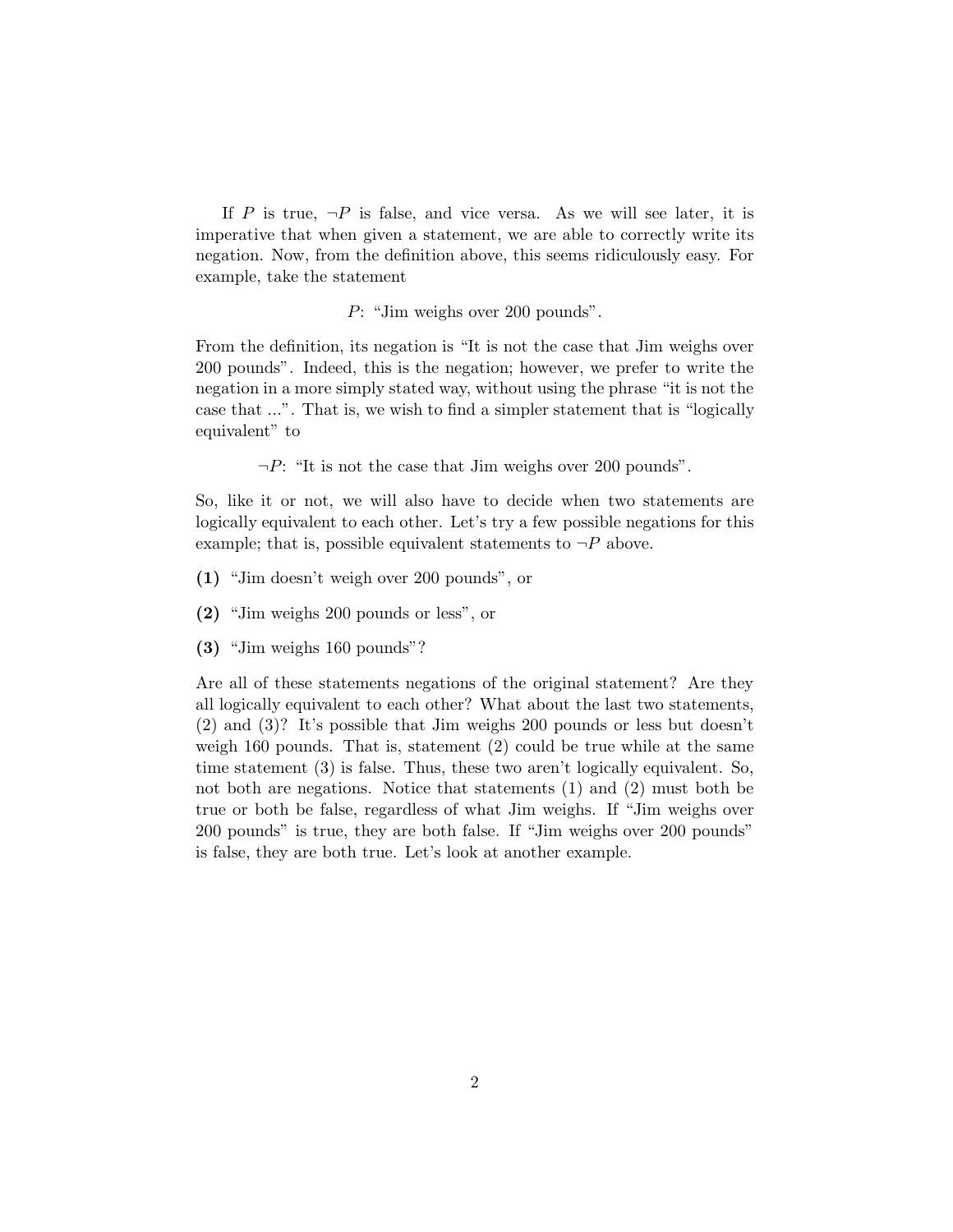Example 1.1.1 Consider statements P and possible negations Q below.

 $P$  Q 1.  $3 + 2 = 6$ <br>3+2 $\neq 6$  $3 + 2 = 5$ there are more than two people in this class the word "math" has exactly four letters  $4 \times 2 = 8$ this course is extra fun logic is not very logical 2.  $e^{\pi} = 26.412$   $e^{\pi} \neq 26.412$  $e^{\pi} = 4$ 

3. it is raining it is not raining it is sunny

Discussion. Notice that in 1 of this example, statement P is false and all of the possible negation statements Q are true. (Pretend that the last two are really statements, and that they are true.) Does this mean that all of the statements Q are negations of P? It seems unlikely. In fact, some of the candidates for Q don't even have a 3, 2, or 6 in them. So, surely, they're not all logically equivalent to each other.

In 2, some of you may not know if statement P is true or false. Should this lack of knowledge affect which statement Q is the appropriate negation? And in 3, statement P may be false now, but at another time it may be true. Surely, none of these considerations should influence whether one statement is the logical negation of another.

Here's a way to think about it. Knowing the actual truth values of two statements doesn't give us any information about their meanings; nor does it indicate if they are "related in meaning". To determine if there is any relationship in meaning, we assume all possible truth values of one and see if the truth values of the other are affected by these assumptions. Statements P and Q are logically equivalent if the assumption that P is true implies that Q is true, AND the assumption that P is false implies that Q is false. Analogously, if P and Q can have opposite truth values, then they're not logically equivalent, as we observed in the example about Jim's weight.

To check if statements P and Q are negations of each other, we ask if under the assumption that P is true, must Q be false AND under the assumption that P is false, must Q be true. Analogously, it is not possible for P and Q to have the same truth values.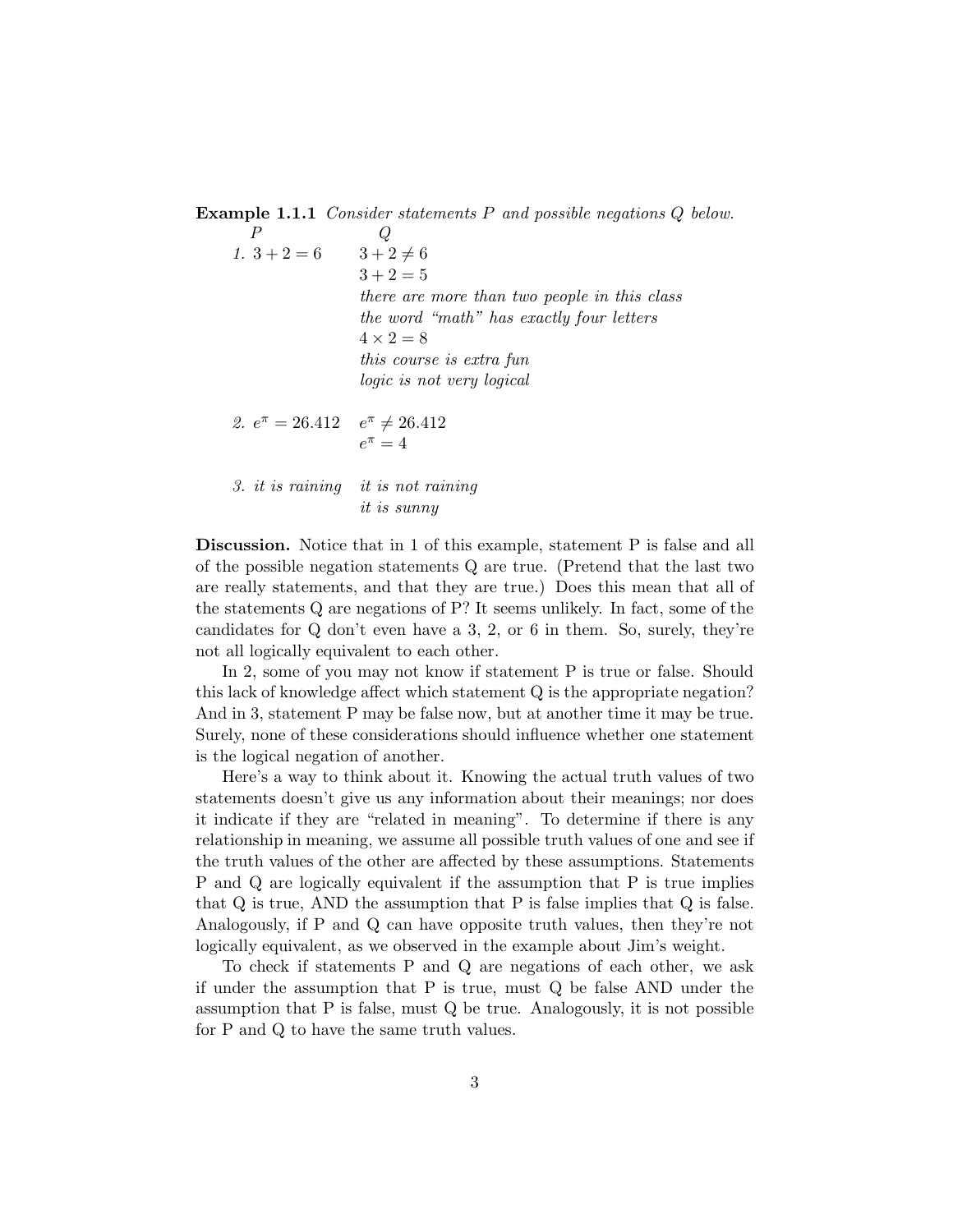Problem 1.1.2 State negations of the statements below. Do not use the phrase "it is not the case that".

- 1. Extraterrestrials have visited the earth.
- 2. The front wall in this room is green.
- 3. Saturn is larger (in diameter) than Neptune.
- 4. Saturn is the largest of all the planets in our solar system.
- 5.  $\sqrt{2}$  is an irrational number.
- 6. There is a direct airline flight from San Francisco to New Orleans.

The statements in Problem 1.1.1 and Problem 1.1.2 are called simple statements. Statements can be combined with other statements to make new statements, called compound statements. We now consider the three basic types of compound statements.

Definition 1.1.2 Suppose P and Q are statements. The conjunction of P and Q, denoted  $P \wedge Q$ , is the statement "P and Q". The disjunction of P and Q, denoted  $P \vee Q$ , is the statement "P or Q".

**Problem 1.1.3** What should be the truth values of  $P \wedge Q$  and  $P \vee Q$  for the various combinations of truth values of  $P$  and  $Q$ ? I.e., fill in the following "truth table".

| $\boldsymbol{P}$ | Q | $P \wedge Q$ | $P \vee Q$ |
|------------------|---|--------------|------------|
|                  |   |              |            |
| T                | F |              |            |
|                  |   |              |            |
| F                | F |              |            |

Should  $P \vee Q$  and  $Q \vee P$  be equivalent (have the same truth values)? What about  $P \wedge Q$  and  $Q \wedge P$ ? If we have conjunctions of three or more statements, "when" would we expect the resulting compound statement to be true? What about finite disjunctions? Since our truth table gives "true or false" of conjunction and disjunction for two statements at a time, are parentheses necessary in these "extended finite versions" of conjunction and disjunction? When we write or speak conjunctions (or disjunctions) of three or more statements, parentheses certainly aren't present. So, could the "meaning" be unclear?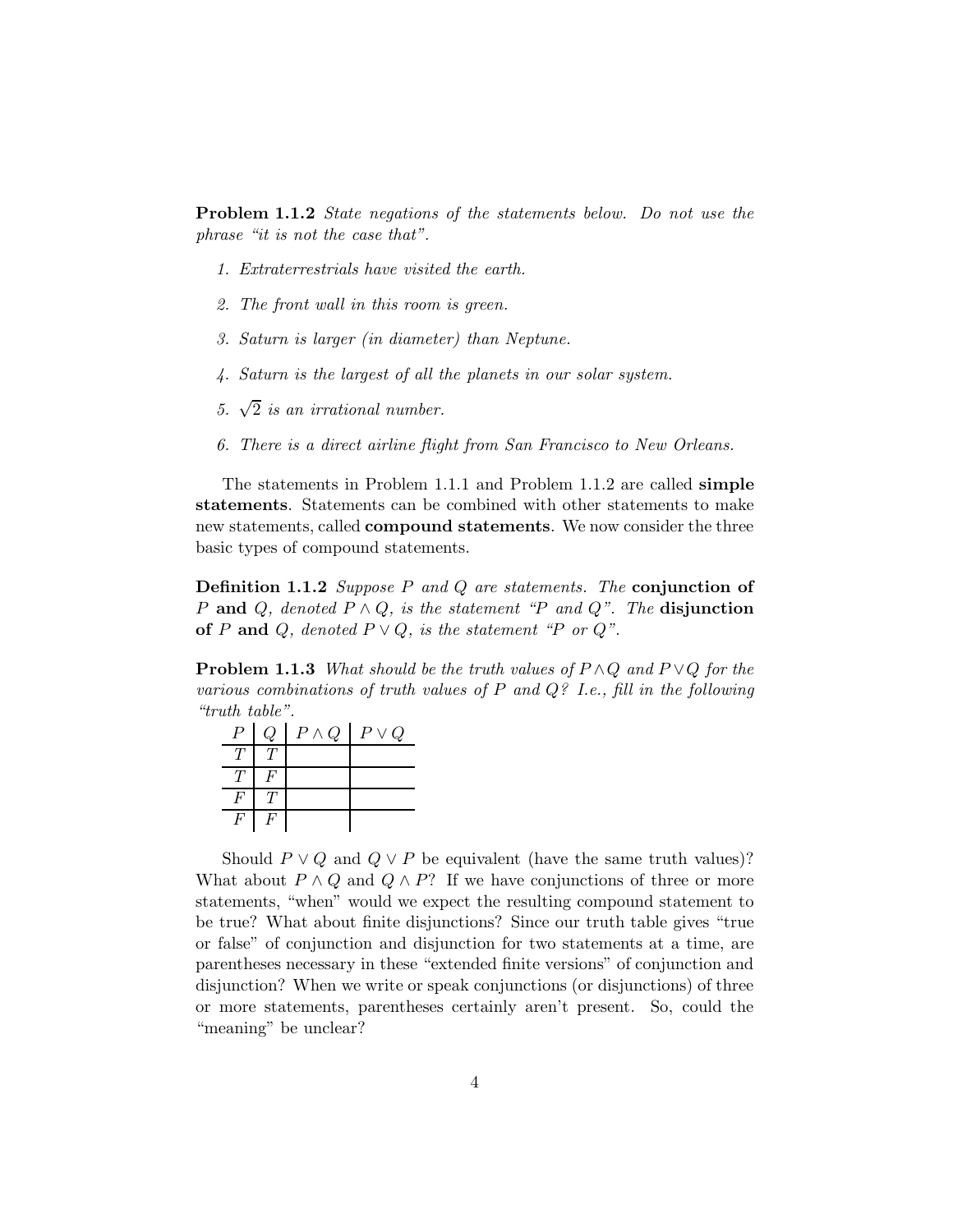**Definition 1.1.3** Suppose P and Q are statements. The statement "If  $P$ , then Q" is called a **conditional statement** and is denoted  $P \Rightarrow Q$ . P is called the **hypothesis** of the statement and  $Q$  is called the **conclusion**. The biconditional statement is the statement  $(P \Rightarrow Q) \land (Q \Rightarrow P)$  and is denoted  $P \Leftrightarrow Q$ . We say "P if and only if Q" for biconditional statements.

The following terminology is considered to be equivalent in meaning to "if  $P$ , then  $Q$ ".

| $\Diamond P$ only if Q                              | $\Diamond$ P is a sufficient condition for Q |
|-----------------------------------------------------|----------------------------------------------|
| $\Diamond$ Q if P                                   | $\Diamond Q$ is a necessary condition for P  |
| $\Diamond Q$ provided that $P \Diamond P$ implies Q |                                              |

The meaning of the conditional statement "if  $P$ , then  $Q$ " is the same as the meaning of the statement "it's not the case that  $(P \wedge \neg Q)$ ". Does this seem reasonable? Make up some examples. Here's one example to get you started.

"If I finish the semester with a 90% average or better, then I'll get an A."

Equivalently,

"It's not the case that (I will finish the semester with a 90% average or better and I won't get an A)." or

"It won't happen that (I finish the semester with a 90% average or better and I don't get an A)."

Since parentheses are not used in this way in written English and can't be discerned in spoken English, the second and third statements aren't typical of what one would actually say. We simply wish to observe here that the three statements express the same thought.

**Problem 1.1.4** Accepting the comment above, we wish for  $P \Rightarrow Q$  and  $\neg (P \land \neg Q)$  to be equivalent in the sense of Definition 1.1.4 below. So, construct the truth table for  $P \Rightarrow Q$ .

|   |  | $P   Q   \neg Q   P \land \neg Q   \neg (P \land \neg Q)   P \Rightarrow Q$ |  |
|---|--|-----------------------------------------------------------------------------|--|
|   |  |                                                                             |  |
|   |  |                                                                             |  |
| F |  |                                                                             |  |
| E |  |                                                                             |  |

Definition 1.1.4 Compound statements are equivalent if they have identical truth tables.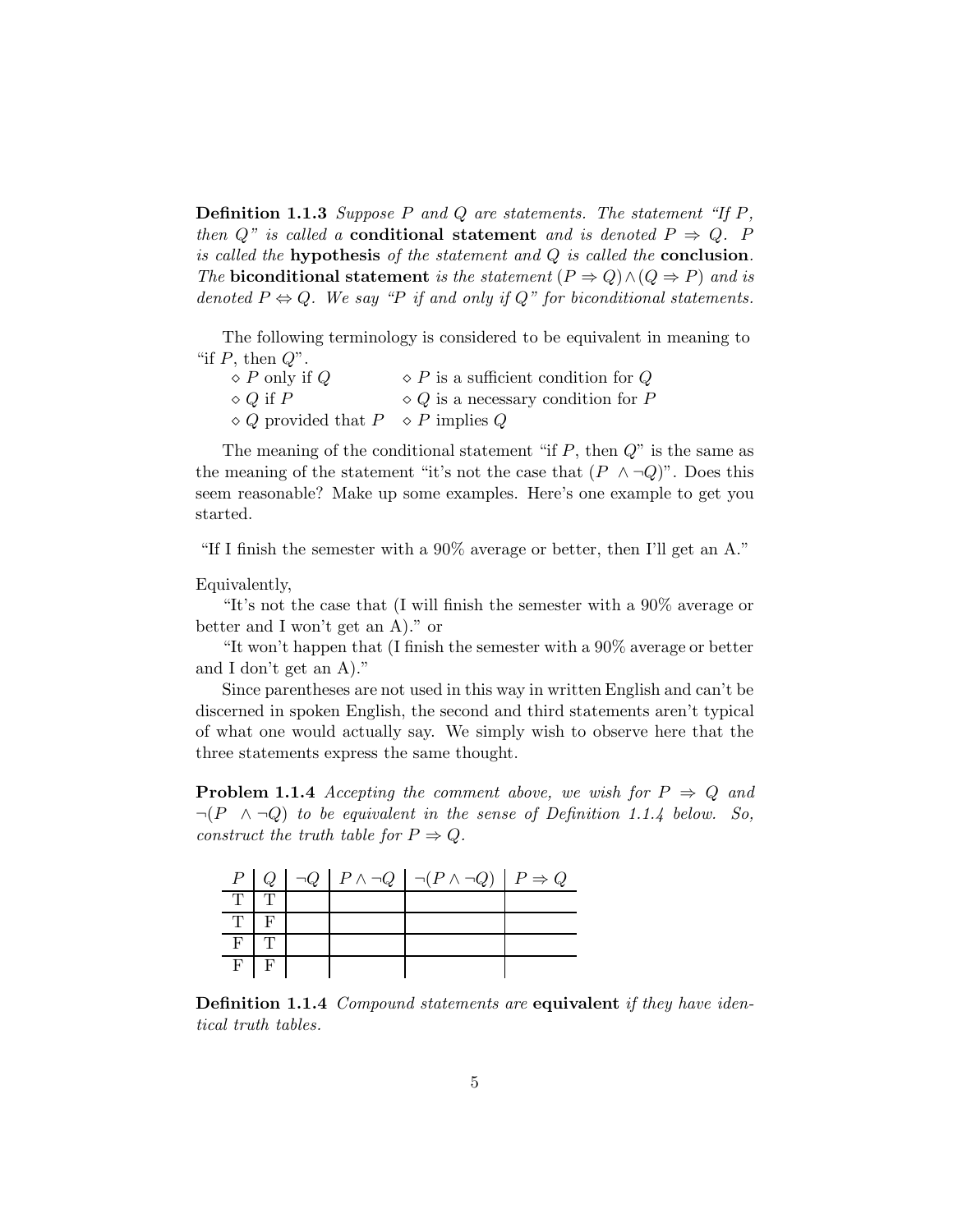Definition 1.1.5 A compound statement is a tautology if it is true regardless of the truth values of its parts. (e.g.,  $P \lor \neg P$ )

Problem 1.1.5 Show that the following statements are equivalent using truth tables.

- 1.  $\neg(\neg P)$  and P
- 2.  $\neg (P \land Q)$  and  $\neg P \lor \neg Q$
- 3.  $\neg (P \lor Q)$  and  $\neg P \land \neg Q$
- 4.  $P \Rightarrow Q$  and  $\neg P \vee Q$

By Problem 1.1.4,  $P \Rightarrow Q$  is equivalent to  $\neg (P \land \neg Q)$ . So, using Problem 1.1.5, part 1, what is  $\neg (P \Rightarrow Q)$  equivalent to?

Problem 1.1.6 Write what you think would be negations of the two statements below.

- 1. John plays basketball and John is a math major.
- 2. Either Jane is a math major or Jane is an English major.

Do your negations agree with parts 2 and 3 of Problem 1.1.5?

**Problem 1.1.7** Show that the following statement is a tautology. (( $P \Rightarrow$  $(Q) \wedge (Q \Rightarrow R)$ )  $\Rightarrow (P \Rightarrow R)$ 

Problem 1.1.7 above allows us to use "deductive reasoning" to prove that conditional statements (implications) are true. As we will see in Chapter 2 (Proving Things), many mathematical theorems are of the form  $P \Rightarrow Q$ . To establish the truth of such a theorem we wish to verify that  $P \Rightarrow Q$  is true. From our truth tables above, we see that there is only one way for a conditional statement to be false, namely, if the hypothesis is true and the conclusion is false. So, we must show that if we assume the hypothesis to be true, then the conclusion must be true also. Let's see how the tautology in Prob 1.1.7 above can help us.

Say we wish to show that  $P \Rightarrow R$  is true. We assume that P is true. Perhaps we can't see how "in one step" to show that  $R$  is true, but we can show that some other statement Q is true. So  $P \Rightarrow Q$  is true. And, in turn, we see that knowing Q is true gives us that R is true. So,  $Q \Rightarrow R$  is true. Since both of these implications are true, their conjunction  $(P \Rightarrow Q) \wedge (Q \Rightarrow$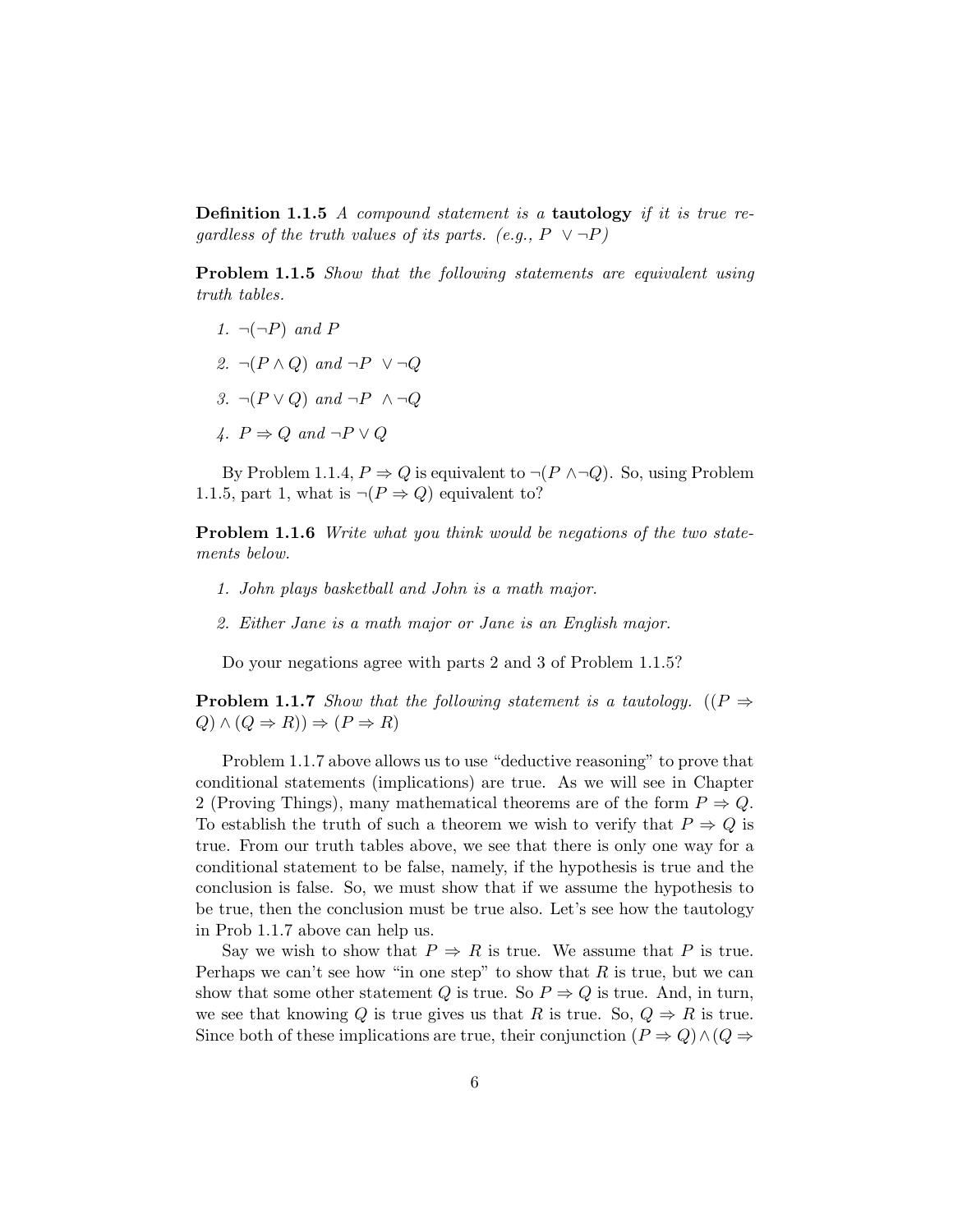$R$ ) is true. Since Problem 1.1.7 is a tautology (always true), it can't have a true hypothesis and a false conclusion. Thus,  $P \Rightarrow R$  is true and we are done. This type of "step-by-step" verification of the truth of implications is essentially what we call deductive reasoning.

**Problem 1.1.8** Use Problem 1.1.7 to show that  $((P \Rightarrow Q) \land (Q \Rightarrow R) \land$  $(R \Rightarrow S)$   $\Rightarrow$   $(P \Rightarrow S)$  is true. Can you now prove more "extended finite" versions" of this tautology?

Note 1.1.1 Observe, using truth tables, that two statements  $P$  and  $Q$  have the same truth values exactly when the biconditional  $P \Leftrightarrow Q$  is true.

Recall from Definition 1.1.4 that compound statements are equivalent if they have identical truth tables; i.e., in all cases, they have the same truth values. So, based on the note above, we will say that any two statements P and Q are **equivalent** if the biconditional  $(P \Rightarrow Q) \land (Q \Rightarrow P)$  is true, i.e., if  $P \Rightarrow Q$  is true and  $Q \Rightarrow P$  is true. Hence, we can verify that statements P and Q are equivalent by using deductive reasoning. We simply have two implications to verify.

#### Problem 1.1.9 Use deductive reasoning to prove

 $P \Rightarrow Q$  is equivalent to  $\neg Q \Rightarrow \neg P$  (Hint: Use commutativity of  $\vee$  and Problem 1.1.5, parts 1  $\mathcal{B}$  4).

**Definition 1.1.6** The contrapositive of  $P \Rightarrow Q$  is  $\neg Q \Rightarrow \neg P$ . The converse of  $P \Rightarrow Q$  is  $Q \Rightarrow P$ .

Problem 1.1.10 Problem 1.1.9 above shows that each conditional statement is equivalent to its contrapositive. Is it also equivalent to its converse?

Problem 1.1.11 Consider the statements below.

- P: All math majors have a 4.00 GPA.
- Q: Some math majors have a 4.00 GPA.
- R: There is a math major with a 4.00 GPA.
- S: If a person is a math major, then he or she has a 4.00 GPA.
- T: No math major has less than a 4.00 GPA.
- (1) How do these statements differ from those in the previous problems?
- (2) Try to write their negations.
- (3) Do any of the statements seem logically equivalent?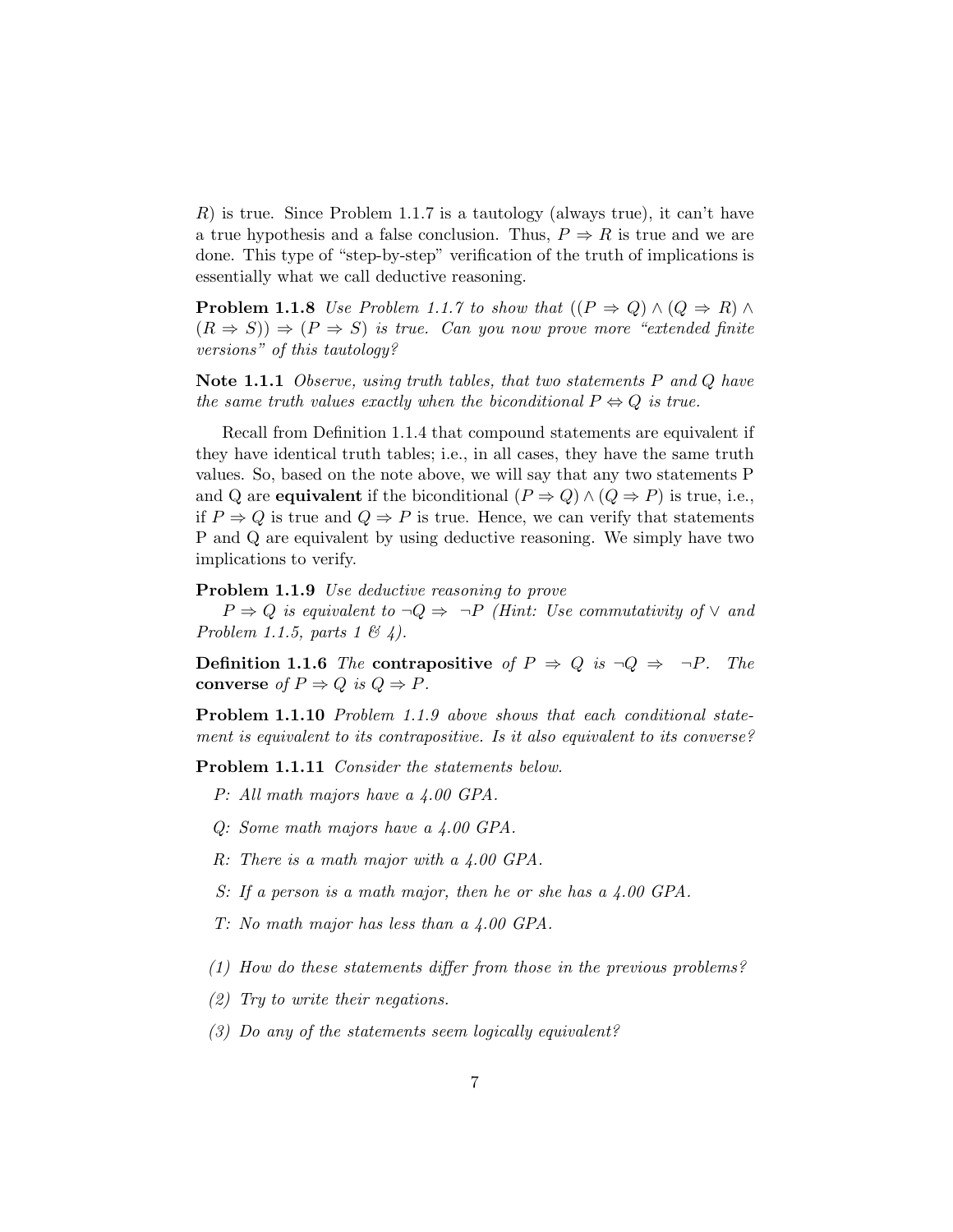### 1.2 Quantifiers

A variable is a symbol representing something unspecified, an unknown.

If a variable appears in a sentence without previous specification, then the sentence cannot be a statement. Recall the definition of "statement". The sentence has no logical meaning (it makes no sense to say that it is true or false) until some comment about the possible replacement values of the variable is made.

Example 1.2.1 Here are some examples of sentences that include variables, but are not statements. That is, they are neither true nor false.

- 1.  $x > 10$
- 2.  $x^2 + x 2 = 0$
- 3.  $\cos \theta \leq 1$
- $\downarrow$ .  $\Delta$  has blue eyes.

If we modify these sentences by specifying "conditions" on the variables or by simply replacing the variables with "values", then they may become statements. For example, looking at 1, we might write "If  $x = 5$ , then  $x > 10$ ", or simply "5 > 10". Or perhaps, "If x is an integer, then  $x > 10$ ". Looking at 4, we might write "There is a person  $\Delta$  in this class such that  $\Delta$ has blue eyes. Is it clear that these modified sentences are statements? Try a few yourself.

A predicate is a sentence containing one or more variables so that if the variables are replaced with specific "values" or if quantifiers and "sets of values" from which the variables may be chosen are specified, then the sentence becomes a statement. The sentences in Example 1.2.1 are predicates.

Here are the definitions we need to make these comments a bit more clear.

**Definition 1.2.1** The universal set for a variable x is the collection of all values (or objects, or things) that may be used as replacements for x in a predicate containing x.

**Definition 1.2.2** Suppose x is a variable,  $U_x$  is its universal set, and  $P(x)$ is a predicate containing only the variable x. We can make statements using quantifiers with  $P(x)$  in two ways.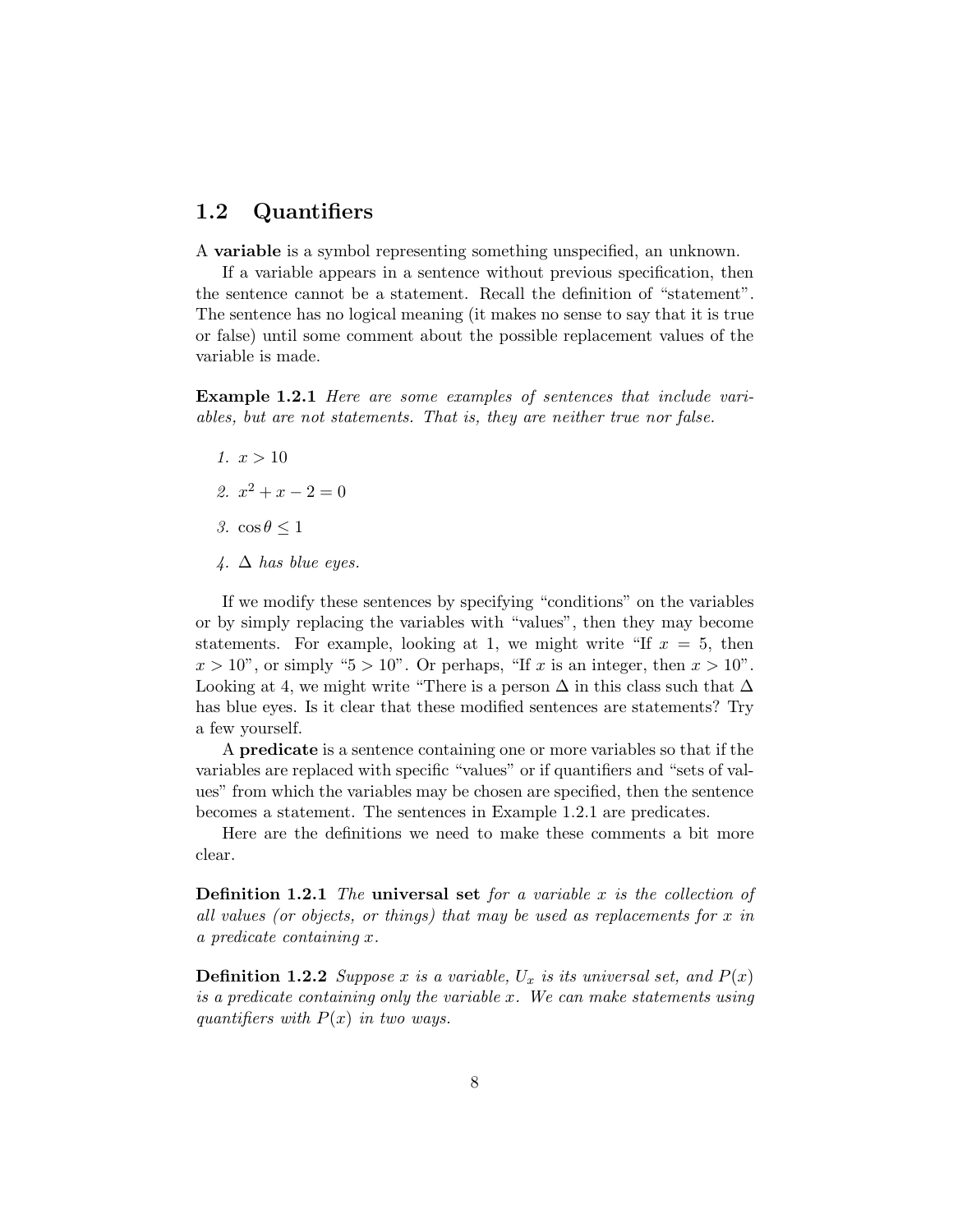#### (1) Adding a universal quantifier, as below.

For every x in  $U_x$ ,  $P(x)$ . We write symbolically  $(\forall x)P(x)$ .

(2) Adding an existential quantifier, as below.

There is an x in  $U_x$  such that  $P(x)$ . We write  $(\exists x)P(x)$ .

Note that the reference to the universal set  $U_x$  is omitted in the symbolic notation. So, the universal set must be either stated at the outset or obvious from context. Or, one can include it in the notation; e.g.,  $(\exists x \text{ in } U_x)P(x)$ . We will usually not include the universal set in the notation unless there is confusion by its omission.

As stated in the definition, a predicate can contain more than one variable. For example, "x is less than  $y$ " is a predicate with two variables. We would use the notation  $P(x, y)$  to denote this predicate. And, of course, either specific values for x and y or the addition of quantifiers for both x and y are necessary to transform the predicate into a statement. Similar comments and notation apply for predicates with any finite number of variables.

**Problem 1.2.1** In example 1.2.1 above, let  $P(x)$  be the predicate in 1,  $Q(x)$ in 2,  $R(\theta)$  in 3, and  $B(\Delta)$  in 4. Let  $U_x$  be the set of all real numbers,  $U_{\theta}$ be the set of all real numbers, and  $U_{\Delta}$  be the set of all students in this class. Consider the following quantified statements. Write them out in English. Determine if the resulting statement is true or false. And write, in English, what you think their negations should be. Notice what happens to the quantifiers when you negate a quantified statement.

| 1. $(\forall x)P(x)$               | 4. $(\forall x)(P(x) \vee Q(x))$                                |
|------------------------------------|-----------------------------------------------------------------|
| 2. $(\exists x)Q(x)$               | 5. $(\forall \theta) R(\theta)$                                 |
| 3. $(\exists x)(P(x) \wedge Q(x))$ | 6. $(\forall \Delta)B(\Delta) \wedge (\exists \theta)R(\theta)$ |

In Problem 1.2.1(part 1) above, did you get "For every real number  $x$ ,  $x > 10$ "? Could you equivalently write, "If x is a real number, then  $x > 10$ "? Notice the relationship between "If ...., then ...." terminology and universal quantifiers. In our usage of the English language, we sometimes express equivalent ideas in different ways. So, it will be important to determine precisely what kind of terminology gives rise to statements involving quantifiers. Of course, statements such as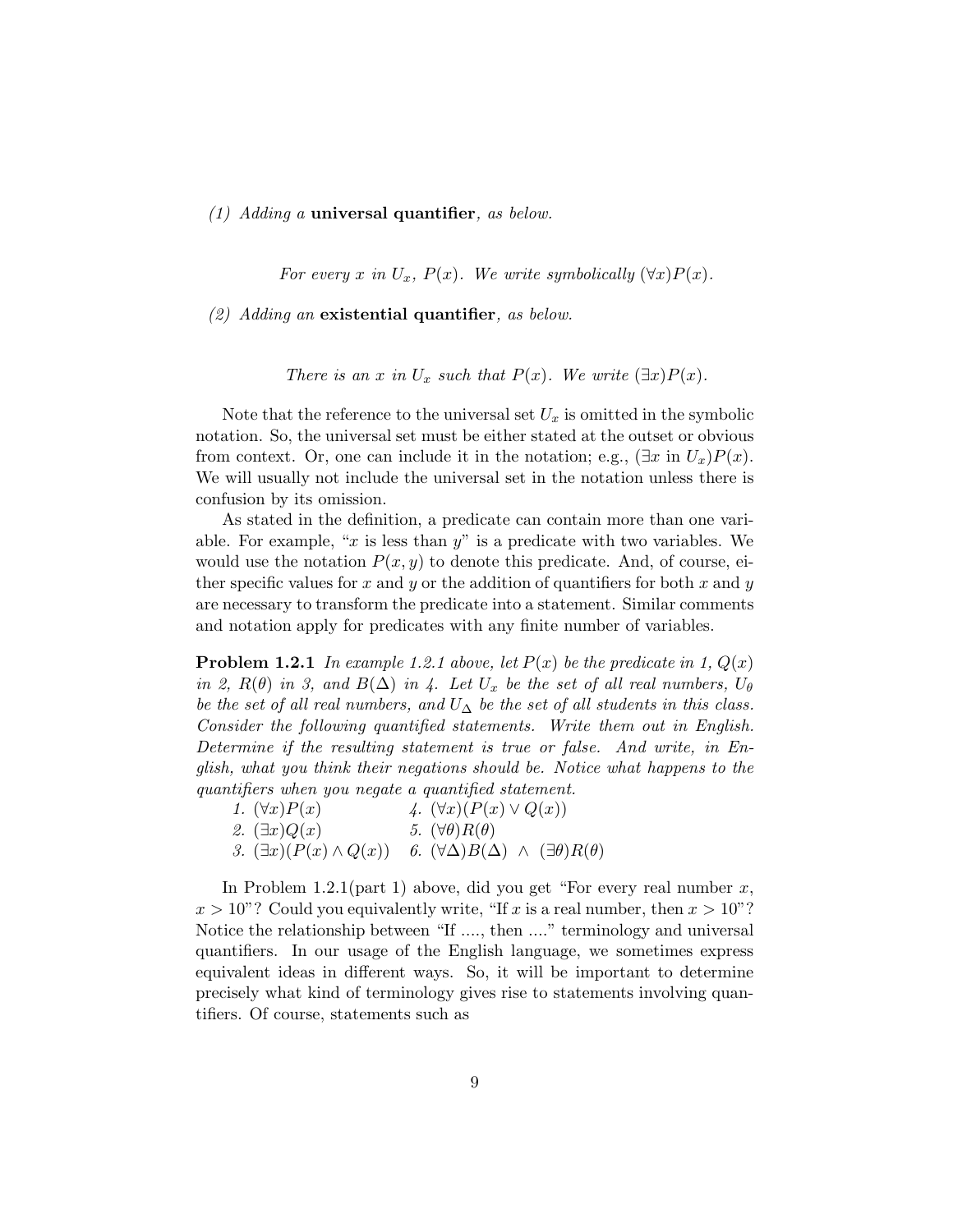"for every real number  $x, x > 10$ ", and

"there is a real number x such that  $x^2 + x - 2 = 0$ "

are easily seen to involve quantifiers. Let's revisit Problem 1.1.11.

In the statement P, for example, what quantifiers are present? How many variables are involved? What is the universal set? What sort of logic connectives are involved?

Problem 1.2.2 Write the statements P and R from Problem 1.1.11 in symbolic notation using quantifiers. Also, write their negations in English. How close were your original attempts when you didn't know about quantifiers?

Problem 1.2.3 Decide if the following statements are equivalent.

- 1. For every positive number y, there is a positive number x such that  $x < y$ .
- 2. There is a positive number x such that for every positive number  $y$ ,  $x < y$ .

We will see in the next chapter, when we begin learning how to "prove" mathematical statements, that being able to correctly interpret a statement (using quantifiers, etc.) will, in some sense, tell us exactly what we need to do to prove that the statement is true. You might want to put this comment to use when you are asked later to prove 1 and 2 of Problem 1.2.3 above.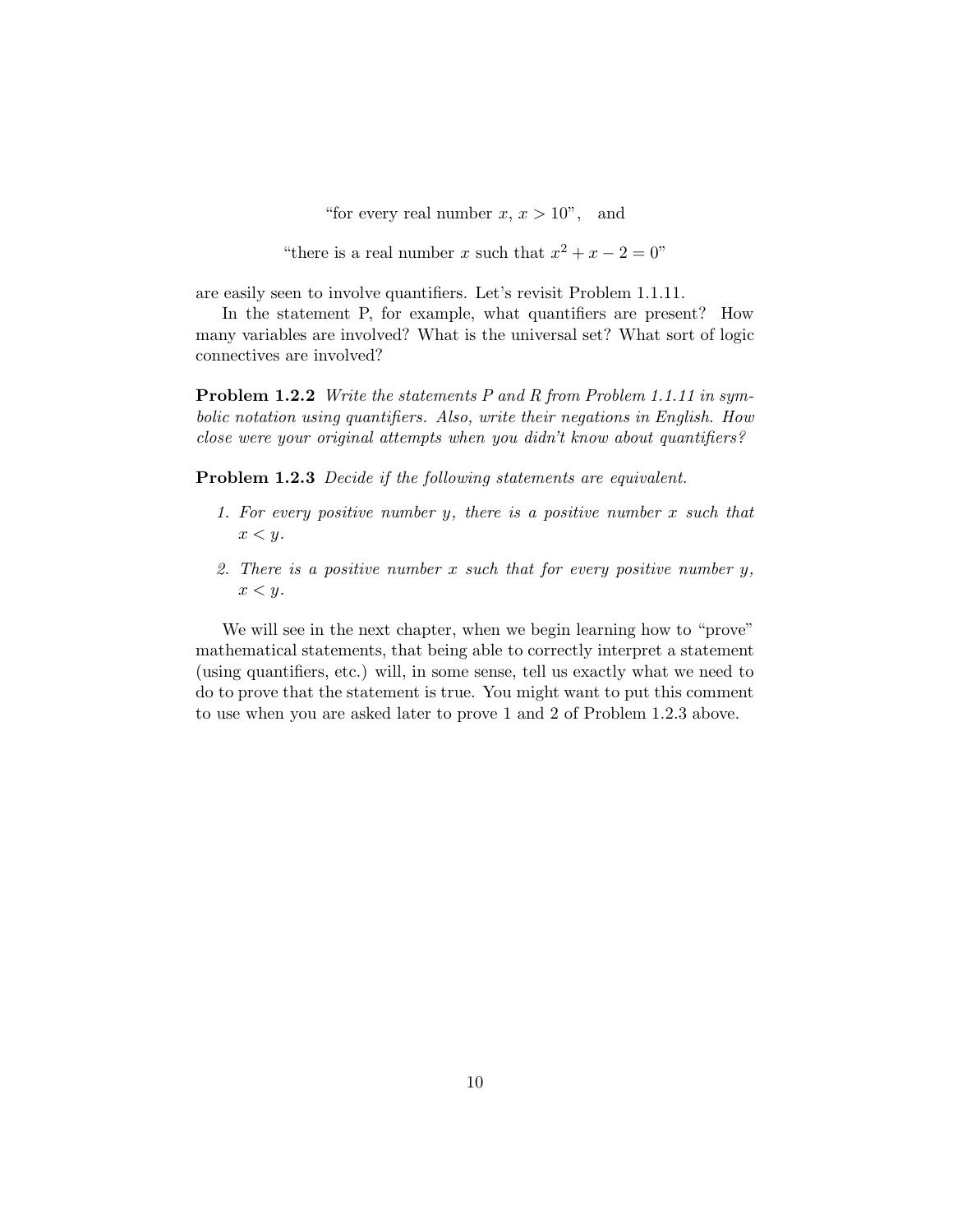### Chapter 2

# Proving Things

In this chapter, we will begin learning to prove mathematical statements. Simply stated, to prove a mathematical statement means to ascertain, somehow, that it is true. "Proving things" is what being a mathematician is all about. You will continue to develop your skills at this activity in the remainder of this course, in most of your other upper level math courses, and in your career as a mathematician and/or a teacher of mathematics. The level of skill that you develop in proving things will be directly proportional to the ease at which you learn new mathematical concepts and, in turn, to your depth of understanding and your general enjoyment of mathematics.

The techniques discussed in this chapter are basic and of a general nature. They are certainly not all-encompassing. There will be occasions when you will need to develop your own techniques to prove something; you may need to be clever or insightful. As with any endeavor that is not at once trivial, practice and hard work will eventually reward you.

Here are some important things to keep in mind when writing or presenting a proof.

- 1. Your audience is bright, but cannot read your mind and doesn't want to have to guess as to the meanings of undefined terms or unquantified variables.
- 2. You should write in complete sentences. It is OK to use notation, but when one reads the notation and surrounding words aloud, one should be reading sentences. You might observe that this is true throughout these notes.
- 3. The work that you do in discovering a proof is seldom written in a manner that constitutes a good presentation of your ideas. Rewrite it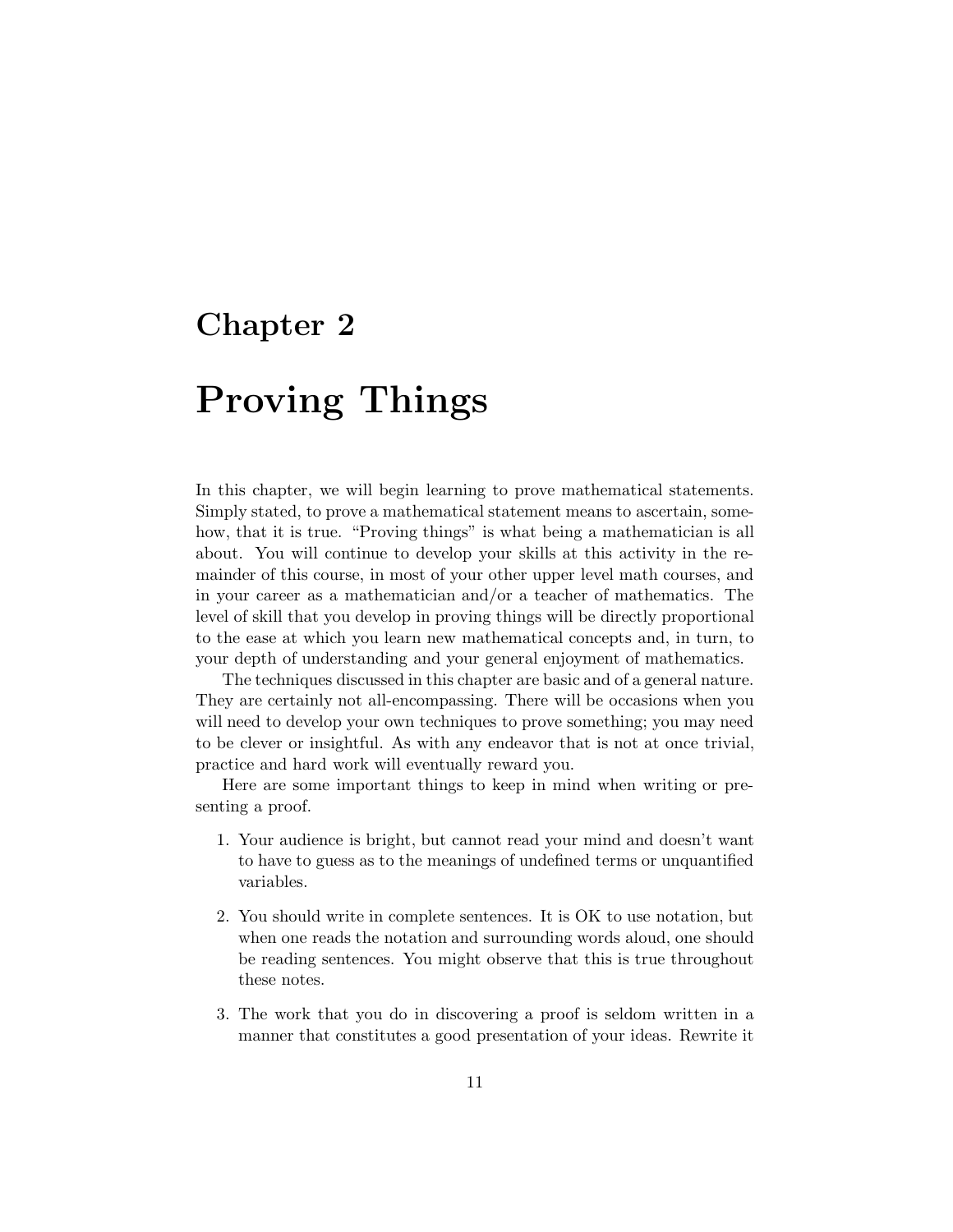so that it is clear to any reader that you have a proof.

- 4. As you attempt to construct a proof, talk to yourself. Figure out where you're going before you try to go there. More precisely, ask yourself questions about what eventually needs to be done and what steps will take you there. Do this before you start trying to prove anything.
- 5. Be sure you can explain each step of your proof once you think you have one. If someone were to ask you how you got something, would you be ready with an answer? And, if your answer takes more than one sentence to explain, write it down in your proof.

Lastly, here are some things that might help if you get stuck (which happens to all of us more often than we would like).

- 1. Restate, in a different way if possible, what your goal or objective is.
- 2. Write down the negation of the statement you're trying to prove.
- 3. Draw pictures if you can.
- 4. Look at some specific examples that illustrate the statement you are trying to prove.
- 5. Prove a simplified version of the statement.
- 6. Look for a counterexample.
- 7. Is there something in the hypothesis that you haven't used in your attempts? If so, how could you use it?

### 2.1 Quantifiers and Proofs

Almost all mathematical statements that we wish to prove will be quantified. In this section, we consider the two basic types of quantified statements. As we know, all statements are either true or false. Again, to say that we will prove a statement means that we will show that it is true.

#### I. Statements of the form  $(\forall x)P(x)$ .

To show that such a statement is true we must show that  $P(x)$  holds (is true) for all  $x$  in the specified universal set. How will we do this? Two ways come to mind. We could one-by-one choose the elements of  $U_x$  and exhibit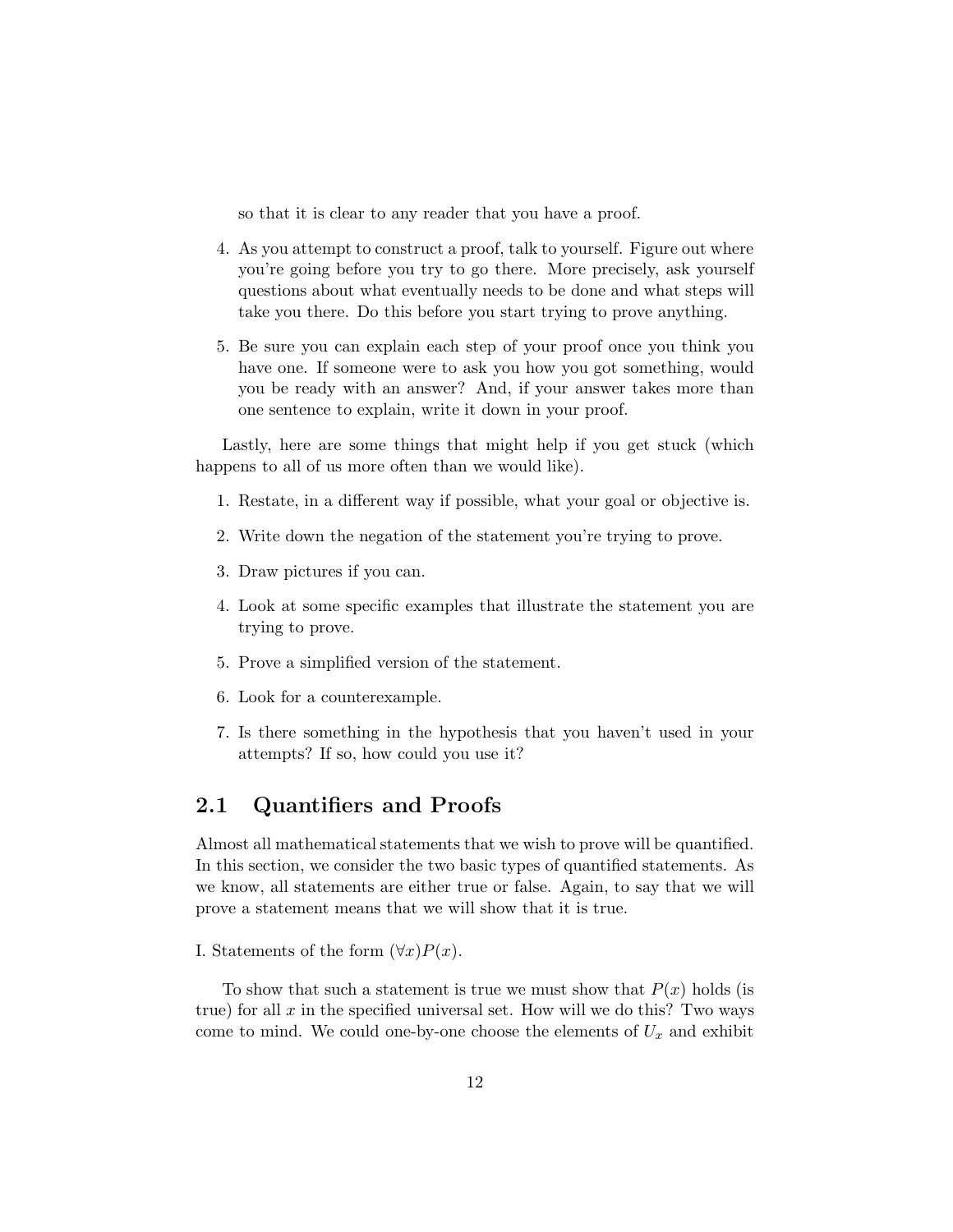that  $P(x)$  holds for each one. Or, we could pick an "arbitrary" element of  $U_x$  and show that  $P(x)$  holds. By picking an "arbitrary" element of  $U_x$  we mean that we "name" an element and assume nothing more about it than that it is in  $U_x$ .

Example 2.1.1 Prove: All students in this class are taller than  $5'$   $2''$ . Recall that an equivalent way to write this statement is "If  $x$  is a student in this class, then  $x$  is taller than  $5'$   $2''.$  "

Discussion: Suppose we choose three students at random and measure them. And suppose each of them is over  $5'$   $2''$ . Have we proved the statement? Certainly not! We must, of course, measure everyone in the class.

If everyone is measured and is, indeed, taller than  $5'$   $2''$ , we have proved the statement. If we find one or more persons who are  $5'$   $2''$  or shorter, we say that we have a counterexample to the statement. Thus, the statement is not true. Note that, in this case, we will have demonstrated that the negation of the statement is true. I.e.,  $(\exists x)(\neg P(x))$ .

How would we prove a "for every" statement if the universal set is too large to test every element?

**Example 2.1.2 Prove:** For all positive integers x,  $x^2 + x$  is even.

Discussion: Let's try a few positive integers.

 $1^2 + 1 = 2$ , which is even.

 $2^2 + 2 = 6$ , which is even.

 $3^2 + 3 = 12$ , which is even.

 $11^2 + 11 = 132$ , which is even.

Are we done? Is this a proof? Again, certainly not. Although the statement holds for these four positive integers, it may not hold for some others. Now, it didn't hurt anything to try a few numbers to get an idea of what's going on. In fact, sometimes it's quite helpful, in this sense, to try a few values. But the proof must go something like this.

Suppose that  $x$  is some arbitrary positive integer. We remind ourselves that for an integer to be even, it must be representable as 2 times some integer. So, we want to show that  $x^2 + x$  has this property; it is representable as 2 times some integer. Notice that we focused on what we need to prove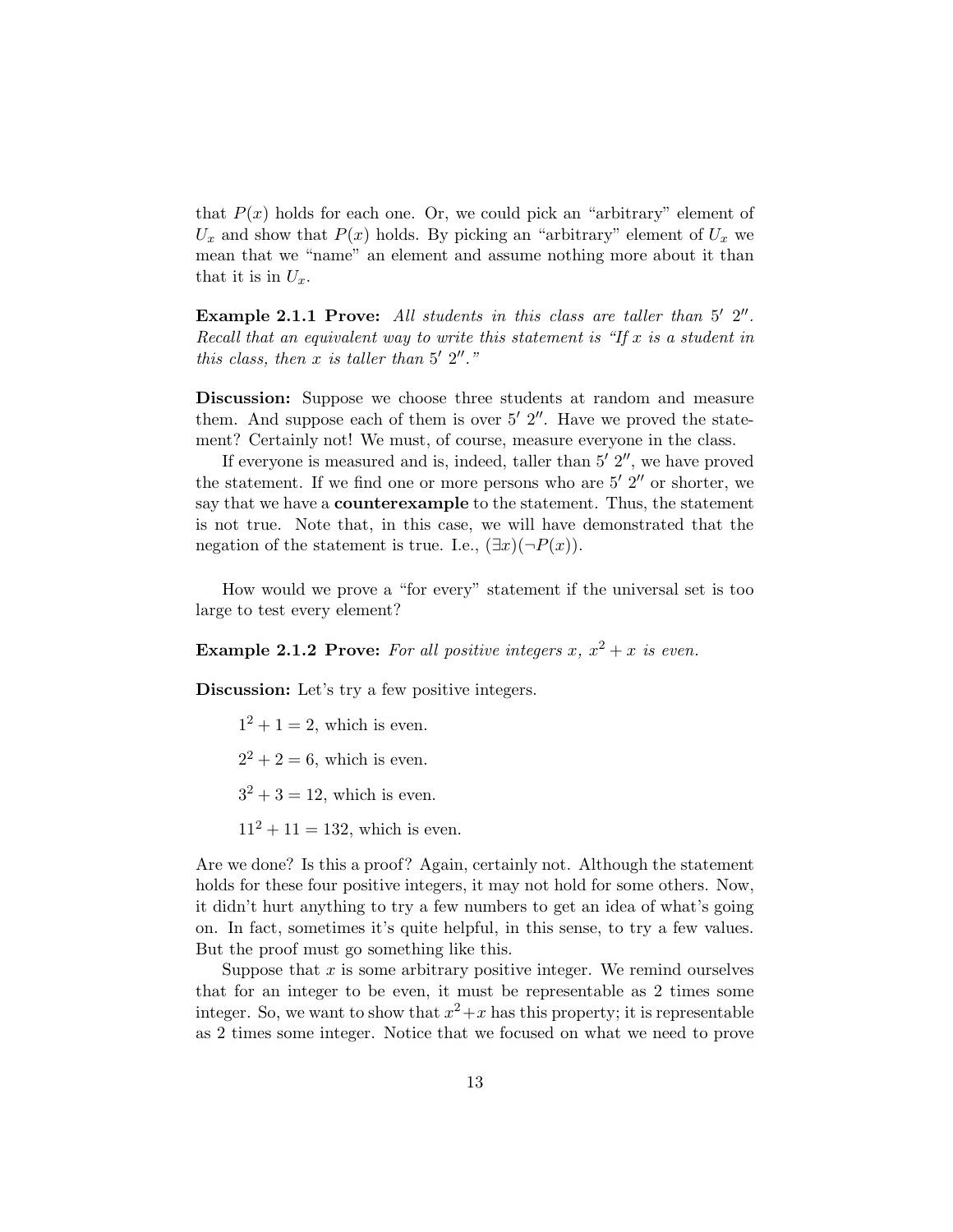before we concerned ourselves with "how" to prove it. So, let's try a few things, keeping in mind what we need to prove (where we need to get to, to have a proof). Now,  $x^2 + x = x(x+1)$ . Hummmm? What now? I don't see any 2's around. Well, since x and  $x + 1$  are consecutive integers, then one of them is even. (We'll assume that this is a fact we know.)

If x is even, then  $x = 2k$  for some integer k. So,  $x^2 + x = x(x+1) = (2k)(x+1) = 2 \cdot (k(x+1))$ , and thus is even. If  $x + 1$  is even, then  $x + 1 = 2n$  for some integer n. So,  $x^2 + x = x(x + 1) = x(2n) = 2 \cdot (xn)$ , and thus is even. Now we're done. Right?

II. Statements of the form  $(\exists x)P(x)$ .

Obviously, to prove a statement of this type, we must exhibit an element of  $U_x$  that makes  $P(x)$  true. We might do this by actually picking a specific value and demonstrating that  $P(x)$  holds for that value. Or, we might "somehow" show that there must be some value for which  $P(x)$  holds without knowing which one it is. What can be said if we pick some x in  $U_x$ and  $P(x)$  doesn't hold?

Example 2.1.3 Prove. There is a real number x such that

$$
x^3 - 2x^2 + 2x - \frac{5}{8} = 0.
$$

**1st Proof.**  $\frac{1}{2}$  is a real number and

$$
\left(\frac{1}{2}\right)^3 - 2\left(\frac{1}{2}\right)^2 + 2\left(\frac{1}{2}\right) - \frac{5}{8} = \frac{1}{8} - \frac{1}{2} + 1 - \frac{5}{8} = 0 \ . \ \Box
$$

2nd Proof.  $p(x) = x^3 - 2x^2 + 2x - \frac{5}{8}$  is a polynomial. Now,  $p(0) = -\frac{5}{8}$ , a negative number. And  $p(1) = \frac{3}{8}$ , a positive number. Since polynomials are continuous everywhere, by the Intermediate Value Theorem (from Calculus), there must be a number c with  $0 < c < 1$  so that  $p(c) = 0$ .  $\Box$ 

### 2.2 Conditional Statements

To prove that a conditional statement is true, we recall that there is only one way in which it can be false; namely, if the hypothesis is true and the conclusion is false. So, if we show that this cannot happen, then we will have our proof. Hence, we only need to show that if we assume the hypothesis to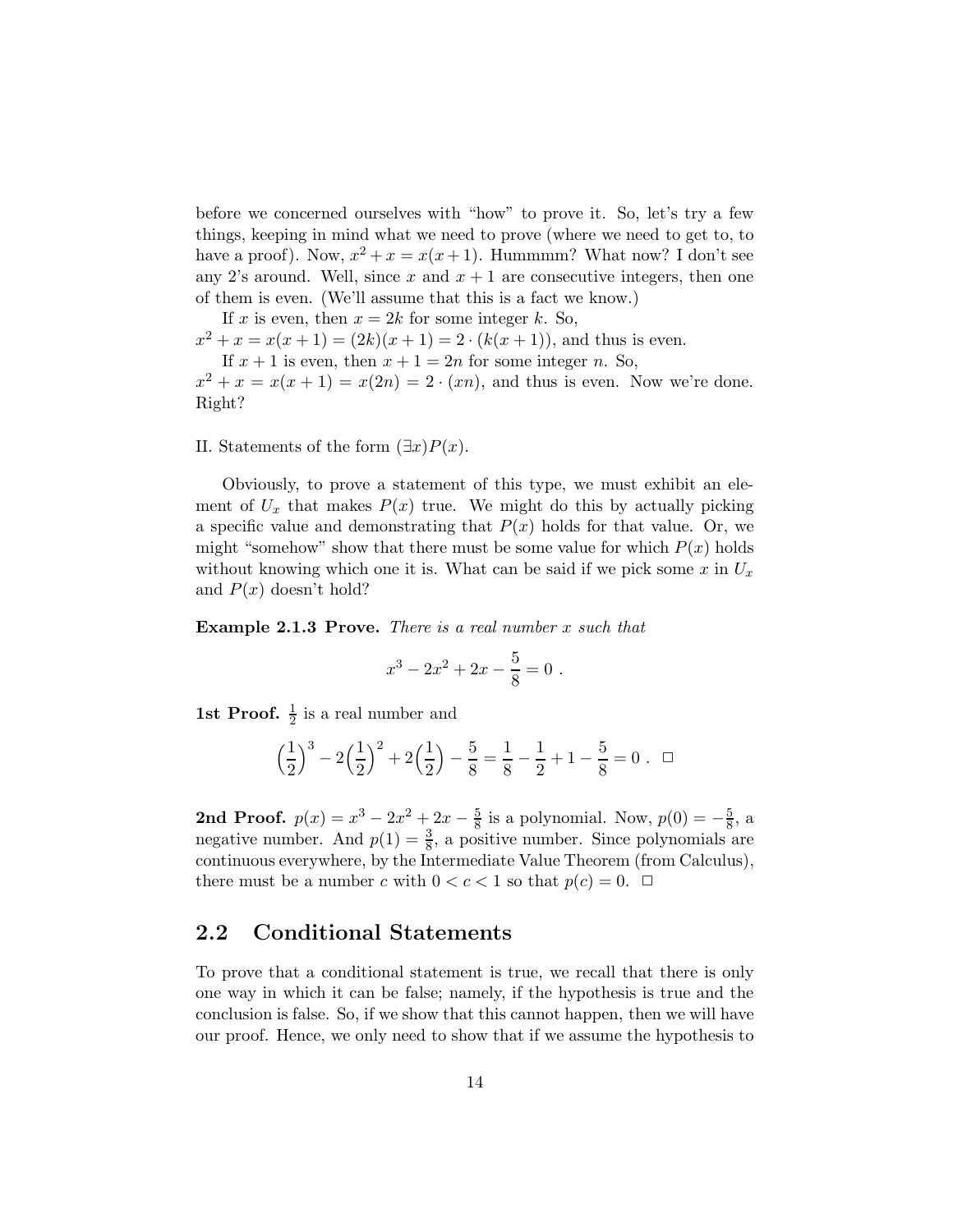be true, then the conclusion must be true also. There are three basic types of proof for a conditional statement,

- 1. a direct proof,
- 2. proof by contrapositive, and
- 3. proof by contradiction.

In a direct proof, we simply assume the hypothesis to be true, use it and any other facts we know to be true to deductively reason that the conclusion must be true.

A proof by contrapositive is based on the fact that a conditional statement is equivalent to its contrapositive. So, we simply prove the contrapositive conditional statement directly. That is, we assume that the conclusion of the original statement is false and prove that the hypothesis must be false. Here's a place where being able to negate statements comes in handy, since assuming a statement is false is equivalent to assuming its negation is true. So, what we actually do most times is assume that the negation of the conclusion is true and prove that the negation of the hypothesis must be true.

Lastly, a proof by contradiction for a conditional statement goes like this. Suppose the statement to be proved is  $P \Rightarrow Q$ . Assume that  $P \Rightarrow Q$  is not true. This is the same as assuming that  $P$  is true and  $Q$  is false. Using these two assumptions, we reason deductively until we get some statement to be false that we know is true. At this point, we claim to have reached a contradiction, and declare the implication  $P \Rightarrow Q$  to be true. Here's what actually happened. Let's say that  $R$  is the statement that we know is true, but we reasoned it to be false. So, we showed that  $\neg (P \Rightarrow Q) \Rightarrow \neg R$  is true. So,  $R \Rightarrow (P \Rightarrow Q)$  is true. Since we know that R is true, it follows that  $P \Rightarrow Q$  is true.

(\*) The basic idea for a proof by contradiction of any statement  $P$  is to assume that  $P$  is false (which is equivalent to assuming  $P$ 's negation is true) and try to "reach a contradiction". That is, deduce from your assumption that some statement Q, which you know to be false, is true.

Let's look at some examples of these different types of proofs of conditional statements.

**Example 2.2.1 Prove.** If x and y are rational numbers, then  $x + y$  is a rational number.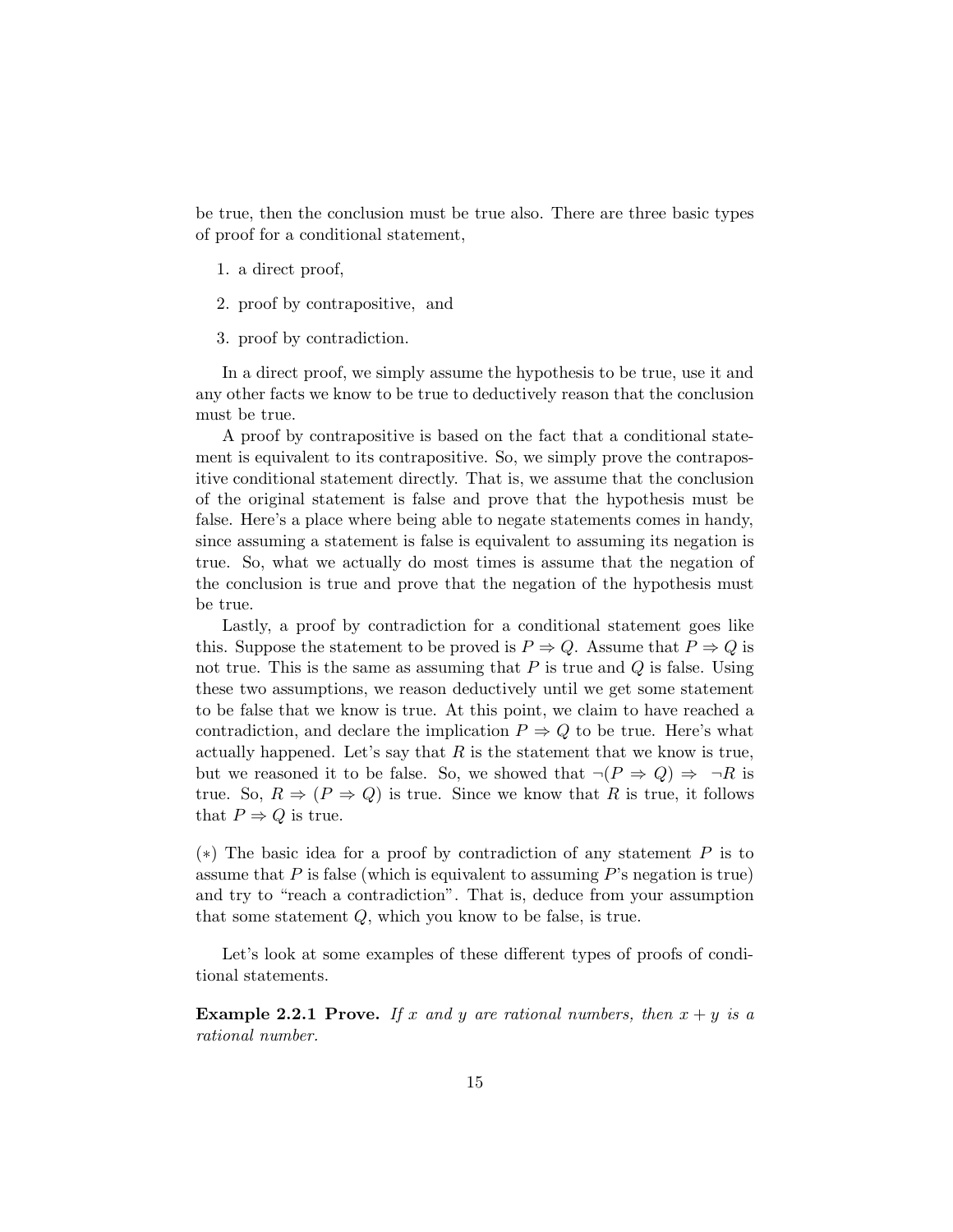Direct Proof. We must recall and use the definition of rational numbers, for if we don't know precisely what rational numbers are, how can we prove anything about them?

Fact. A rational number is a real number that can be expressed as the ratio of two integers (with nonzero denominator).

So, we let x and y be arbitrary rational numbers, and we let  $m, n, k$ , and r be integers so that  $x = \frac{m}{n}$  $\frac{m}{n}$  and  $y = \frac{k}{r}$  $\frac{\kappa}{r}$ . Then

$$
x + y = \frac{m}{n} + \frac{k}{r} = \frac{mr}{nr} + \frac{nk}{nr} = \frac{mr + nk}{nr}
$$

.

Since  $mr + nk$  and nr are integers (right?), then  $x + y$  is a ratio of integers and thus is rational.  $\Box$ 

**Example 2.2.2 Prove.** If x is rational and y is irrational, then  $x + y$  is irrational.

**Proof.** By way of proof by contradiction, assume that x is rational,  $y$  is irrational, and  $x + y$  is rational. Since x is rational,  $-x$  is rational (why?). By Example 2.2.1 above,  $-x + (x + y)$  is rational. But  $-x + (x + y) = y$ , which is irrational, a contradiction.  $\Box$ 

### 2.3 Proving Practice

We finish this chapter with first a proof to grade, and second some proofs to do. If a problem says grade the proof, assign a letter grade of A, B, C, D, or F, and indicate what, if anything, is wrong. If something other than the original statement has been proven, state what.

Problem 2.3.1 Grade the proof.

**Conjecture.** It is not the case that for all rational numbers p and q,  $p + q$ is a rational number.

**Proof.** Let  $p = \pi$  and let  $q = \frac{1}{2} - \pi$ . Then  $p + q = \pi + (\frac{1}{2} - \pi) = \frac{1}{2}$ . Thus, p and q are irrational numbers whose sum is rational.  $\Box$ 

**Definition 2.3.1** If x is a real number, then the absolute value of x, denoted by |x|, is the nonnegative real number given by  $|x| = \begin{cases} x & \text{if } x \geq 0 \\ -x & \text{if } x < 0 \end{cases}$  $-x$  if  $x < 0$ 

**Definition 2.3.2** If  $p = (x, y)$  is a point in the Euclidean plane, then the norm or modulus of p, denoted by  $||p||$ , is the nonnegative real number given by  $||p|| = \sqrt{x^2 + y^2}$ .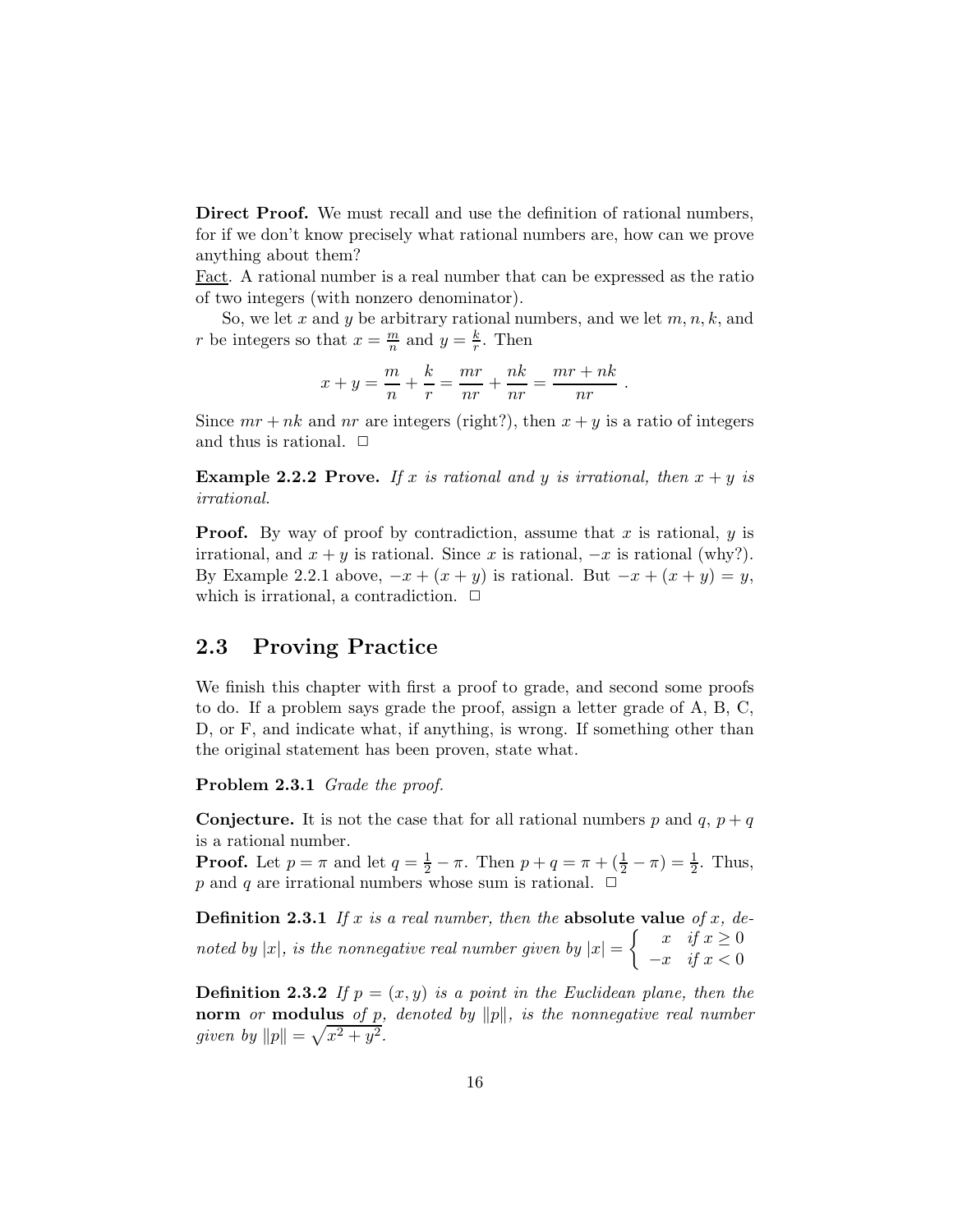**Definition 2.3.3** Suppose m and n are integers. To say that n is divisible by m means that there is a unique integer k such that  $m \cdot k = n$ . We also say equivalently that m divides n, n is a multiple of m, and m is a factor of *n*. We write  $m|n$ .

Problem 2.3.2 In each problem below, either provide a proof or a counterexample.

- 1. If a, b are real numbers, then  $|a + b| \leq |a| + |b|$ .
- 2. If p and q are points in the Euclidean plane, then  $||p+q|| \le ||p|| + ||q||$ .
- 3. If x is a positive real number, then  $x \leq x^2$ .
- 4. The sum of any five positive integers is divisible by 5 .
- 5. The sum of any five consecutive positive integers is divisible by 5 .
- 6. Suppose f is a real-valued function with domain all real numbers. If  $f(x + y) = f(x) + f(y)$  for all  $x, y \in \mathbb{R}$ , then for each  $x \in \mathbb{R}$  and each rational number r,  $f(r \cdot x) = r \cdot f(x)$ .

**Problem 2.3.3** Prove the following statements. Let  $m, n, p \in \mathbb{Z}$ .

- 1. If m|p and m|n, then m|(n+p).
- 2. If  $m|n$ , then  $m|n \cdot p$ .
- 3. If  $m|n \cdot p$ , then either  $m|n$  or  $m|p$ .
- 4. If  $m|n \cdot p$  and the greatest common divisor of m and n is 1, then  $m|p$ .
- 5. If the sum of the digits in m is divisible by 3, then  $3|m$ .

### 2.4 Mathematical Induction

Suppose the universal set for some quantified statement is the set of natural numbers N, and we wish to prove a statement of the type  $(\forall n)P(n)$ . We can prove that such a statement is true by using the principle of mathematical induction(PMI). Let PMI denote the statement

$$
\[P(1) \land (\forall n)(P(n) \Rightarrow P(n+1))\] \Rightarrow (\forall n)P(n)
$$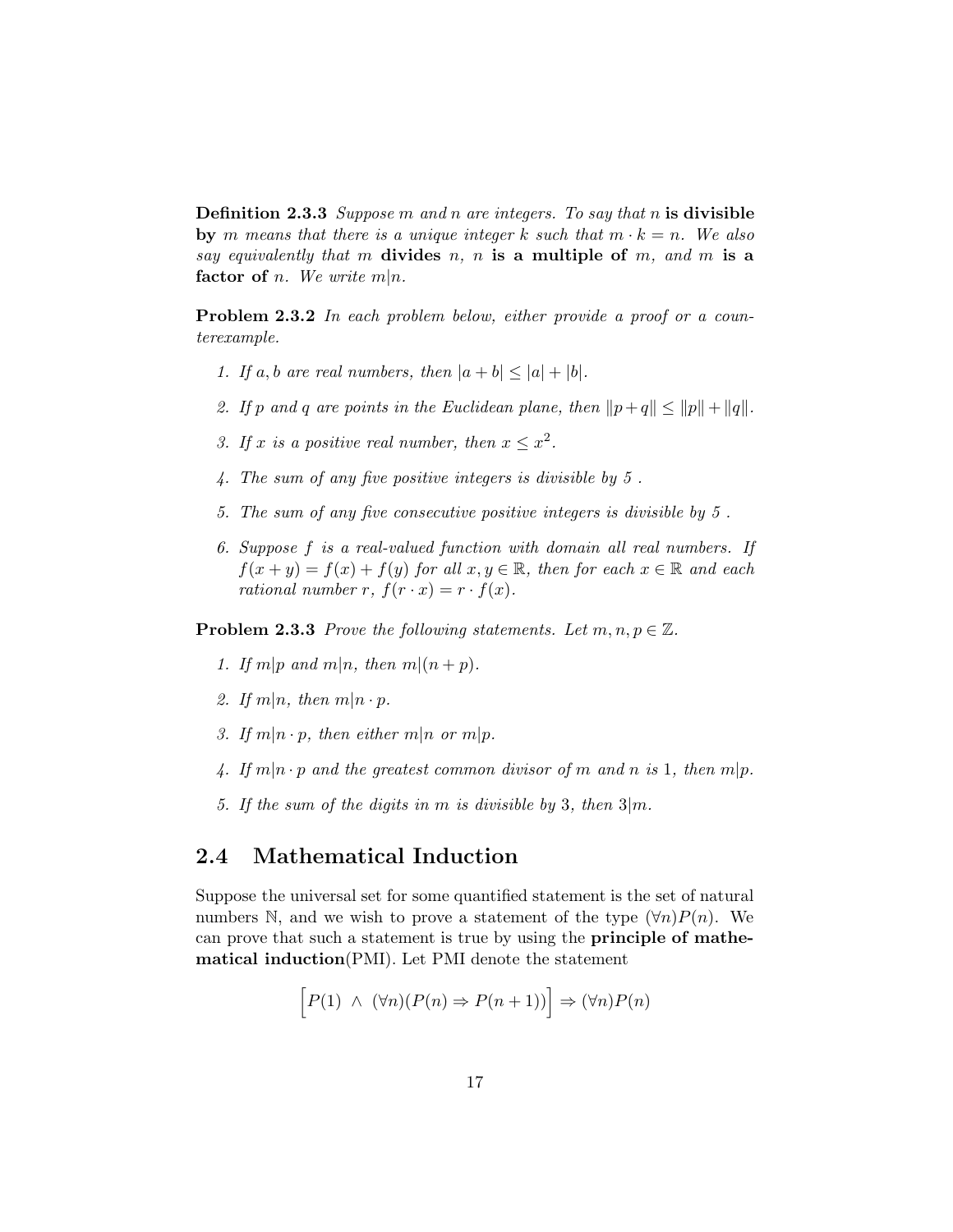Notice that PMI is a conditional statement whose hypothesis is a conditional statement. Assume, for the moment, that PMI is true. Then in order to prove a statement of the type  $(\forall n)P(n)$ , if we can prove the hypothesis of PMI is true, our statement must follow. This is exactly how we prove such statements using PMI.

Let k be a fixed natural number. To prove statements such as " $P(n)$  is true for all natural numbers  $n \geq k$ ", we use the following modified form of PMI.

$$
\[P(k) \ \land \ (\forall n \ge k)(P(n) \Rightarrow P(n+1))\] \Rightarrow (\forall n \ge k)P(n)
$$

Assume for now that PMI and its modified form are true and use them in the problems below.

Problem 2.4.1 Prove the following statements by induction; i.e., use PMI.

- 1.  $1^2 + 2^2 + 3^2 + \ldots + n^2 = \frac{1}{6}n(n+1)(2n+1)$  for all  $n \text{ in } \mathbb{N}$ .
- 2.  $1+3+5+\ldots+(2n-1)=n^2$  for all n in N.
- 3.  $2^n > n^2$  for all  $n \ge 5$ .
- 4. 6 divides  $n^3 n$  for all n in N.

**Problem 2.4.2** For each n in N, let  $a_n = 4n - 3$ .

- (1) Compute  $\sum$ 1  $n=1$  $a_n$  ,  $\sum$ 2  $n=1$  $a_n$  ,  $\sum$ 3  $n=1$  $a_n$  , and  $\sum$ 4  $n=1$  $a_n$ . (2) Conjecture a closed form for  $\sum$ k  $n=1$  $a_n$ .
- (3) Prove your conjecture using induction.

**Problem 2.4.3** Suppose we remember only the following two facts from Calculus, namely

1)  $\frac{d}{dx}(x) = 1$ , and

$$
2) \frac{d}{dx}(u \cdot v) = u \cdot \frac{dv}{dx} + \frac{du}{dx} \cdot v.
$$

Use induction to prove that  $\frac{d}{dx}(x^n) = n \cdot x^{n-1}$  for each n in N.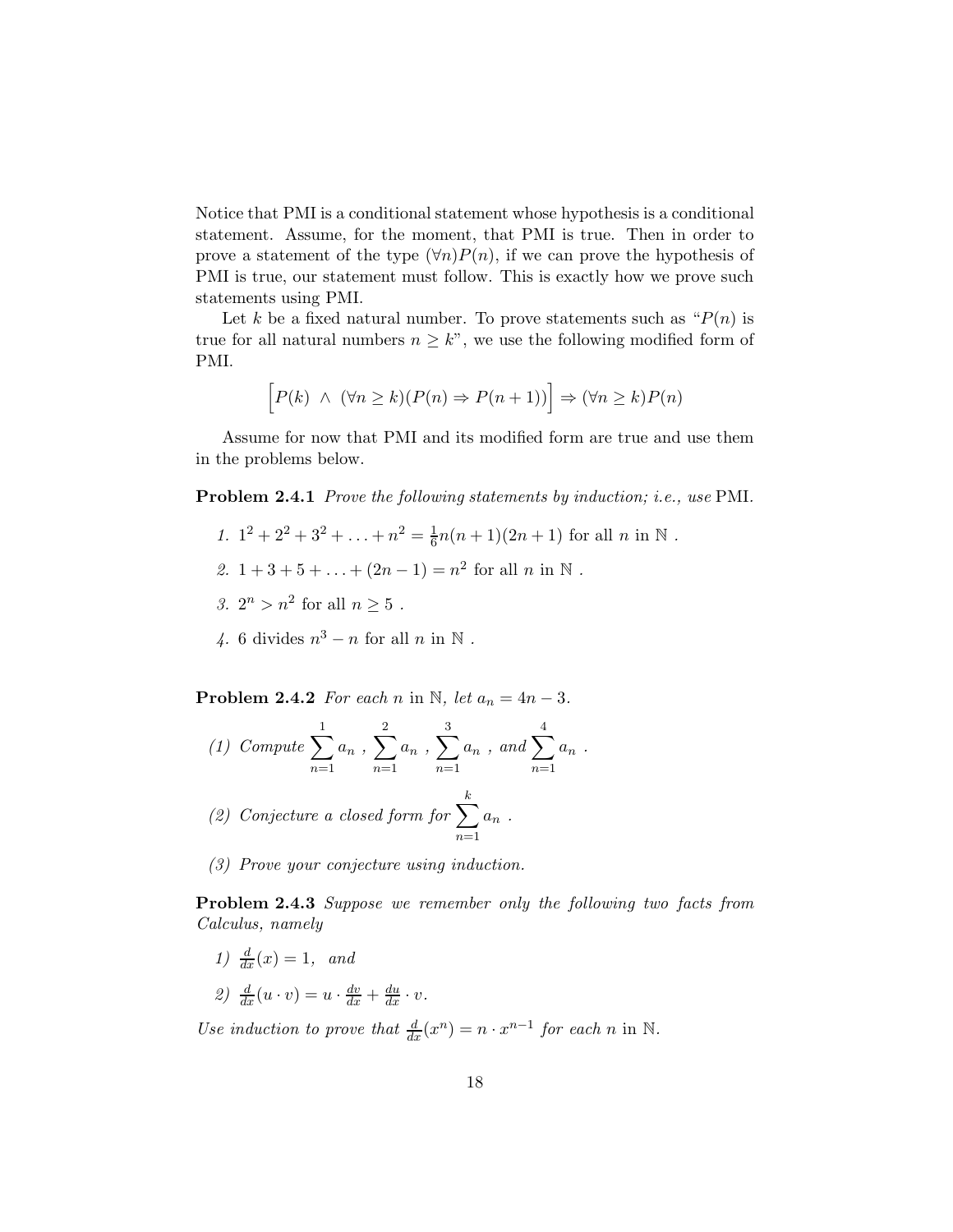Problem 2.4.4 Grade the proof.

Conjecture.  $\sum_{n=0}^{\infty}$  $i=1$ 1  $\frac{1}{i} = 1 + \frac{1}{2}$  $\frac{1}{2} + \frac{1}{3}$  $\frac{1}{3} + \frac{1}{4}$  $\frac{1}{4} + \dots$  is a finite number.

**Proof.** We will use PMI. Since  $\frac{1}{1} = 1$  is a finite number, the statement is true for 1. Assume that the statement is true for some  $n \geq 1$ . We look at the sum

$$
1 + \frac{1}{2} + \frac{1}{3} + \frac{1}{4} + \ldots + \frac{1}{n} + \frac{1}{n+1} = \left(1 + \frac{1}{2} + \frac{1}{3} + \frac{1}{4} + \ldots + \frac{1}{n}\right) + \frac{1}{n+1}.
$$

Now,  $\left(1+\frac{1}{2}+\frac{1}{3}+\frac{1}{4}+\ldots+\frac{1}{n}\right)$  $\frac{1}{n}$ ) is a finite number by inductive assumption and  $\frac{1}{n+1}$  is certainly a finite number. The sum of two finite numbers is a finite number.  $\Box$ 

Axiom 2.4.1 Every non-empty set of natural numbers has a least element.

#### **Problem 2.4.5** Prove that  $Axiom 2.4.1 \Rightarrow PMI$

There is a another form of PMI (called the principle of complete induction) that says

$$
\big[P(1) \ \land \ (\forall n)((P(1) \land P(2) \land \ldots \land P(n)) \Rightarrow P(n+1))\big] \Rightarrow (\forall n)P(n)
$$

This form is actually equivalent to PMI, so we will not distinguish between them and we will use whichever one we need.

#### **Problem 2.4.6** Prove that  $PMI \Rightarrow Axiom 2.4.1$

So, by Problems 2.4.5 and 2.4.6, PMI and Axiom 2.4.1 are actually equivalent to each other. Since Axiom 2.4.1 is "obviously true", we accept PMI as true also, and use it for proving statements of the type  $(\forall n$  in  $\mathbb{N}$ ) $P(n)$ .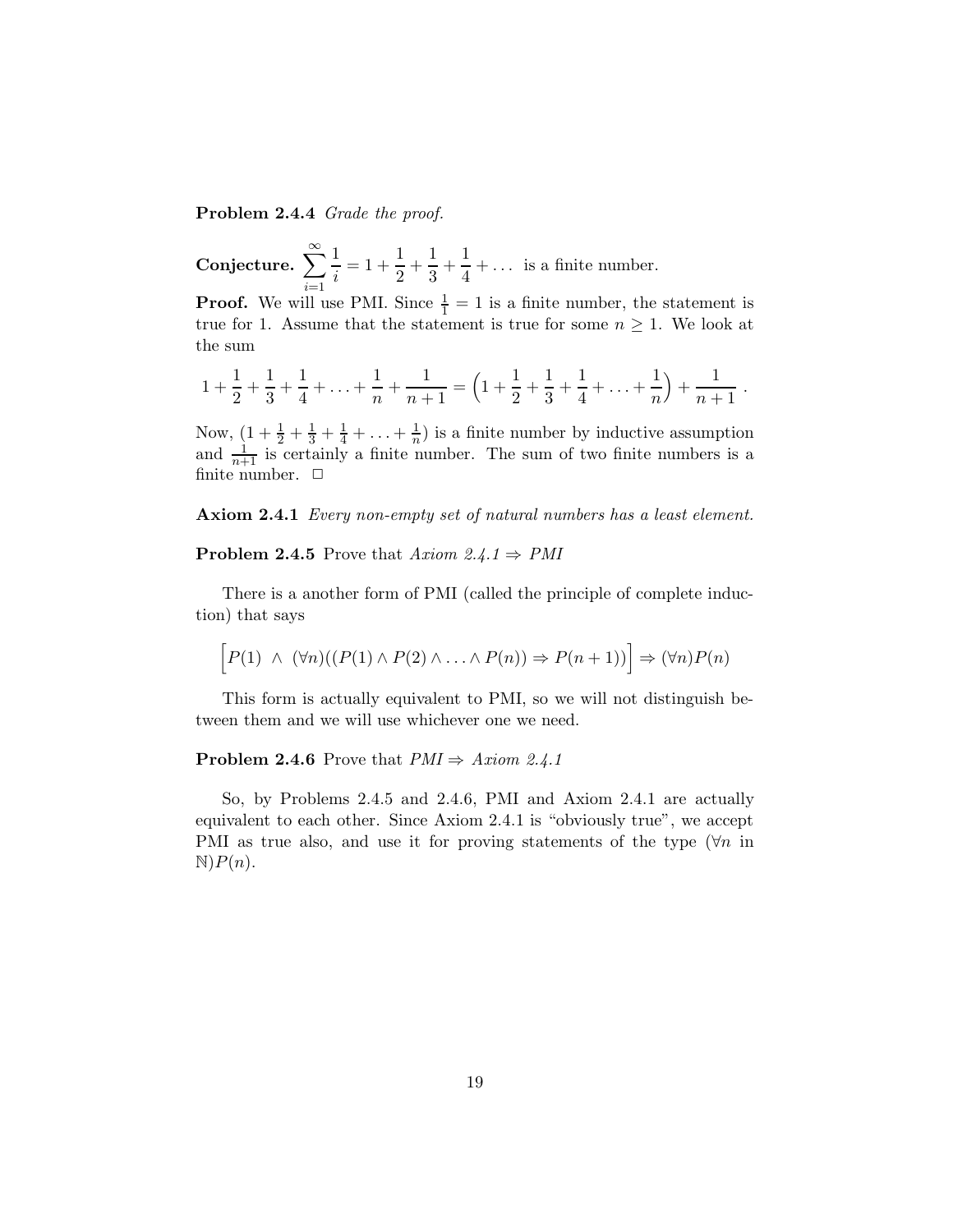### Chapter 3

# Naive Set Theory

You may have noticed that we have already, on occasion, mentioned words such as *set, function, domain*, etc. without having defined them. It has been presumed that you have some notion of these ideas from previous courses. However, we wish to study these ideas in greater detail now and we wish to prove quite a number of things about them. Thus, we need to define them a bit more carefully.

This chapter will deal with sets. Functions and related topics will come later.

### 3.1 Sets and Operations on Sets

A set is a collection of things. The things in the collection (or set) are called elements or members of the set. A set is completely characterized by its elements. If A is a set and 4 is an element of A, we write  $4 \in A$ .

How can we best describe sets that we wish to talk about or work with?

If a set has not too many elements, we can simply list the elements. We put curly brackets around the list to indicate the collection idea and we separate the elements by commas to distinguish them. For example, the set of positive integers between 1 and 5 could be written  $\{2, 3, 4\}$ .

If a set has "many" elements, we use set builder notation. The idea is to let a variable represent an arbitrary element of the set and describe what conditions the variable must satisfy in order to be a member of the set. For example, to describe the set of all points in the Cartesian plane that are between the x-axis and the line  $y = 2$ , we write  $\{(x, y) | x \text{ and } y \text{ are in } \mathbb{R} \text{ and } 0 \leq \theta\}$  $y < 2$ . We read this notation as "the set of all ordered pairs  $(x, y)$  of real numbers such that  $0 < y < 2$ ". Notice that since we are describing points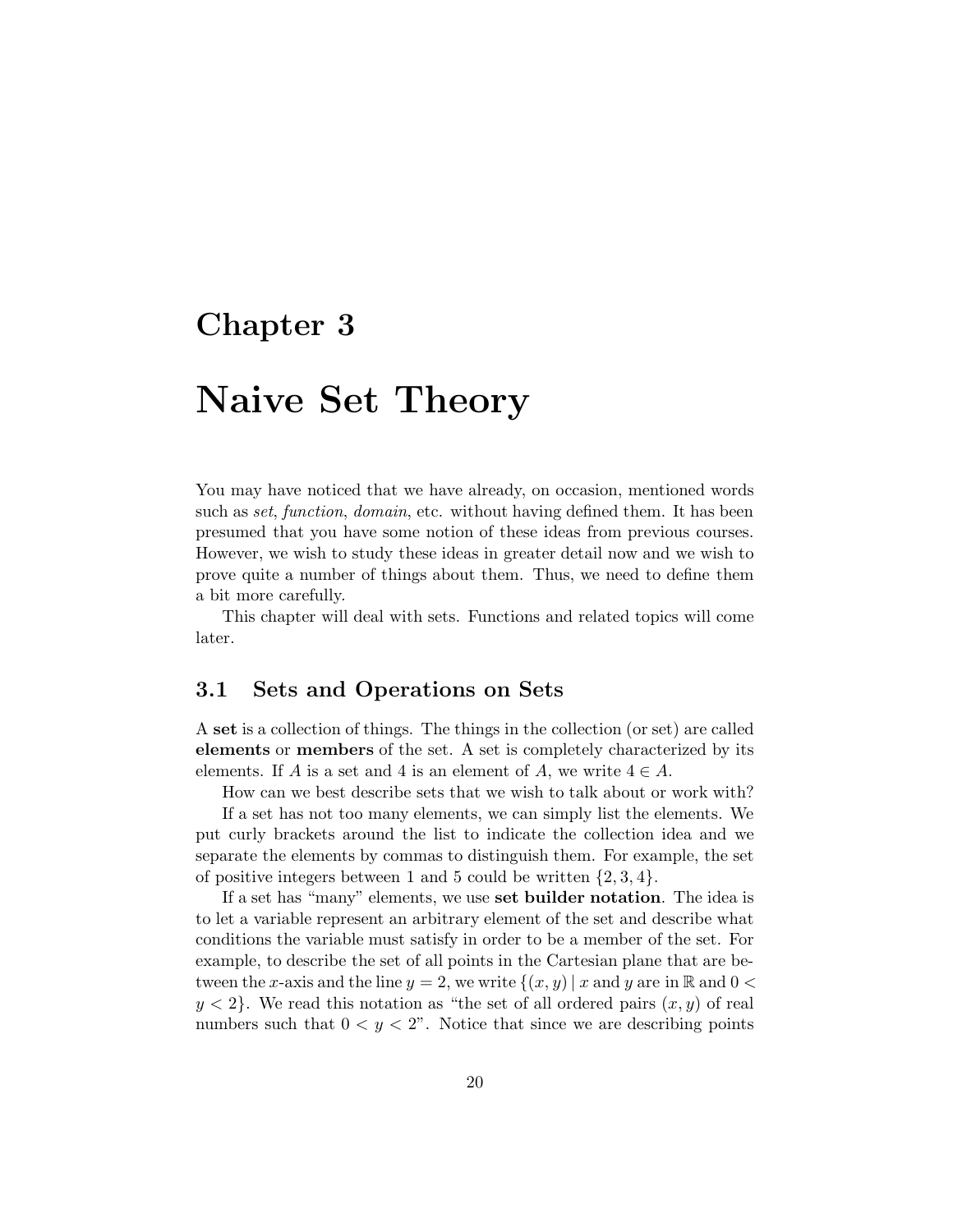in the plane, we let our "variable notation" mimic the typical way that we describe points in the plane. This is sometimes helpful, but it is not necessary. We could have written  $\{p \mid p$  is a point in the plane whose second coordinate is between 0 and 2}. Which do you prefer?

Occasionally, if the elements of a set form a "sequential pattern", we use the dot-dot-dot notation. For example, the set of positive even integers could be written as  $\{2, 4, 6, 8, \ldots\}.$ 

**Definition 3.1.1** If A is a set, a set B is said to be a subset of A, written  $B \subseteq A$ , provided that if  $x \in B$ , then  $x \in A$ . The notation  $B \subseteq A$  is referred to as a set inclusion.

**Definition 3.1.2** Suppose each of A and B is a set. We say that A equals B, and write  $A = B$ , provided that  $A \subseteq B$  and  $B \subseteq A$ .

**Definition 3.1.3** Let  $\emptyset$  denote a set that has no elements.

**Theorem 3.1.1** If A is any set, then  $\emptyset \subseteq A$ .

**Theorem 3.1.2** The set  $\emptyset$  is unique. That is, if B is a set with no elements, then  $B = \emptyset$ . Thus, we will refer to  $\emptyset$  as the empty set.

**Definition 3.1.4** The set B is a **proper subset** of A, written  $B \subset A$ , provided that  $B \subseteq A$  and  $B \neq A$ .

Definition 3.1.5 Let each of A and B be a set. The intersection of A and B, denoted by  $A \cap B$ , is the set defined by

$$
A \cap B = \{x \mid x \in A \text{ and } x \in B\}.
$$

The **union** of A and B, denoted by  $A \cup B$ , is the set defined by

$$
A \cup B = \{x \mid x \in A \text{ or } x \in B\}.
$$

If the sets that we are working with in a given problem are all subsets of some common larger set, we call this larger set the universal set. For example, if we are describing different sets of students at a given university, perhaps distinquishing them by major, or GPA, or whatever, we might take all students presently enrolled at that university as our universal set.

Definition 3.1.6 Let A be a set and U a universal set. The complement of  $A$  (in  $U$ ), denoted by  $A'$ , is the set defined by

$$
A' = \{ x \in U \mid x \notin A \}.
$$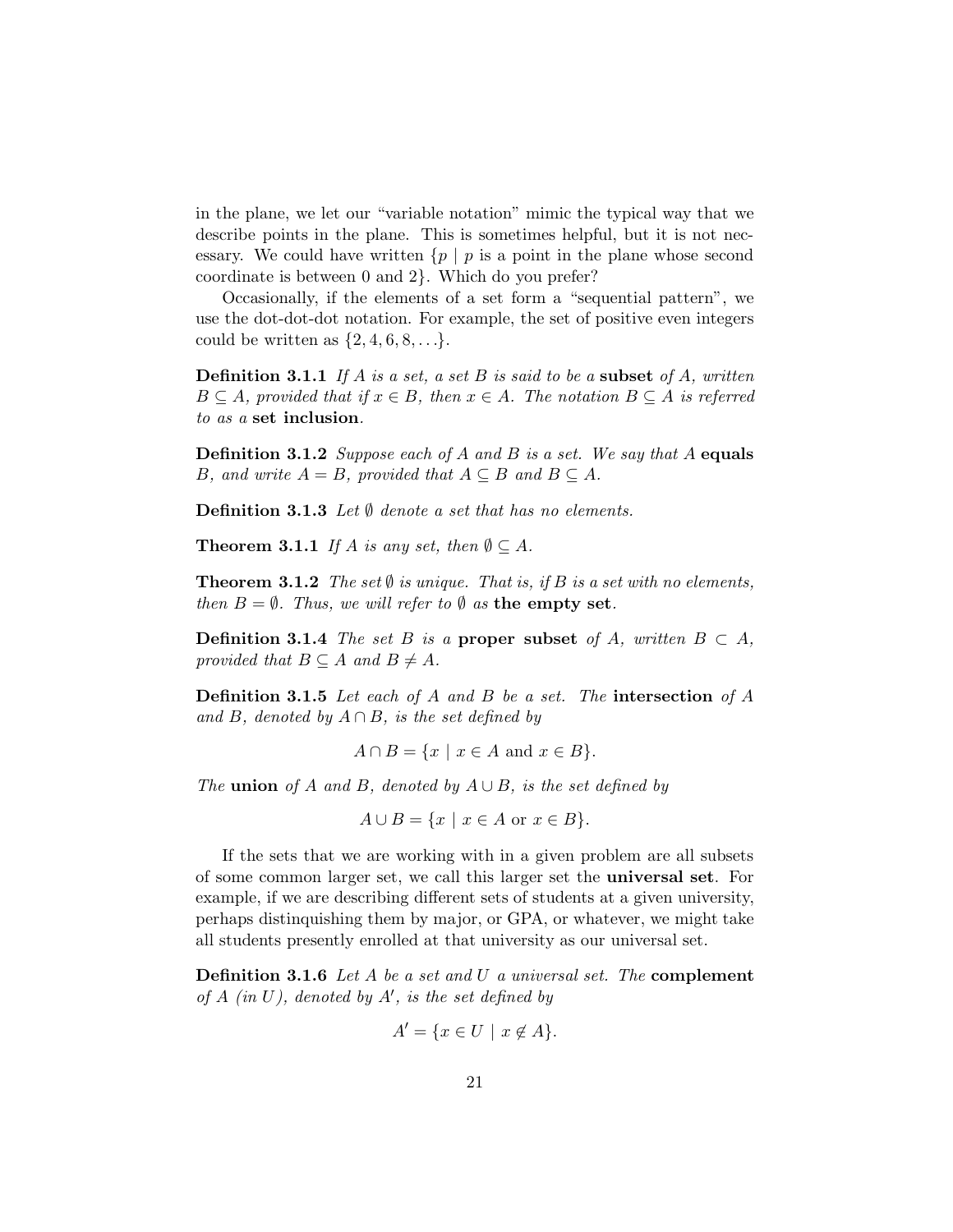**Definition 3.1.7** Let each of A and B be a set. The **complement** of B in A or the complement of B relative to A, denoted by  $A-B$ , is the set defined by

$$
A - B = \{ x \mid x \in A \text{ and } x \notin B \}.
$$

**Definition 3.1.8** Let A be a set. The power set of A, denoted by  $\mathcal{P}(A)$ , is the set of all subsets of A.

Problem 3.1.1 Let A and B be sets. In each part below, determine if TRUE or FALSE? ... and verify!

a. {1}  $\in$  {1, {1, 2}} f.  $\mathcal{P}(A) \subseteq A$ <br>b. {1}  $\subseteq$  {1, {1, 2}} g.  $A \subseteq A \cap B$ b.  $\{1\} \subseteq \{1, \{1, 2\}\}\.$ c.  $\{1,2\} \subseteq \{1,\{1,2\}\}$  h.  $A \subseteq A \cup B$ <br>d.  $\{\{0\}\} \in \mathcal{P}(\{0\})$  i.  $A \subseteq B$  iff I i.  $A \subseteq B$  iff  $B' \cap A = \emptyset$ e.  $\{0\} \in \mathcal{P}(\{0,\{0\}\})$ 

Problem 3.1.2 Let A, B, and C be sets and U a universal set. Prove the following.

- 1.  $A \cap B = B \cap A$
- 2.  $(A \cup B) \cup C = A \cup (B \cup C)$
- 3.  $A \cap (B \cup C) = (A \cap B) \cup (A \cap C)$
- $\frac{1}{4}$ .  $(A')' = A$
- 5.  $A B = A \cap B'$
- 6.  $(A \cup B)' = A' \cap B'$
- 7.  $(A \cap B)' = A' \cup B'$
- 8.  $(A \cup B) C = (A C) \cup (B C)$
- 9.  $C (A \cup B) = (C A) \cap (C B)$
- 10.  $C (A \cap B) = (C A) \cup (C B)$

Parts 6 and 7 in Problem 3.1.2 are DeMorgan's Laws for sets. What would an "extended finite version" look like?

Problem 3.1.3 We say that certain sets are "finite" and other sets are "infinite". What do we mean by this terminology? We will revisit these ideas later, but let's start thinking about them now.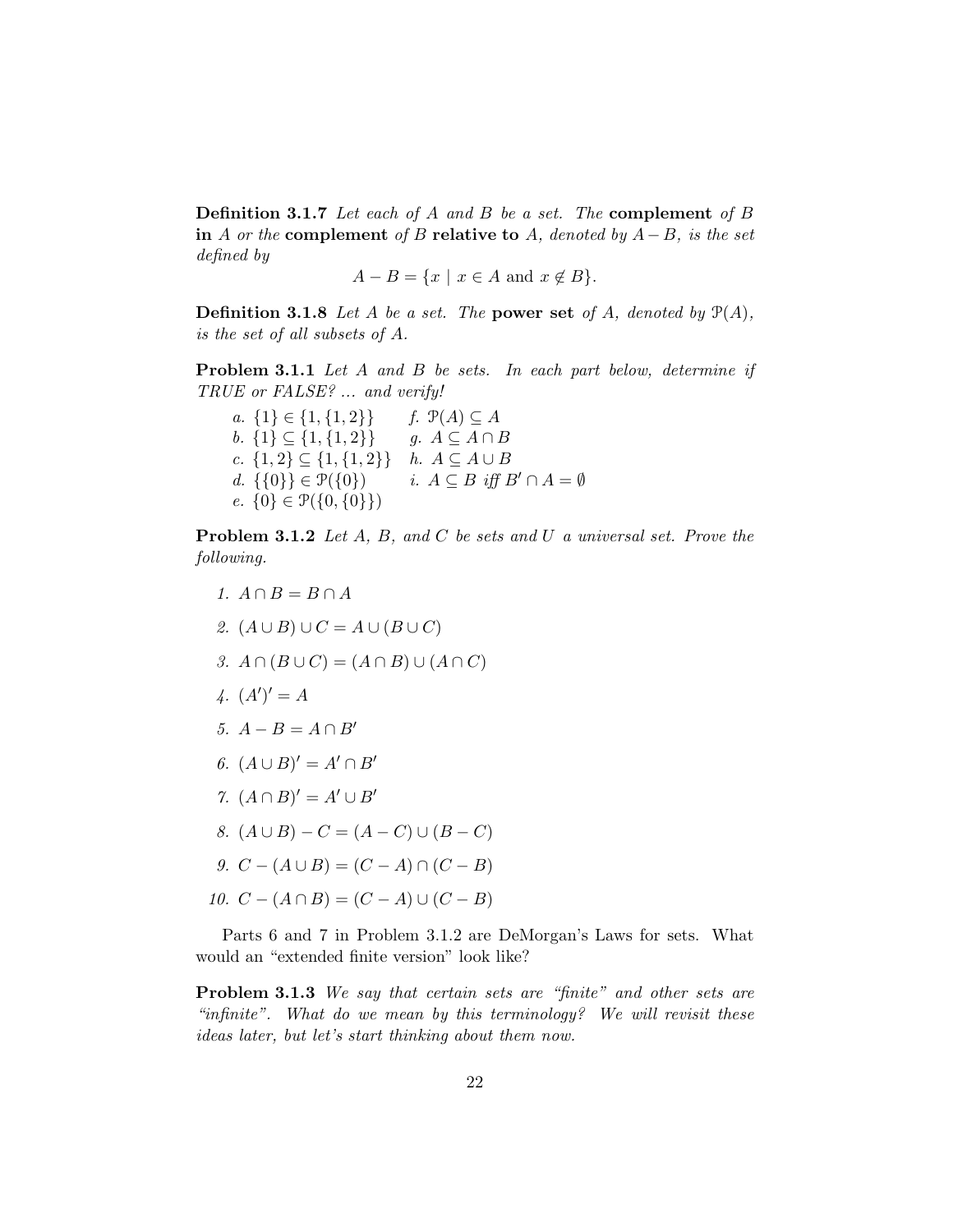- 1. Define finite set and infinite set.
- 2. What does it mean to say that the set A has more elements than the set  $B$ ? Is this terminology "meaningful" for infinite sets?
- 3. What does it mean to say that sets A and B have the same number of elements?

**Problem 3.1.4** Let  $n \in \mathbb{N}$  and let  $A = \{1, 2, 3, ..., n\}$ . How many elements does  $\mathcal{P}(A)$  have? Prove your conjecture!

Problem 3.1.5 Grade the proof.

Conjecture. If  $A \subseteq B$ , then  $A \cap C \subseteq B \cap C$ .

**Proof.** Suppose there is an element x such that  $x \in A \cap C$  and  $x \notin B \cap C$ . Then  $x \in A$  and  $x \in C$ . Also, since  $x \notin B \cap C$ , it follows that either  $x \notin B$ or  $x \notin C$ . But we know that  $x \in C$ . So, it must be the case that  $x \notin B$ . Hence, we have that  $x \in A$  and  $x \notin B$ . Thus,  $A \nsubseteq B$ , which verifies the contrapositive of the conjecture.  $\Box$ 

Definition 3.1.9 Let S be a set of points in the Cartesian plane. To say that S is convex means that whenever p and q are points of S and  $0 \le t \le 1$ , then  $t \cdot p + (1 - t) \cdot q$  is also in S.

**Problem 3.1.6** Prove that  $\{(x, y) \in \mathbb{R}^2 \mid x^2 + y^2 \le 3\}$  is convex. Hint. Recall Definition 2.3.2, and use Problem 2.3.2, part 2.

### 3.2 Indexed Families of Sets

If  $G$  is a set, each element of which is a set, it is customary to call  $G$  a family (or collection) of sets.

**Definition 3.2.1** Let I be any set, and, for each  $\alpha \in I$ , let  $A_{\alpha}$  be a set. Then  ${A_{\alpha} \mid \alpha \in I}$  is called an indexed family of sets and I is called the indexing set.

Theorem 3.2.1 Every family of sets can be indexed.

**Definition 3.2.2** Let  $\{A_{\alpha} \mid \alpha \in I\}$  be an indexed family of sets. We define

$$
\bigcup_{\alpha \in I} A_{\alpha} = \{a \mid \text{there is a } \gamma \in I \text{ such that } a \in A_{\gamma}\}\
$$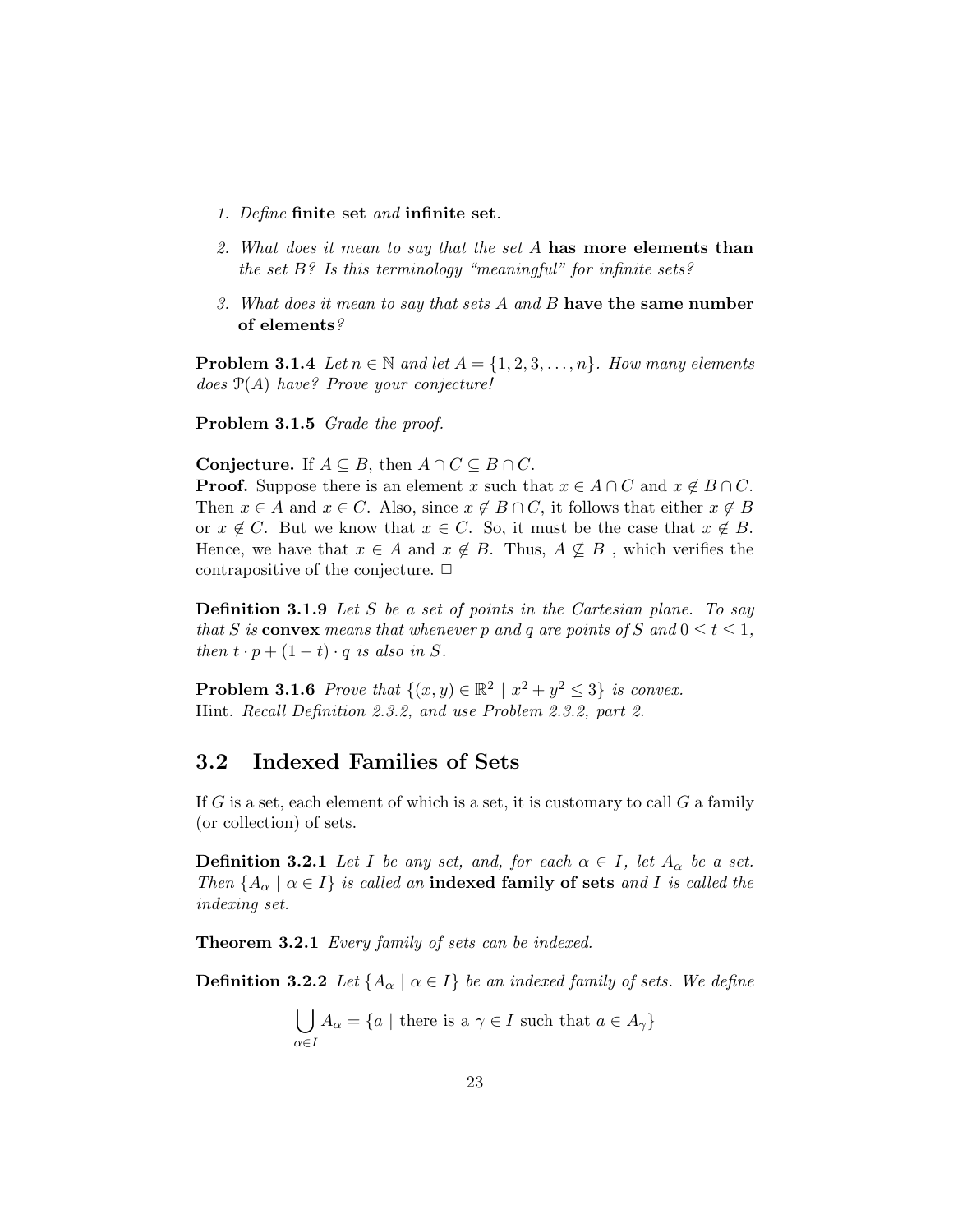$$
\bigcap_{\alpha \in I} A_\alpha = \{ a \mid a \in A_\alpha \text{ for every } \alpha \in I \} .
$$

**Observation 3.2.1** Let  $I = \{1, 2\}$ . Observe that (a)  $A_1 \cup A_2 = \bigcup_{\alpha \in I} A_\alpha$ , and (b)  $A_1 \cap A_2 = \bigcap_{\alpha \in I} A_\alpha$ .

**Problem 3.2.1** For each  $n \in \mathbb{N}$ , let  $A_n = \{k \in \mathbb{N} \mid n \leq k\}$ . Find  $(a) \bigcap$  $n \geq 1$  $A_n$ , and (b)  $\bigcup$  $n \geq 1$  $A_n$ .

**Problem 3.2.2** For each  $n \in \mathbb{N}$ , let  $B_n = \left[ -\frac{2n+1}{n+1}, \frac{2n+1}{n+1} \right]$  and  $B_{-n}$  $[-\frac{1}{n+1}, \frac{1}{n+1}]$ . Let  $B_0 = [-1, 1]$ . Find (a)  $\bigcap$ n∈Z  $B_n$ , and (b)  $\bigcup$ n∈Z  $B_n$ .

Problem 3.2.3 State and prove DeMorgan's laws for an indexed family of sets.

Problem 3.2.4 Grade the proof.

Conjecture.  $B \cup (\bigcap A_{\alpha}) = \bigcap (B \cup A_{\alpha}).$ **Proof.** We will show set inclusion in both directions. Now, for each  $\alpha \in I$ ,  $A_{\alpha} \subseteq B \cup A_{\alpha}$  and  $B \subseteq B \cup A_{\alpha}$ . So,  $\bigcap A_{\alpha} \subseteq$  $\alpha \in I$  $\cap$  $\alpha \in I$  $(B\cup A_\alpha)$  and  $B\subseteq \bigcap$  $\alpha \in I$  $(B\cup A_\alpha)$ . Therefore,  $B\cup (\bigcap$  $\alpha \in I$  $A_\alpha$ )  $\subseteq \bigcap$  $\alpha \in I$  $(B\cup A_{\alpha}).$ Suppose there is a  $y \in \bigcap$  $\alpha \in I$  $(B\cup A_\alpha)$  but  $y \notin B\cup\widehat{\bigcap}$  $\alpha \in I$  $A_{\alpha}$ ). Then either  $y \notin B$  or  $y \notin \bigcap A_{\alpha}$ . In either case, this gives that  $y \notin \bigcap (B \cup A_{\alpha})$ , a  $\alpha \in I$  $\alpha \in I$ contradiction.  $\Box$ 

and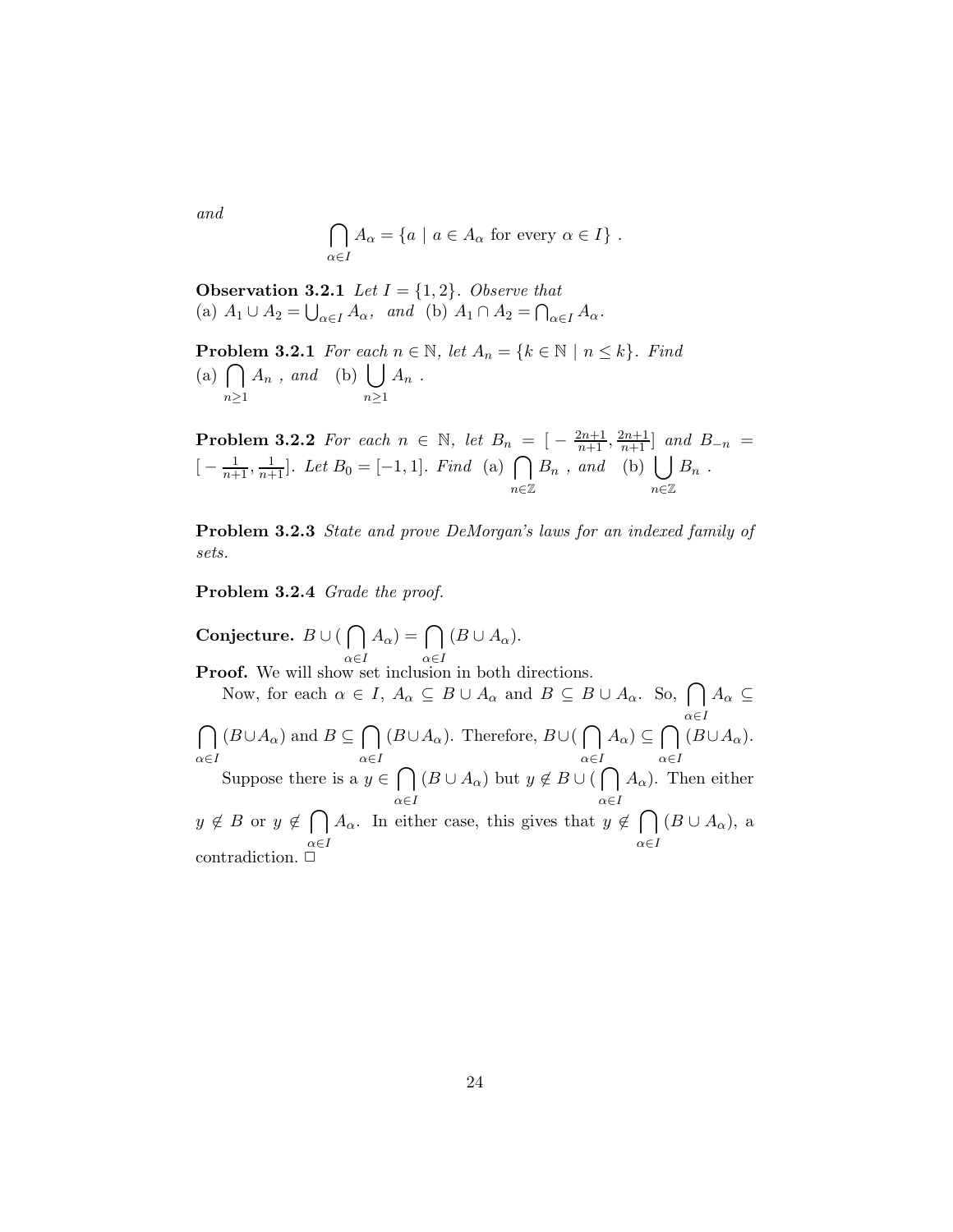### Chapter 4

## Functions and Relations

### 4.1 Relations

Definition 4.1.1 Let each of A and B be a set. The Cartesian product of A and B, denoted by  $A \times B$ , is the set defined by  $A \times B = \{(a, b) \mid a \in$ A and  $b \in B$ . The elements of  $A \times B$  are called ordered pairs and two ordered pairs  $(a, b)$  and  $(c, d)$  are equal iff  $a = c$  and  $b = d$ .

Problem 4.1.1 *Prove or disprove. For all sets A, B, and C,* 

- 1.  $A \times B = B \times A$
- 2.  $(A \times B) \times C = A \times (B \times C)$
- 3.  $A \times (B \cap C) = (A \times B) \cap (A \times C)$
- 4. If A has m elements and B has n elements, then  $A \times B$  has mn elements.
- 5.  $\mathcal{P}(A \times B) = \mathcal{P}(A) \times \mathcal{P}(B)$

**Definition 4.1.2** Let each of A and B be a set. A relation R on  $A \times B$ (or a relation R from A to B) is a subset of  $A \times B$ . It is customary to write aRb to indicate that  $(a, b) \in R$ . If R is a relation from A to A, we say that R is a relation on A.

**Definition 4.1.3** Let R be a relation from A to B. The **domain** of R, denoted by  $D_R$ , is the set  $D_R = \{a \in A \mid (a, b) \in R \text{ for some } b \in B\}$ . The **range** (or **image**) of R, denoted by  $I_R$ , is the set  $I_R = \{b \in B \mid (a, b) \in$ R for some  $a \in A$ .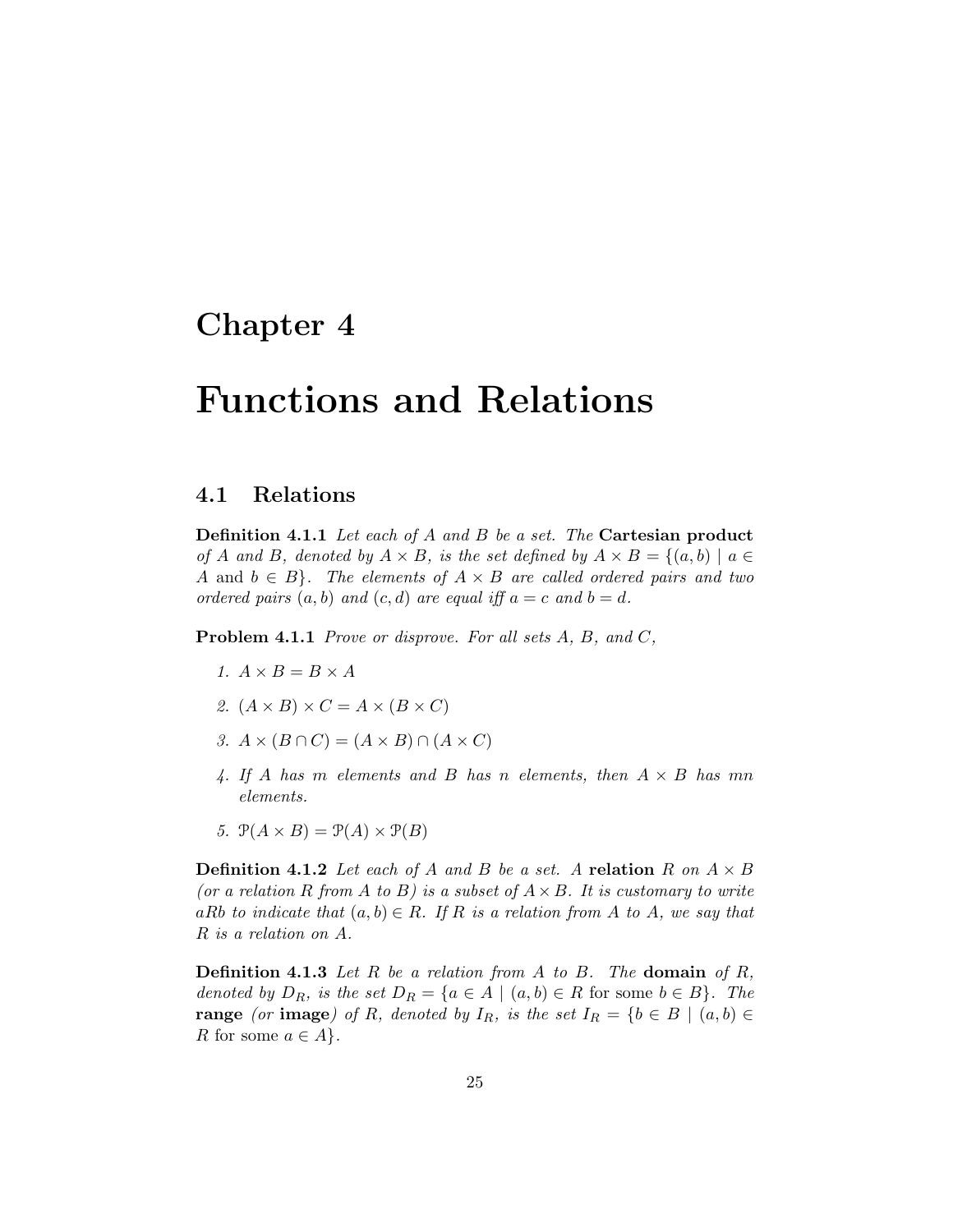**Definition 4.1.4** Let  $R$  be a relation from  $A$  to  $B$ . The inverse re**lation** from B to A, denoted by  $R^{-1}$ , is the relation defined by  $R^{-1}$  =  $\{(b, a) \mid (a, b) \in R\}.$ 

**Definition 4.1.5** Suppose that R is a relation from A to B and that S is a relation from B to C. The **composition** of S and R, denoted by  $S \circ R$ , is the relation from A to C defined by  $S \circ R = \{(a, c) \mid \text{there is a } b \in$ B such that aRb and bSc}. We read  $S \circ R$  as "S after R".

Definition 4.1.6 Suppose that R is a relation on A.

- 1. R is **reflexive** if a Ra for every  $a \in A$ .
- 2. R is nonreflexive if for no  $a \in A$  does aRa hold.
- 3. R is symmetric if whenever aRb, then  $bRa$ .
- 4. R is antisymmetric if whenever aRb and bRa, then  $a = b$ .
- 5. R is transitive if whenever aRb and bRc, then aRc.

**Problem 4.1.2** Consider the relations R and S on R given below.  $R: xRy \text{ iff } x^2 + y^2 = 4$ , and S:  $xSy$  iff  $x = \tan y$ . State the domain and range of each of R and S.

Problem 4.1.3 Let  $A = \{1, 2, \Delta, 5, \Box, +\}$ ,  $R = \{(1, 2), (5, \Delta), (5, +), (\Delta, \Delta), (2, +), (1, +)\}\;$ , and  $S = \{(1, 1), (5, \Delta), (2, 2), (\Delta, 5)\}\.$ 

- 1. Find  $S \circ R$  and  $R \circ S$ .
- 2. Find  $S^{-1}$ .
- 3. What properties of Def.4.1.6 do R and S satisfy?
- 4. Define a relation  $T$  on  $A$  that has all of the following properties.
	- $(a)$  2T<sub>5</sub>
	- (b)  $D_T = \{1, 2, \Delta, +\}$
	- (c) T is reflexive on  $D_T$ .
	- (d)  $T$  is not transitive.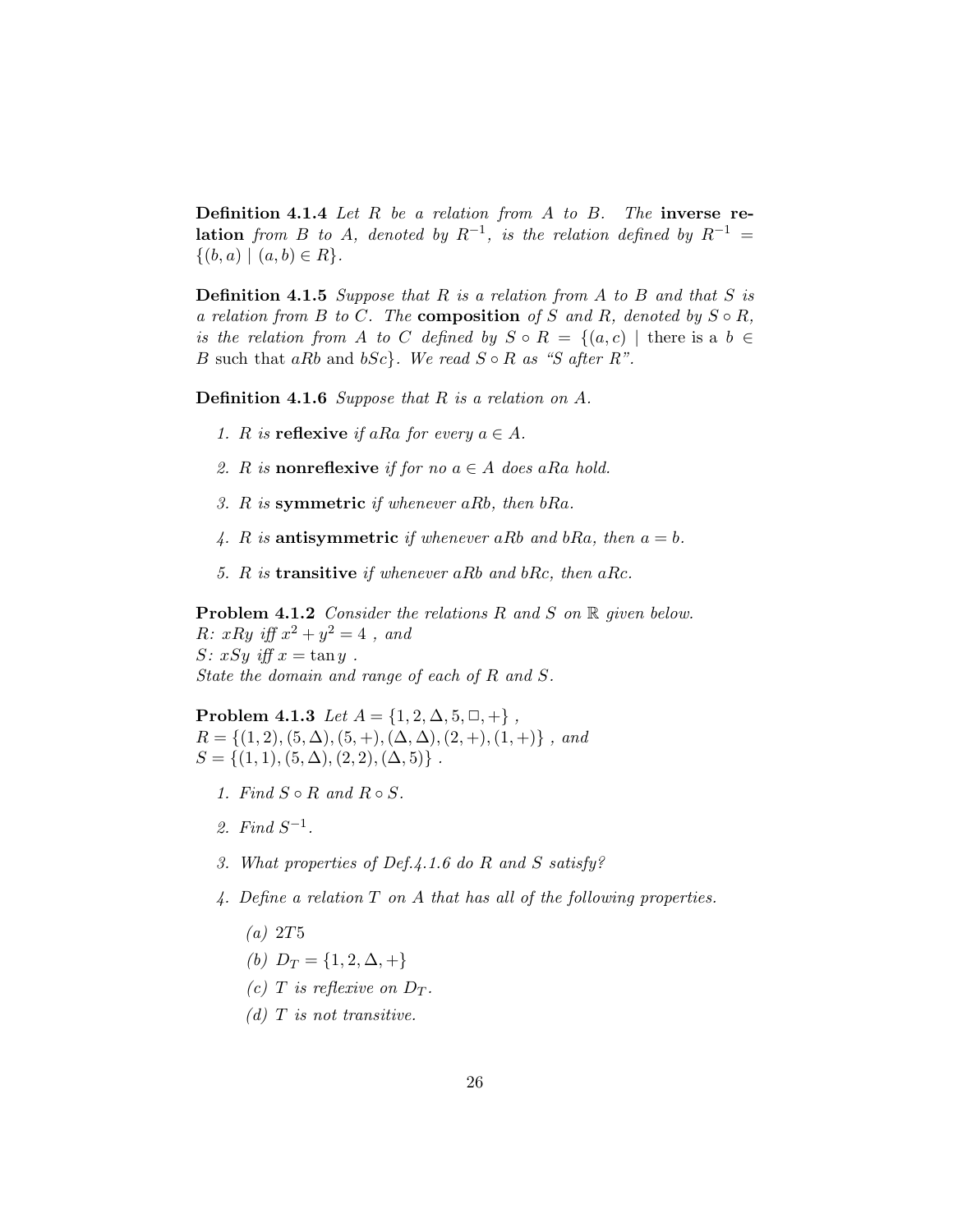**Theorem 4.1.1** A relation R on A is symmetric iff  $R = R^{-1}$ .

**Theorem 4.1.2** Suppose that R is a relation from A to B. Then  $(R^{-1})^{-1} =$ R.

**Definition 4.1.7** A relation R on A is an equivalence relation if it is reflexive, symmetric, and transitive.

Definition 4.1.8 Suppose that R is an equivalence relation on A. The equivalence class of R determined by the element a in A, denoted by  $[a]_R$ or  $a/R$ , is the subset of A given by  $[a]_R = \{x \in A \mid aRx\}$ . We write  $[a]$  for  $[a]_R$  if the reference to R is clear.

**Problem 4.1.4** Define  $\equiv$  on  $\mathbb{Z}$  by  $a \equiv b$  iff  $5|(a - b)$ . Show that  $\equiv$  is an equivalence relation. Describe the equivalence classes of  $\equiv$ .

**Problem 4.1.5** Define F on  $\mathbb{Z}\times(\mathbb{Z}-\{0\})$  by  $(a, b)F(c, d)$  iff ad = bc. Show that  $F$  is an equivalence relation. Describe the equivalence classes of  $F$ .

**Problem 4.1.6** Define C on  $\mathbb{R} \times \mathbb{R}$  by  $(x, y)C(z, w)$  iff  $x^2 + y^2 = z^2 + w^2$ . Show that C is an equivalence relation. Describe the equivalence classes of C.

**Definition 4.1.9** Let A be a set. A **partition** P of A is a collection of subsets of A such that

- i) if  $a \in A$ , then there is  $a B \in P$  such that  $a \in B$ , and
- ii) if  $B, C \in P$  and  $B \cap C \neq \emptyset$ , then  $B = C$ .

Problem 4.1.7 Partitions on N

- 1. Form a partition of  $\mathbb N$  with three members.
- 2. Form a partition of  $\mathbb N$  with three members and so that each member is infinite.
- 3. Form a partition of  $\mathbb N$  so that each member has three elements.
- 4. Is there a partition of  $\mathbb N$  that has infinitely many members and each member has infinitely many elements?

Theorem 4.1.3 Let A be a set.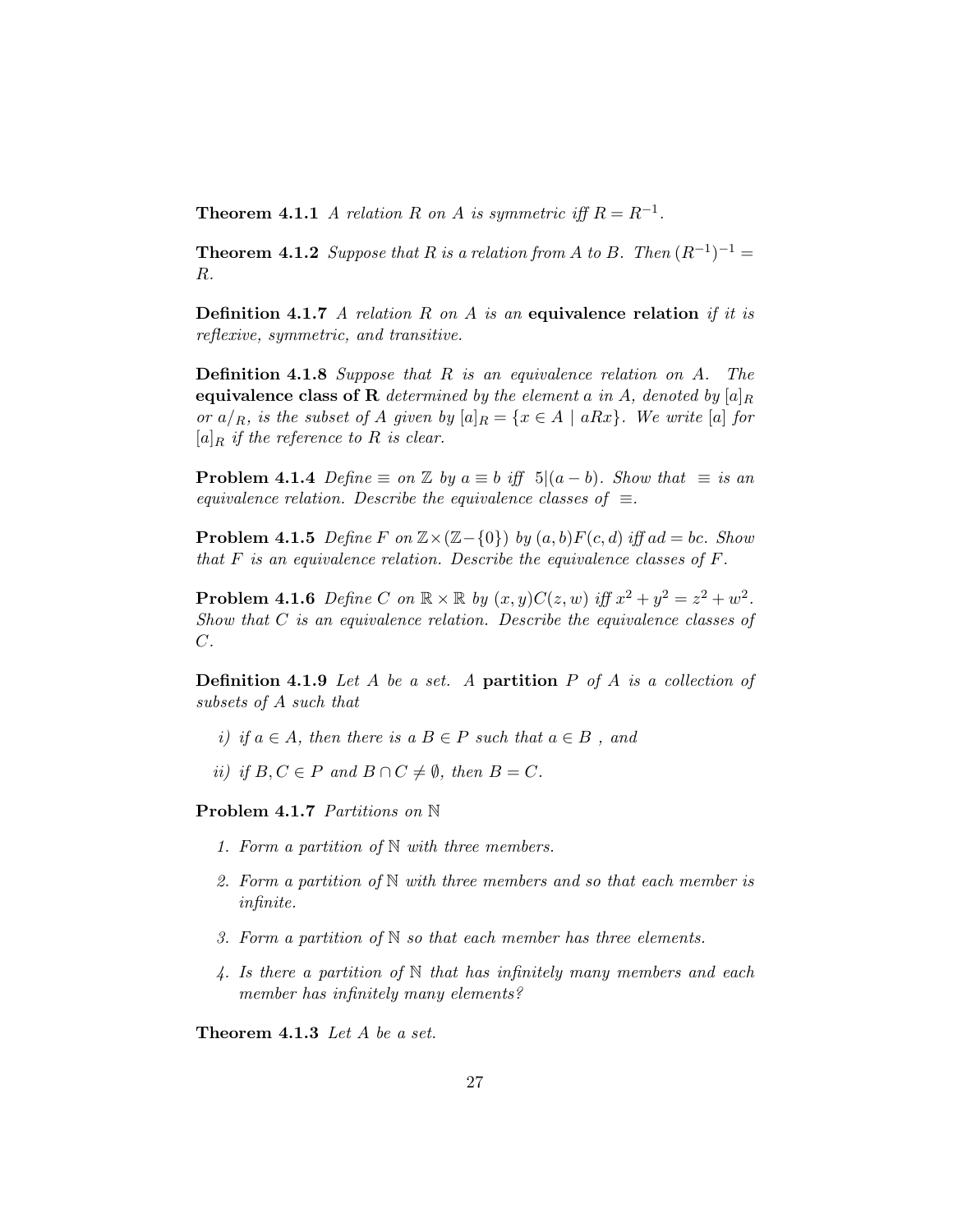- 1. If  $\equiv$  is an equivalence relation on A, then the collection of equivalence classes of  $\equiv$  form a partition of A.
- 2. If P is a partition of A, then there is an equivalence relation on A whose equivalence classes are the members of P.

Problem 4.1.8 Grade the proof.

**Conjecture.** If a relation  $R$  on  $\tilde{A}$  is symmetric and transitive, then it must be reflexive also.

**Proof.** Since R is symmetric, aRb implies  $bRa$ . Since R is transitive, aRb and bRa imply aRa. Hence, R is reflexive.  $\Box$ 

### 4.2 Order Relations

**Definition 4.2.1** A relation R on A is a **partial ordering** on A if it is reflexive, antisymmetric, and transitive. We write  $\leq$  for R when R is a partial ordering and we say that A is a partially ordered set.

Problem 4.2.1 Show that set inclusion is a partial order on the power set of a set.

**Problem 4.2.2** Suppose that  $\leq$  is a partial order on A. Define  $a < b$  iff  $a \leq b$  and  $a \neq b$ . Clearly,  $\lt$  is a relation on A. Show that  $\lt$  is nonreflexive and transitive.

**Definition 4.2.2** A relation  $\lt$  on a set A is called an order relation on A if it is nonreflexive and transitive.

**Problem 4.2.3** Suppose  $\lt$  is an order relation on the set A. Define  $\leq$  on A by  $a \leq b$  iff either  $a < b$  or  $a = b$ . Show that  $\leq$  is a partial order on A.

**Definition 4.2.3** An order relation  $\lt$  on a set A is called a simple order or a linear order on A if for every x, y in A with  $x \neq y$ , either  $x < y$  or  $y < x$ .

**Theorem 4.2.1** If  $\lt$  is an order relation on A, then so is  $\lt^{-1}$ .

**Definition 4.2.4** Let  $\lt$  be an order relation on A. The segments (with respect to  $\langle \rangle$  in A are the subsets of A determined by pairs of elements a, b in A and defined by  $(a, b) = \{x \in A \mid a < x < b\}$ . That is,  $(a, b)$  is the notation for the set and it is called the **segment from** a to b. Let  $[a, b) = \{a\} \cup (a, b)$ and define  $(a, b]$  and  $[a, b]$  analogously.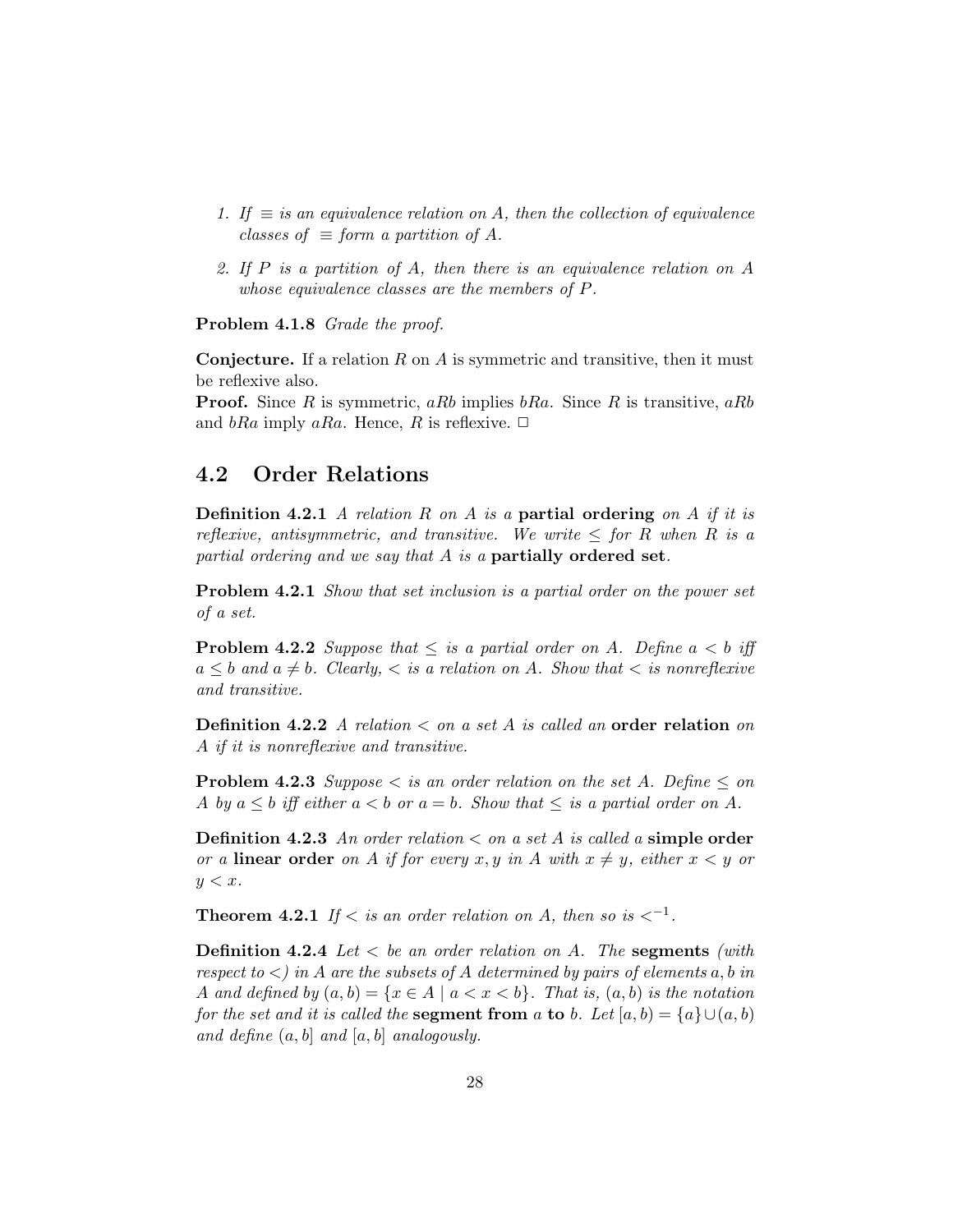**Problem 4.2.4** Define  $\prec$  on  $\mathbb R$  by  $x \prec y$  iff  $x^2 < y^2$ , or  $x^2 = y^2$  and  $x < y$ . Show that  $\prec$  is a linear order on  $\mathbb R$ . What do the segments look like?

**Problem 4.2.5** Let  $D = [0, 1] \times [0, 1]$  and define  $\prec$  on D by  $(a, b) \prec (c, d)$ iff  $a < c$ , or  $a = c$  and  $b < d$ . Show that  $\prec$  is a linear order on D. What do the segments look like?

**Problem 4.2.6** Define  $\leq$  on  $\mathbb{R} \times \mathbb{R}$  by  $(x, y) \leq (z, w)$  iff  $x \leq z$  and  $y \leq w$ . Show that  $\leq$  is a partial order. If  $\lt$  is the associated order relation as in Problem 4.2.2, what do the segments of  $\lt$  look like?

**Definition 4.2.5** Let S be a partially ordered set. The element a of S is a least (greatest) element of S provided that  $a \leq x \ (a \geq x)$  for all  $x \in S$ .

**Definition 4.2.6** Let S be a partially ordered set. The element a of S is a minimal (maximal) element of S provided that whenever  $x \in S$  and  $x \le a$   $(x > a)$ , then  $x = a$ .

**Definition 4.2.7** A set  $S$  is **totally ordered** provided that it is partially ordered and if  $x, y \in S$ , then either  $x \leq y$  or  $y \leq x$ .

**Definition 4.2.8** Let S be partially ordered and let  $T \subseteq S$ . An upper bound of T is an element b of S such that  $x \leq b$  for all  $x \in T$ . A least upper bound of  $T$  is an upper bound b such that if c is also an upper bound of T, then  $b \leq c$ . Lower bounds and greatest lower bounds are defined similarly.

**Definition 4.2.9** The set D is said to be a directed set if D is partially ordered and each two element subset of D has an upper bound in D.

**Definition 4.2.10** The subset K of the directed set D is said to be **cofinal** in D provided that whenever  $d \in D$ , there is an element  $k \in K$  such that  $d \leq k$ .

**Question 4.2.1** Consider R with its usual linear order relation  $\lt$ . Is it true that whenever A is a nonempty set in  $\mathbb R$  that has an upper bound, then A has a least upper bound?

Problem 4.2.7 Answer Question 4.2.1 for each of the order relations defined in Problems 4.2.4, 4.2.5, and 4.2.6.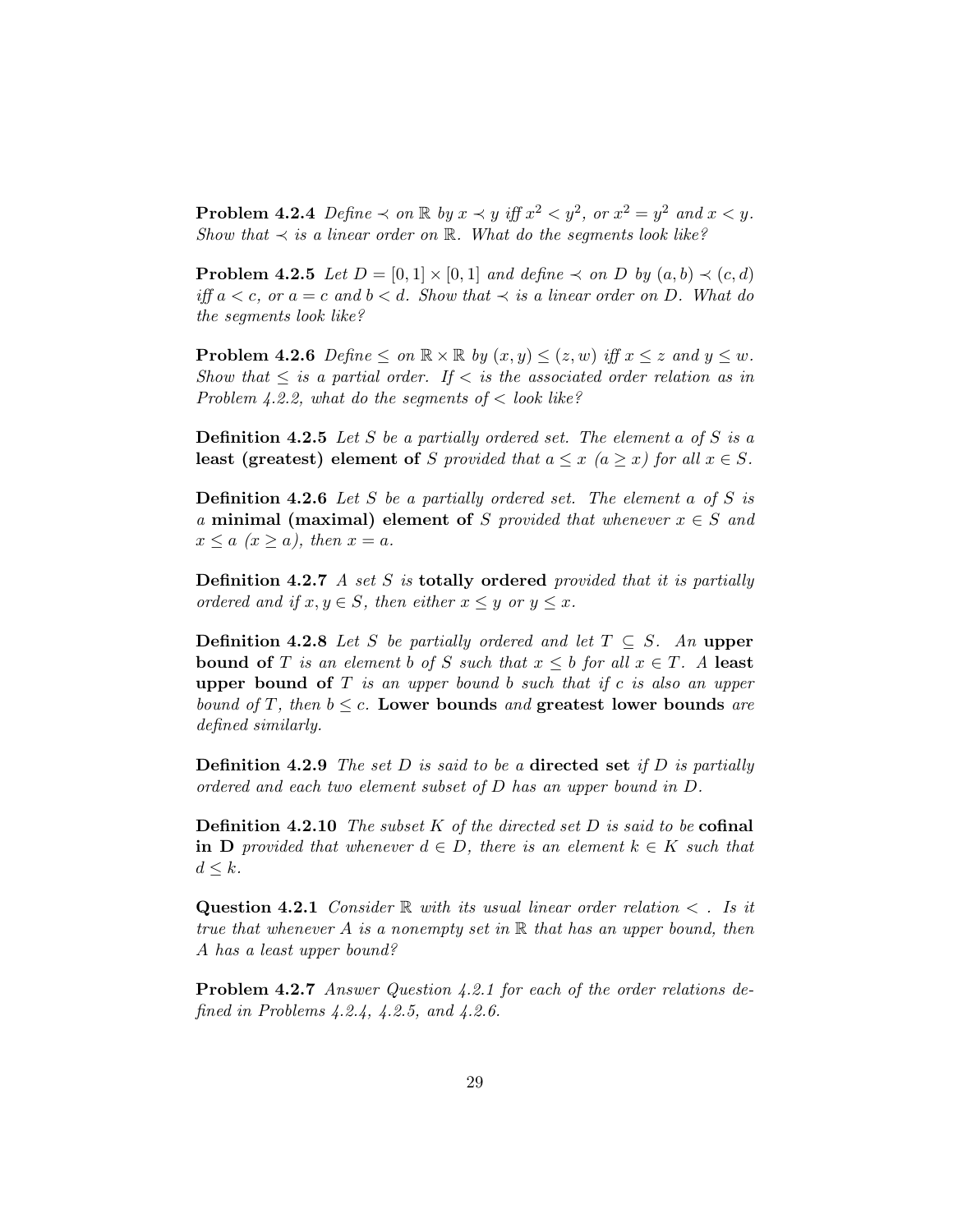### 4.3 Functions

**Definition 4.3.1** Let each of A and B be a set. A function f from A to B, denoted by  $f: A \to B$ , is a relation from A to B such that  $D_f = A$ , and if  $(a, b)$  and  $(a, c)$  are in f, then  $b = c$ . We let  $f(a)$  denote the unique element of B such that  $(a, f(a)) \in f$ . The element  $f(a)$  in B is called the **image** of a under f, or the **value** of f at a.

**Definition 4.3.2** Let  $f : A \rightarrow B$  and let  $K \subseteq A$ . The restriction of f to K, denoted by  $f|_K$ , is the function from K to B such that  $f|_K(a) = f(a)$ for all  $a \in K$ .

**Definition 4.3.3** Let X be a set. A sequence x in X is a function with domain the natural numbers (or some cofinal subset thereof) and range a subset of X. That is,  $x:\mathbb{N} \to X$ . For sequences, we denote the value of x at i by  $x_i$  rather than the usual functional notation  $x(i)$ . We denote the sequence by  $x_1, x_2, x_3, ...$  or by  $\{x_i\}_{i=1}^{\infty}$ .

Functions are fundamental in mathematics. You probably have suspected this already from the number of encounters you have had with them in Precalculus, Calculus, Differential Equations, and, in fact, in all of your mathematics classes.

How should we describe particular functions that we wish to discuss or investigate? Since a function  $f$  is actually a subset of the Cartesian product of two sets (not necessarily different), we could specify the sets involved in the Cartesian product and then describe f as we do any set. That is, if f has not too many elements, we can simply list them. If  $f$  has many elements, we use set-builder notation. This is essentially the way we describe functions, but one must look closely to notice it. Here's an example.

**Example 4.3.1** Consider the function  $f: \mathbb{R} \to \mathbb{R}$  given by  $f(x) = x^3 - 3$ .

**Discussion.** The notation  $f: \mathbb{R} \to \mathbb{R}$  (see Def.4.3.1) identifies the Cartesian product  $\mathbb{R} \times \mathbb{R}$  and further indicates that  $\mathbb{R}$  is the domain of f and that  $\mathbb{R}$ contains the range of f. The equation  $f(x) = x^3 - 3$  is actually our setbuilder notation to describe the ordered pairs that belong to  $f$ , although we have suppressed a bit of the usual notation. It should look like  $\{(x, f(x)) \in$  $\mathbb{R} \times \mathbb{R} \mid f(x) = x^3 - 3$  or  $\{(x, x^3 - 3) \mid x \in \mathbb{R}\}.$ 

**Definition 4.3.4** Let X be a set. The identity function on X, id:  $X \rightarrow$ X, is defined by  $id(x) = x$  for all  $x \in X$ .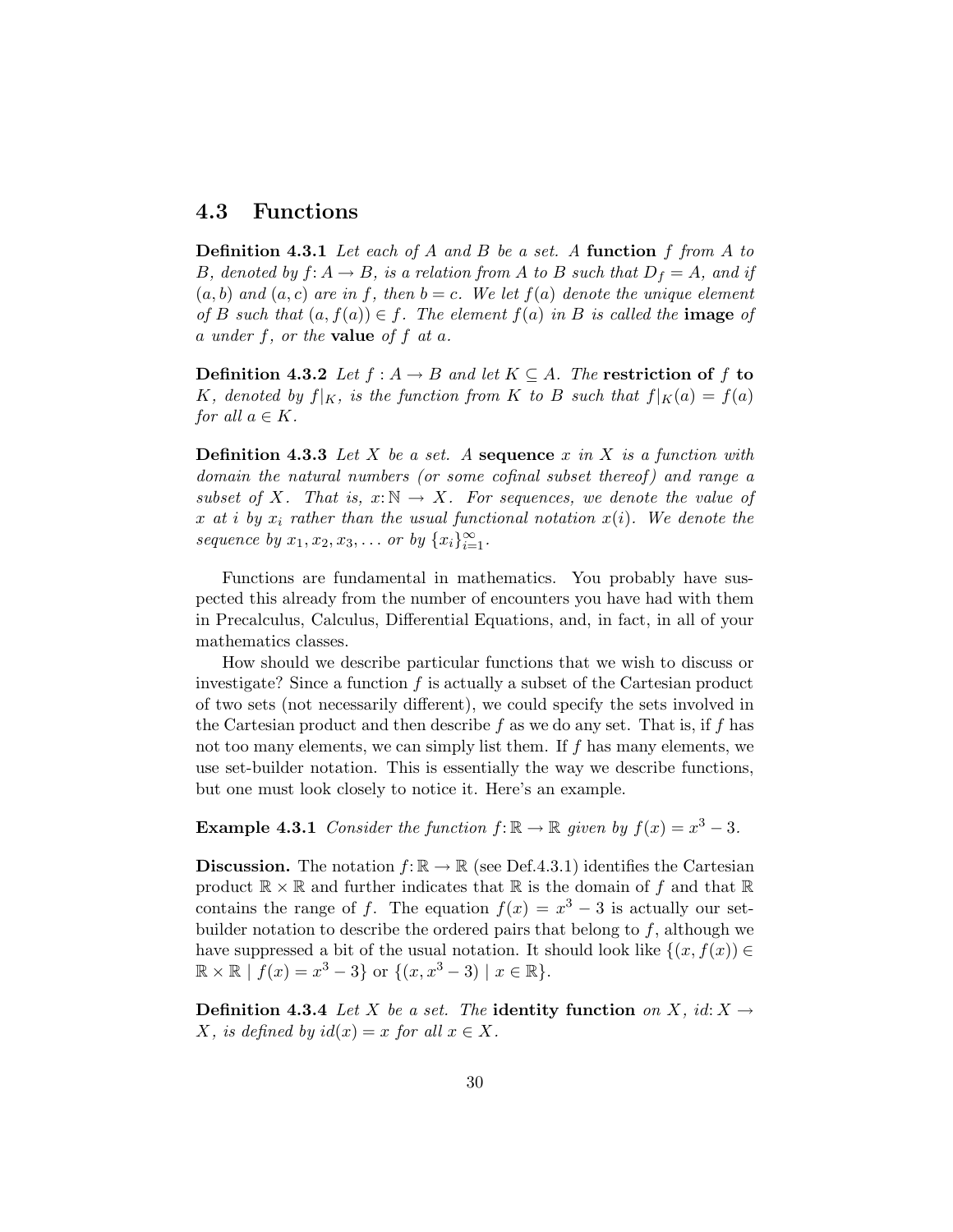**Definition 4.3.5** Let  $f: X \to Y$  be a function. We say that f is a **constant** function if there is a  $y \in Y$  such that  $f(x) = y$  for all  $x \in X$ . So,  $I_f = \{y\}$ .

**Definition 4.3.6** Let  $f: X \to Y$  be a function.

- 1. f is one-to-one (1-1), or injective, if whenever  $f(x) = f(y)$ , it follows that  $x = y$ .
- 2. f is **onto**, or **surjective**, if for each  $y \in Y$ , there is an  $x \in X$  such that  $f(x) = y$ .
- 3. f is bijective if it is 1-1 and onto.

**Definition 4.3.7** Let  $f: X \to Y$  be a function,  $H \subseteq X$ , and  $K \subseteq Y$ . We define the **image of** H under f by  $f(H) = \{f(x) | x \in H\}$ . Observe that  $f(X) = I_f$ .

We define the **preimage of** K **under**  $f$  by  $f^{-1}(K) = \{x \in X \mid f(x) \in K\}.$ If  $y \in Y$ , we write  $f^{-1}(y) = f^{-1}(\{y\}).$ 

**Observation 4.3.1** Since a function f is a relation, in general,  $f^{-1}$  is the relation defined in Definition 4.1.4. But, if additionally, f is one-to-one, we get, from Theorem 4.3.1 below, that  $f^{-1}$  is a function.

**Theorem 4.3.1** If  $f: X \to Y$  is a 1-1 function, then  $f^{-1}: f(X) \to X$  is a function. Furthermore, if f is a bijection, then  $f^{-1}$  is also a bijection.

Since composition of relations was defined earlier and functions are relations, it follows that the composition of functions  $f: X \to Y$  and  $g: Y \to Z$  is given by  $g \circ f = \{(x, z) \mid \text{there is a } y \in Y \text{ such that } (x, y) \in f \text{ and } (y, z) \in g \}.$ Now, for functions, if  $(x, y) \in f$ , then y is the unique element of Y such that  $y = f(x)$  and if  $(y, z) \in g$ , then z is the unique element of Z such that  $z = g(y)$ . So, for each  $x \in X$  there can be at most one element  $(x, z) \in g \circ f$ , and using our functional notation  $z = g(f(x))$ . Thus,  $g \circ f$  is a function from X into Z. With composition of functions, we usually write  $g \circ f(x) = g(f(x))$ and take it as a definition, although this equality does follow from the definition of composition of relations.

**Theorem 4.3.2** If  $f: X \to Y$  is 1-1 and onto, then

- 1.  $f \circ f^{-1}: Y \to Y$  is the identity function on Y, and
- 2.  $f^{-1} \circ f: X \to X$  is the identity function on X.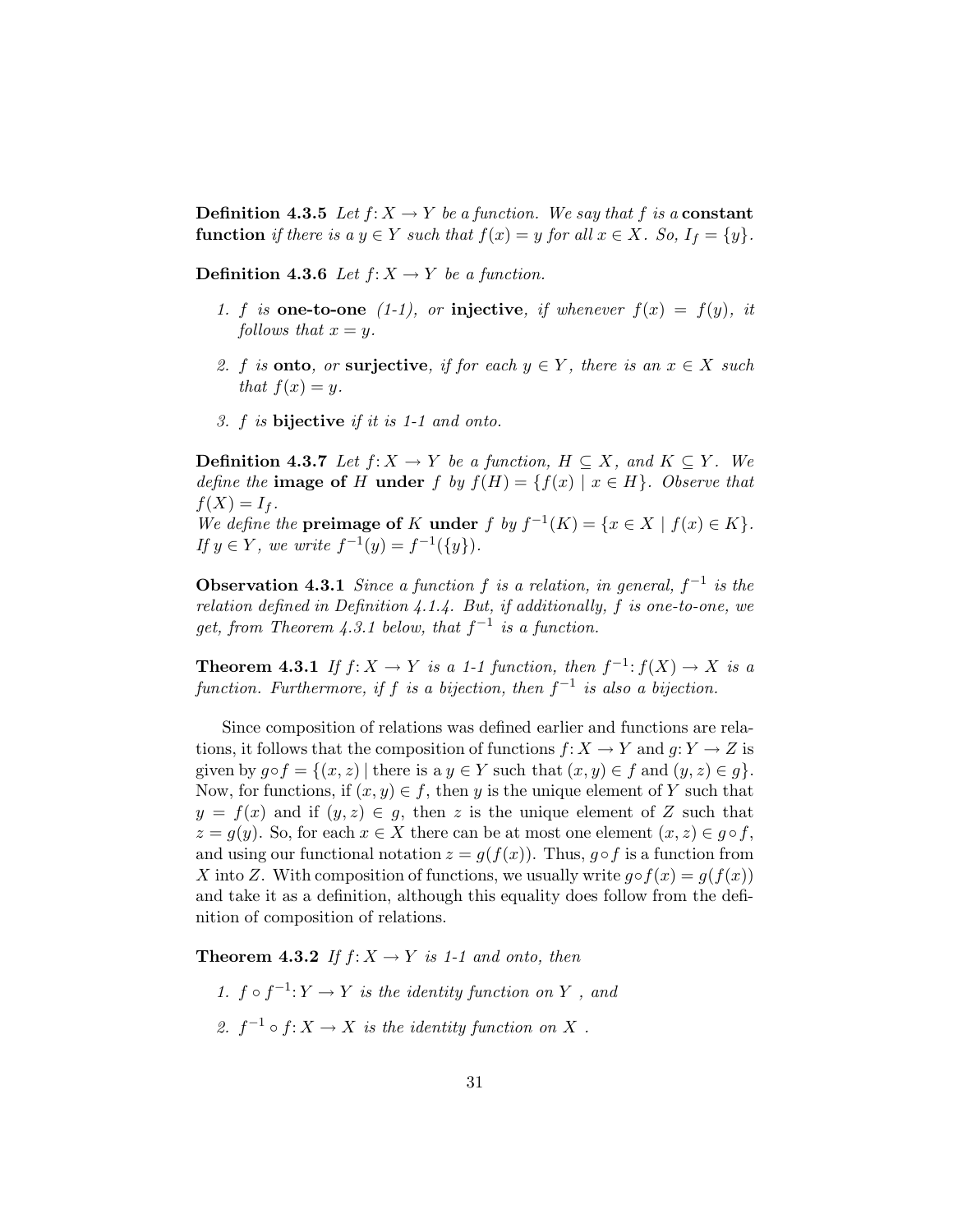**Theorem 4.3.3** Suppose that  $f: X \to Y$  and  $g: Y \to Z$  are 1-1, onto functions. Then  $g \circ f: X \to Z$  is 1-1 and onto.

Problem 4.3.1 Given the functions below, answer the questions. Drawing graphs might be of some help.

- $f: \mathbb{R} \to \mathbb{R}$  given by  $f(x) = \sin x$ .  $g: [0, \infty) \to [0, \infty)$  given by  $g(x) = x^2$ .  $h: \mathbb{R} \to \{0,1\}$  given by  $h(x) = \begin{cases} 0 & \text{if } x \text{ is rational} \\ 1 & \text{if } x \text{ is irrational} \end{cases}$ 1 if x is irrational  $k: (0, \frac{2}{\pi})$  $\frac{2}{\pi}$ ]  $\rightarrow \mathbb{R}$  given by  $k(x) = \sin \frac{1}{x}$ .  $t$ :  $\left(-\frac{\pi}{2}\right)$  $\frac{\pi}{2}, \frac{\pi}{2}$  $\frac{\pi}{2}) \to \mathbb{R}$  given by  $t(x) = \tan x$ .  $m: \mathbb{R} - \{0\} \to \mathbb{R} - \{0\}$  given by  $m(x) = \frac{1}{x}$ .
- 1. Which are 1-1? Which are onto? Verify!
- 2. Determine the range of those that are not surjective.
- 3. Find  $f([\frac{\pi}{4}, \frac{3\pi}{4})$  $\frac{3\pi}{4}]$ ) and  $f^{-1}([\frac{1}{2}, 1])$ .
- 4. Find a defining rule for  $g^{-1}$ .
- 5. Determine if  $k \circ m|_{\left[\frac{\pi}{2}, \infty\right)} = f|_{\left[\frac{\pi}{2}, \infty\right)}$ .

**Problem 4.3.2** Let  $\mathbb{Z}/_{\equiv}$  be the set of equivalence classes in Problem 4.1.4. Define  $f: \mathbb{Z}/_{\equiv} \to \mathbb{Z}/_{\equiv}$  by  $f([n]) = [2n]$ , and  $g: \mathbb{Z}/_{\equiv} \to \mathbb{Z}/_{\equiv} by g([n]) = [n^2] .$ 

- 1. Is it clear that f and g are functions? If not, verify that they are.
- 2. Are either of them 1-1 and/or onto?
- 3. Determine rules for  $f \circ q$  and  $q \circ f$ .

**Problem 4.3.3** Let  $f: X \to Y$  be a function,  $A \subseteq X$ , and  $B \subseteq Y$ . Prove that

- 1.  $A \subseteq f^{-1}(f(A))$ , and equality holds if f is injective.
- 2.  $f(f^{-1}(B)) \subseteq B$ , and equality holds if f is surjective.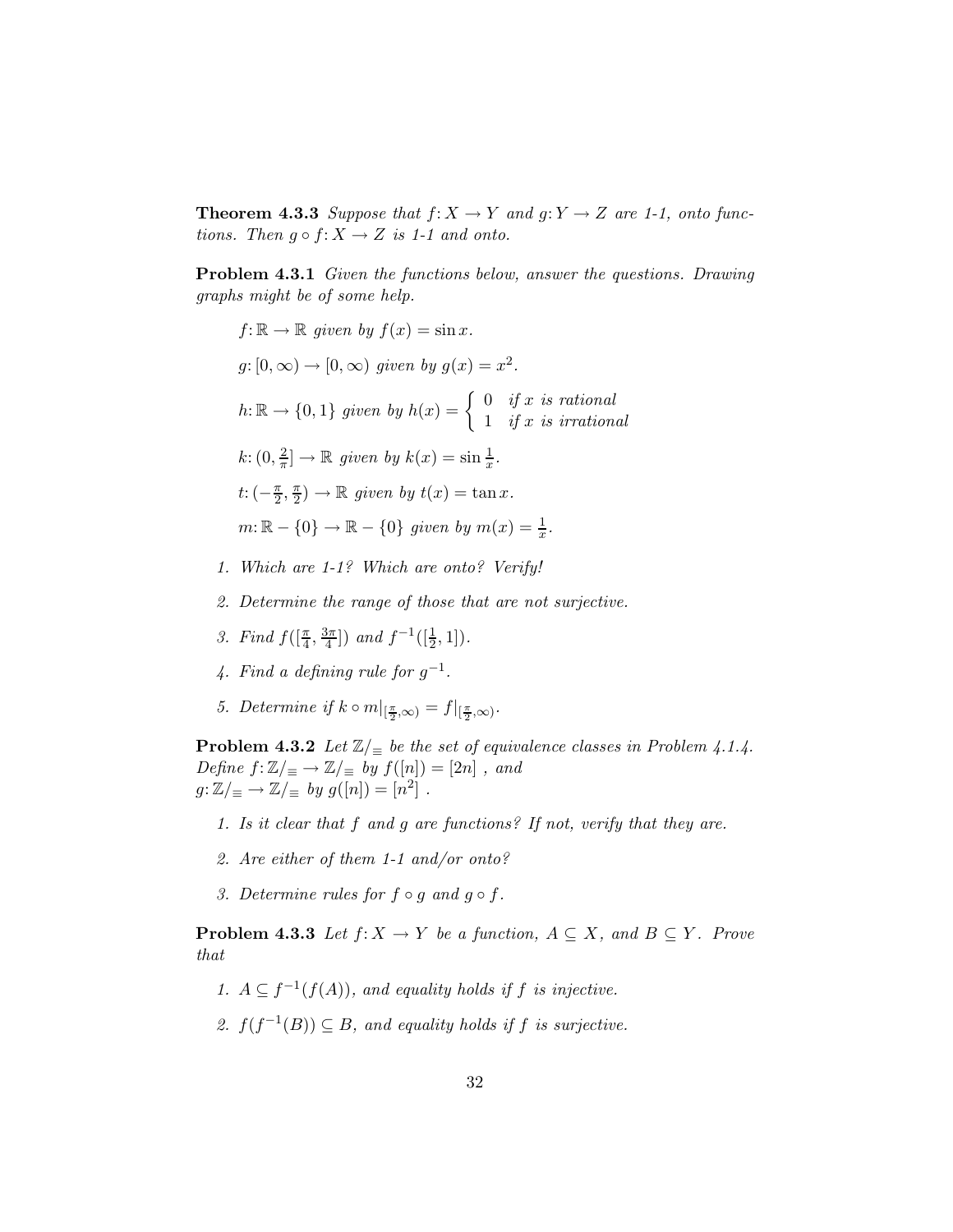**Problem 4.3.4** Let  $f: X \to Y$  be a function,  $A_0$ ,  $A_1$  be subsets of X, and  $B_0$ ,  $B_1$  be subsets of Y. Prove.

- 1. If  $B_0 \subseteq B_1$ , then  $f^{-1}(B_0) \subseteq f^{-1}(B_1)$ .
- 2. If  $A_0 \subseteq A_1$ , then  $f(A_0) \subseteq f(A_1)$ .
- 3.  $f^{-1}(B_1 B_0) = f^{-1}(B_1) f^{-1}(B_0)$ .
- 4.  $f(A_1 A_0) = f(A_1) f(A_0)$ .

**Problem 4.3.5** Let  $f: X \to Y$  be a function,  $\{A_{\alpha} \mid \alpha \in I\}$  be a family of subsets of X, and  $\{B_\alpha \mid \alpha \in J\}$  be a family of subsets of Y. Prove that

- 1.  $f^{-1}(\bigcup_{\alpha \in J} B_{\alpha}) = \bigcup_{\alpha \in J} f^{-1}(B_{\alpha}).$ 2.  $f^{-1}(\bigcap_{\alpha \in J} B_{\alpha}) = \bigcap_{\alpha \in J} f^{-1}(B_{\alpha}).$
- 3.  $f(\bigcup_{\alpha \in I} A_{\alpha}) = \bigcup_{\alpha \in I} f(A_{\alpha}).$
- 4.  $f(\bigcap_{\alpha\in I}A_{\alpha})=\bigcap_{\alpha\in I}f(A_{\alpha}).$

### 4.4 The Axiom of Choice

**AXIOM OF CHOICE (AOC)** Let  $\{A_{\alpha} \mid \alpha \in \Gamma\}$  be a collection of nonempty sets. Then there is a function C with domain  $\Gamma$  such that for each  $\alpha \in \Gamma$ ,  $C(\alpha) \in A_{\alpha}$ .

ZORN'S LEMMA Suppose that S is a nonempty partially ordered set such that each nonempty totally ordered subset has an upper bound. Then S has a maximal element.

**Definition 4.4.1** A set  $S$  is well-ordered provided that it is totally ordered and that every nonempty subset of S has a least element.

Well-ordering Axiom (WOA) Every set can be well-ordered.

**Definition 4.4.2** Let G be a collection of sets. H is a monotonic subcol**lection** of G provided that whenever  $H_1$  and  $H_2$  are in  $H_1$ , either  $H_1 \subseteq H_2$ or  $H_2 \subseteq H_1$ .

HAUSDORFF MAXIMALITY PRINCIPLE (HMP) If  $G$  is a collection of sets, then there is a monotonic subcollection  $H$  of  $G$  which is not a proper subcollection of any other monotonic collection of sets from G.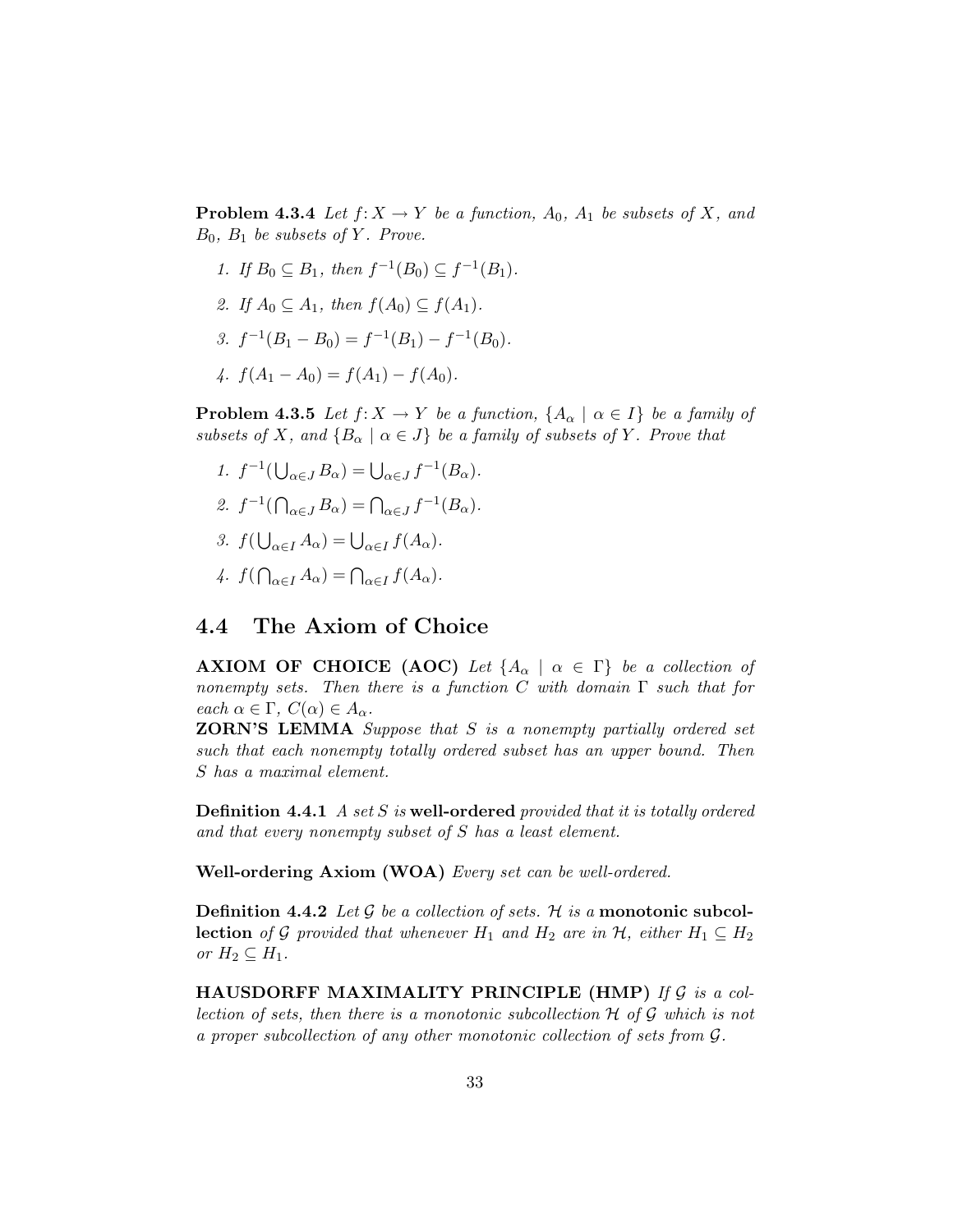Theorem 4.4.1 These are equivalent.

- 1. AOC
- 2. Zorn's Lemma
- 3. WOA
- 4. HMP

### 4.5 Generalized Products of Sets

Problem 4.5.1 We wish to extend the idea of products of sets so that we can have a product of more than two sets.

- 1. Let  $k \in \mathbb{N}$  and let  $\{A_i\}_{i=1}^k$  be a collection of nonempty sets. Give a definition for  $A_1 \times A_2 \times A_3 \times \ldots \times A_k$ . We will denote this set by  $\prod_{i=1}^k A_i$ .
- 2. Let  $A_i$  be a nonempty set for each  $i \in \mathbb{N}$ . Give a definition for  $\prod_{i=1}^{\infty} A_i$ .
- 3. Let  $\{A_\alpha \mid \alpha \in I\}$  be an indexed family of nonempty sets. Give a definition for  $\prod_{\alpha \in I} A_{\alpha}$ .

**Theorem 4.5.1** Suppose that  $\{A_{\alpha} \mid \alpha \in I\}$  is a family of sets and  $\{J, K\}$ is a partition of I. Then there is a bijection from  $\prod_{\alpha\in I} A_{\alpha}$  to  $(\prod_{\alpha\in J} A_{\alpha}) \times$  $\left(\prod_{\alpha\in K}A_{\alpha}\right)$ .

**Definition 4.5.1** Let  $\prod_{\alpha \in I} A_{\alpha}$  be a product of sets and let  $\beta \in I$ . Then the function  $\pi_{\beta}$  :  $\prod_{\alpha \in I} A_{\alpha} \to A_{\beta}$ , defined by  $\pi_{\beta}(f) = f(\beta)$ , is called a **projection function.** Notice that there is a projection function  $\pi_{\beta}$  for each element  $\beta$  in  $I$ .

Theorem 4.5.2 *Projection functions are surjective.* 

**Problem 4.5.2** Let A and B be subsets of  $X \times Y$ . Prove or disprove that

- 1.  $A = \pi_1(A) \times \pi_2(A)$ , where  $\pi_1$  and  $\pi_2$  are respectively the projection functions onto  $X$  and  $Y$ .
- 2.  $\pi_1^{-1}(\pi_1(A)) = A$ .
- 3.  $\pi_1(A \cap B) = \pi_1(A) \cap \pi_1(B)$ .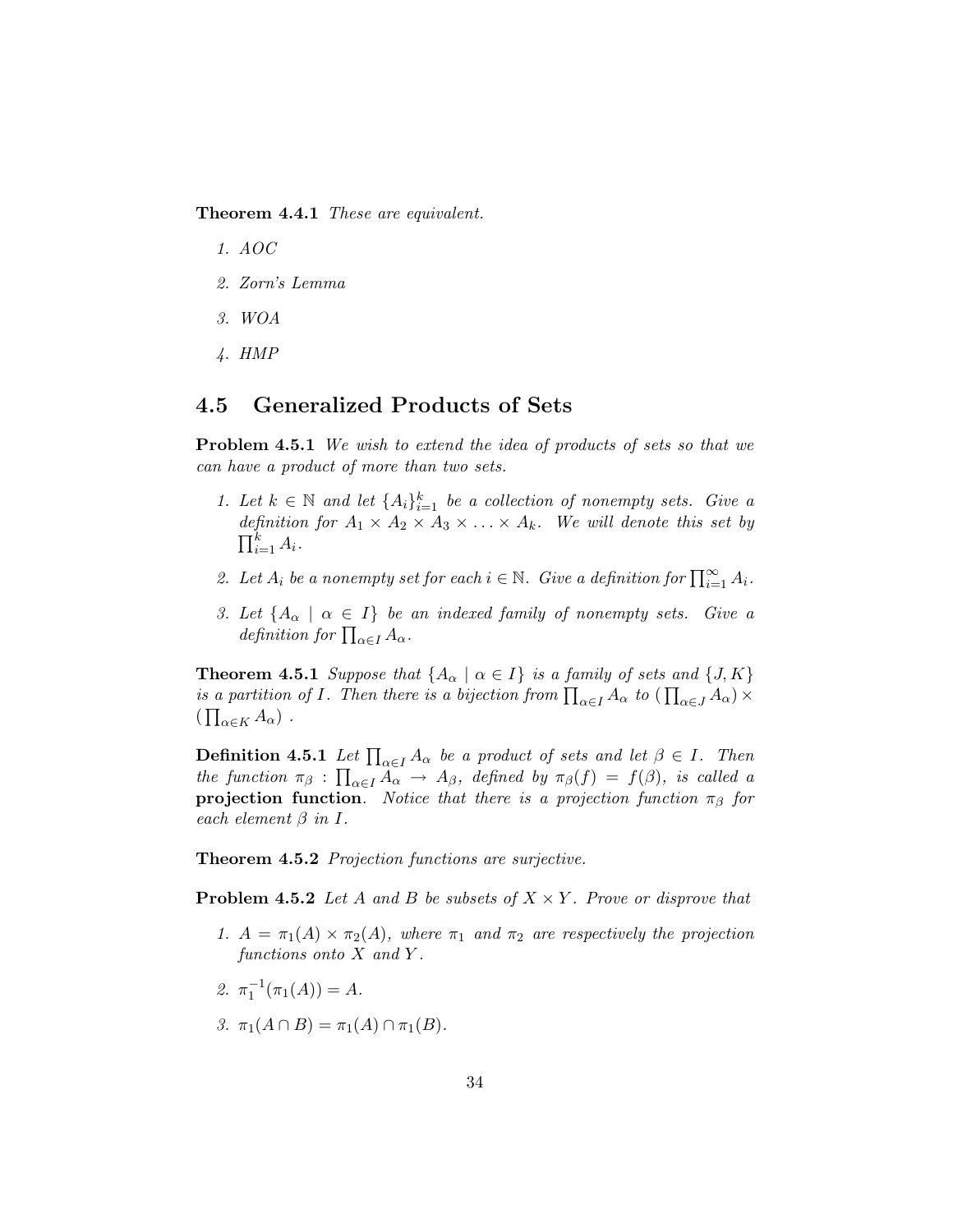4.  $\pi_1(A \cup B) = \pi_1(A) \cup \pi_1(B)$ .

**Theorem 4.5.3** Let  $\{A_{\alpha} \mid \alpha \in I\}$  and  $\{B_{\alpha} \mid \alpha \in I\}$  be families of sets.

- 1.  $\left(\prod_{\alpha \in I} A_{\alpha}\right) \cap \left(\prod_{\alpha \in I} B_{\alpha}\right) = \prod_{\alpha \in I} (A_{\alpha} \cap B_{\alpha})$
- 2.  $\left(\prod_{\alpha \in I} A_{\alpha}\right) \cup \left(\prod_{\alpha \in I} B_{\alpha}\right) \subseteq \prod_{\alpha \in I} (A_{\alpha} \cup B_{\alpha})$

Problem 4.5.3 Express each set below as a product of sets.

- 1. The set of all sequences of integers.
- 2. The set of all sequences of zeros and ones.
- 3. The set of all sequences of integers with 0 as their fifth term.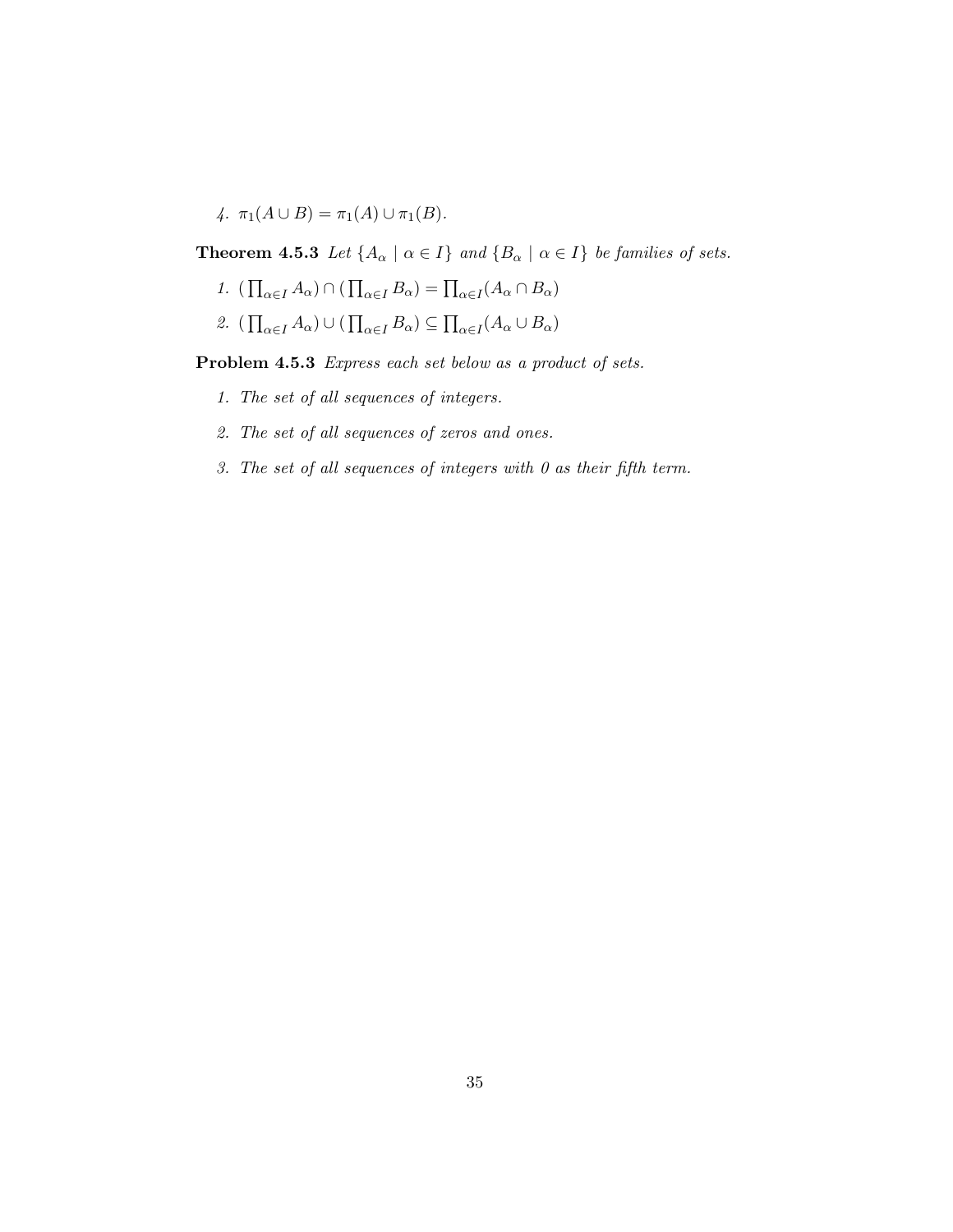### Chapter 5

## Cardinality of Sets

### 5.1 Finite and Infinite Sets

**Definition 5.1.1** The set A is **finite** if  $A = \emptyset$ , or if there is an  $n \in \mathbb{N}$  and a bijection  $f: A \rightarrow \{1, 2, ..., n\}$ . Otherwise, A is infinite.

This definition answers (or, at least, gives one answer to) Problem 3.1.3(1). For finite sets, the answers to Problem 3.1.3(2) and 3.1.3(3) now seem easy. Right? If A and B are finite sets, then there exist natural numbers  $m$  and *n* and bijections  $f: A \to \{1, 2, ..., m\}$  and  $g: B \to \{1, 2, ..., n\}$ . It seems reasonable to say that A and B have the same number of elements if  $m = n$ . Or, if  $m \neq n$  and  $n > m$ , then it seems reasonable to say that B has more elements than  $A$  or that  $A$  has fewer elements than  $B$ . Can we mimic this terminology for infinite sets? A problem is that there are no "infinite numbers" (that we know of) to compare infinite sets to. So, let's focus more on the bijections. For example, in the case when  $m = n$ , we have bijections  $f: A \to \{1, 2, \ldots, n\}$  and  $g: B \to \{1, 2, \ldots, n\}$ . By Theorems 4.3.1 and 4.3.3,  $g^{-1}$ : {1, 2, ..., n}  $\rightarrow$  B and  $g^{-1} \circ f: A \rightarrow B$  are bijections. That is, there exists a bijection from  $A$  to  $B$ . We will use this as a definition that infinite sets A and B have the same number of elements. We develop this idea and other "size" considerations of infinite sets in this chapter.

**Definition 5.1.2** Sets A and B are said to have the same cardinality (or the same number of elements, or to be the same size) if there exists a bijection  $f: A \to B$ . We write  $A \sim B$ .

Problem 5.1.1 Show that  $\sim$  is an equivalence relation.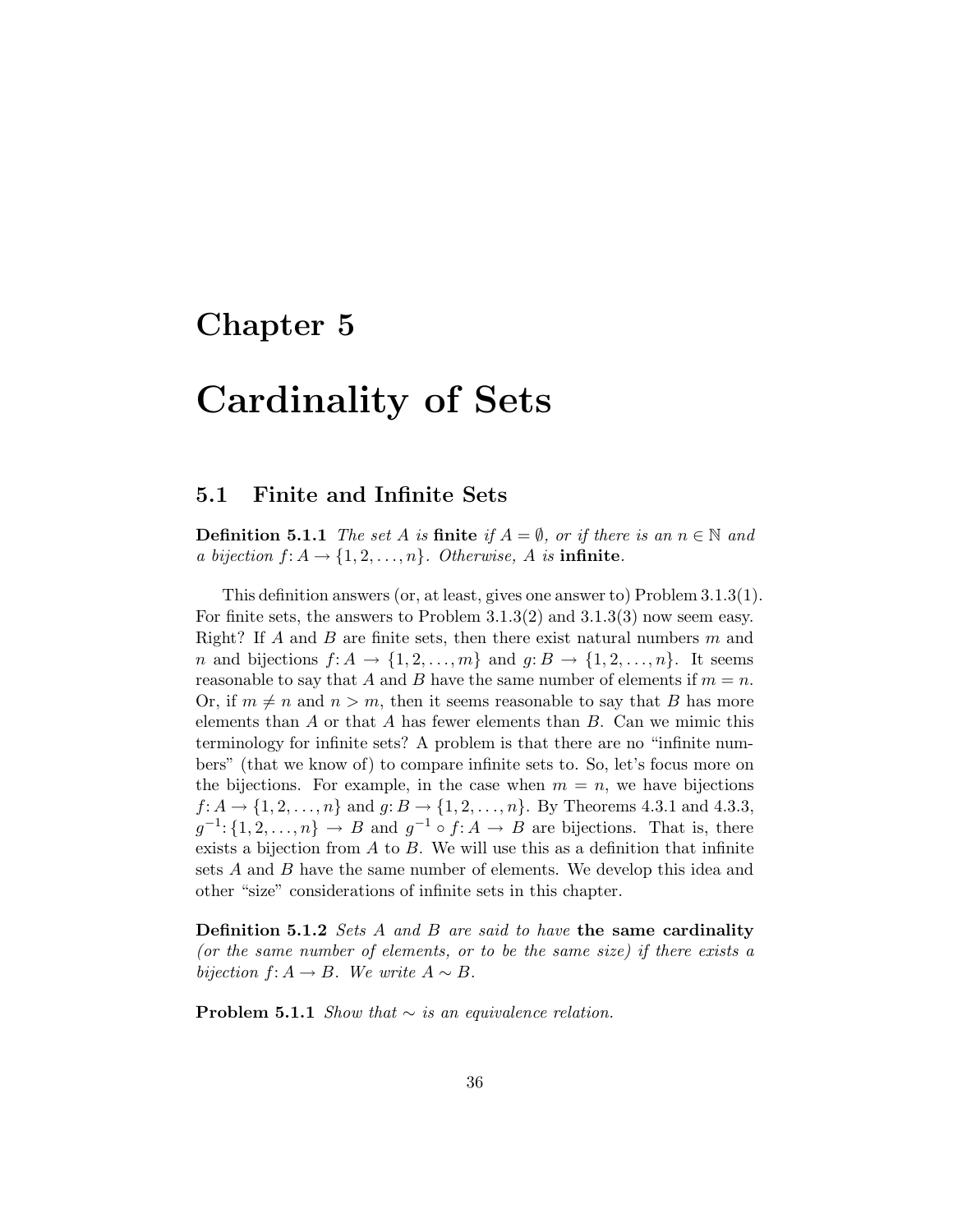**Definition 5.1.3** If A is a finite set and  $f: A \rightarrow \{1, 2, ..., n\}$  is a bijection, we say that the **cardinality of** A is n and we write  $|A| = n$ . We also say that A has n elements. Using the inverse bijection  $f^{-1}$ :  $\{1, 2, ..., n\} \rightarrow A$ we may name the elements of A and write  $A = \{a_1, a_2, \ldots, a_n\}$ , where  $a_1 = f^{-1}(1), a_2 = f^{-1}(2), \ldots, a_n = f^{-1}(n).$  The cardinality of  $\emptyset$  is 0 and we write  $|\emptyset|=0$ .

**Theorem 5.1.1** If  $f: \{1, 2, ..., n\} \to \{1, 2, ..., m\}$  and  $m < n$ , then f is not 1-1.

**Theorem 5.1.2** Suppose  $|A| = m$ ,  $|B| = n$ ,  $m < n$ , and  $f: B \to A$ , then f is not 1-1.

**Theorem 5.1.3** Let A and B be finite sets with  $|A| = m$  and  $|B| = n$ . Then  $A \sim B$  iff  $m = n$ .

Corollary 5.1.1 The cardinality of a finite set is unique.

**Notation:** Based on Theorem 5.1.3 above, for finite sets we can write  $|A|$ |B| instead of  $A \sim B$  to indicate that A and B have the same cardinality. Hence, we unabashedly adopt this notation for all sets  $A$  and  $B$ . I.e., we write  $|A| = |B|$  as an alternative notation for  $A \sim B$ .

**Theorem 5.1.4** If A and B are finite disjoint sets, then  $A \cup B$  is finite. Furthermore, if  $|A| = m$  and  $|B| = n$ , then  $|A \cup B| = m + n$ .

**Theorem 5.1.5** If A is an infinite set and  $n \in \mathbb{N}$ , then there exists a subset B of A such that  $|B| = n$ .

**Theorem 5.1.6** If B is a finite set and  $A \subseteq B$ , then A is finite.

**Corollary 5.1.2** If A is infinite and  $A \subseteq B$ , then B is infinite.

**Theorem 5.1.7** If A and B are finite sets, then  $A \cup B$  is finite.

Corollary 5.1.3 If A is infinite,  $B \subseteq A$ , and B is finite, then  $A - B$  is infinite.

**Theorem 5.1.8** If A is a proper subset of the finite set B, then  $|A| \neq |B|$ .

**Theorem 5.1.9** Let  $\{A_i \mid i \in \{1, 2, ..., k\}\}$  be a family of nonempty finite sets.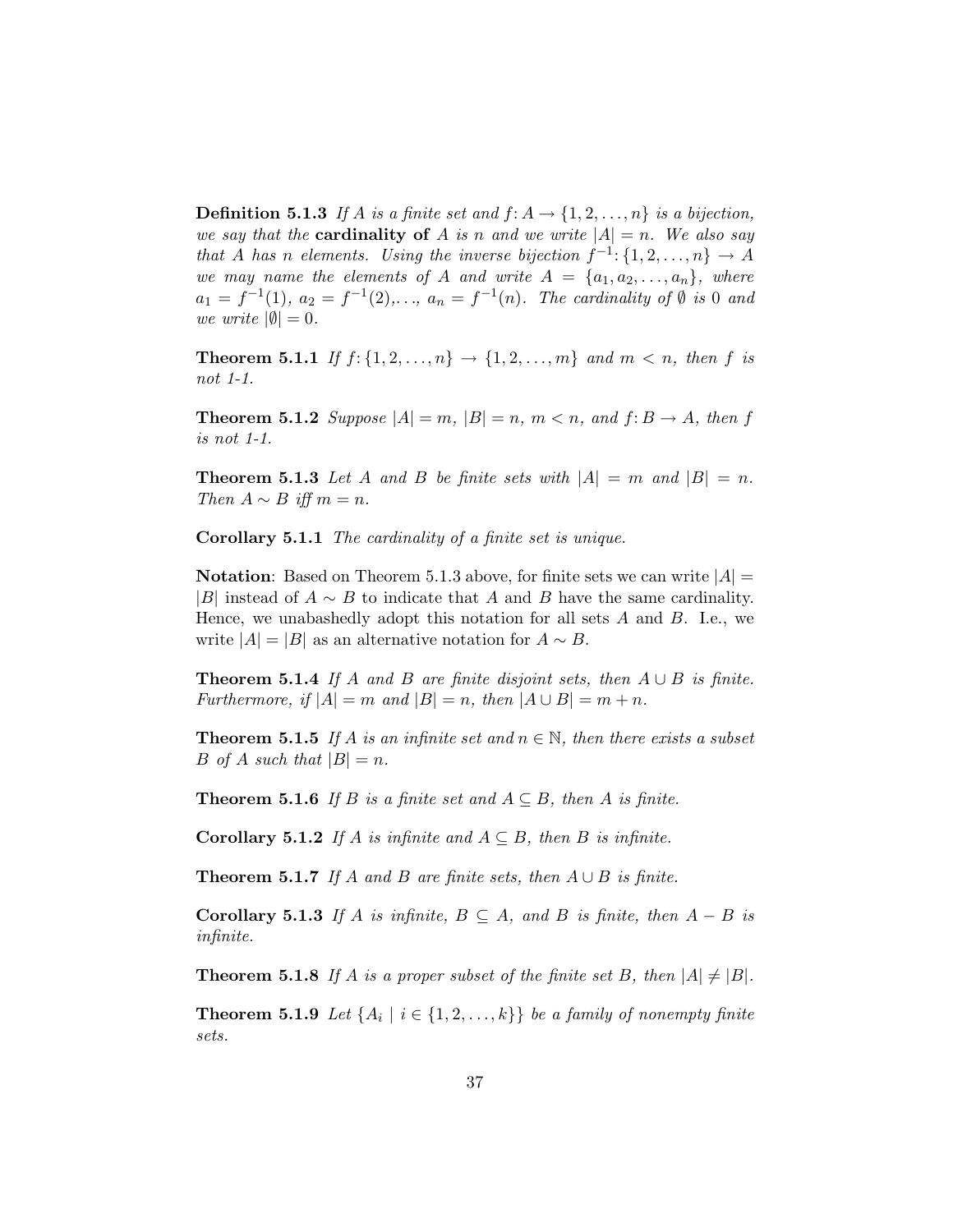- (a)  $\bigcup_{i=1}^k A_i$  is finite.
- (b)  $\prod_{i=1}^{k} A_i$  is finite.

**Definition 5.1.4** Let A and B be sets. We say that the **cardinality of** A is less than or equal the cardinality of B, denoted  $|A| \leq |B|$ , if there is an injection  $f: A \rightarrow B$ .

We define  $|A| < |B|$  if  $|A| \leq |B|$  and  $|A| \neq |B|$ . In this case, we say that A has fewer elements than  $B$  or  $B$  has more elements than  $A$ .

For finite sets, this notation and terminology is consistent with our previous definitions and theorems. For example, suppose that  $|A| = m$ ,  $|B| = n$ , and  $m < n$ . Let  $f: A \rightarrow \{1, 2, ..., m\}$  and  $g: B \rightarrow \{1, 2, ..., n\}$  be bijections. Then  $g^{-1}|_{\{1,2,\ldots,m\}} \circ f: A \to B$  is an injection and Theorem 5.1.2 tells us there is no bijection from A onto B. Thus, by definition we may write  $|A| < |B|$ , which without careful thought, we might have written at the outset simply because  $m < n$ .

Note: Although we have not defined "the cardinality" of an infinite set, we nevertheless will use the above terminology and notation. Each notation, in the infinite setting, is a statement about the existence or nonexistence of certain functions from A to B.

Theorem 5.1.10 (Schroeder-Bernstein) If  $|A| \leq |B|$  and  $|B| \leq |A|$ , then  $|A| = |B|$ .

**Theorem 5.1.11** If A is a set, then  $|A| < |\mathcal{P}(A)|$ .

**Theorem 5.1.12** The set  $A$  is infinite iff there is a bijection from  $A$  onto a proper subset of itself.

### 5.2 Countable and Uncountable Sets

**Definition 5.2.1** The set A is **countably infinite** if  $A ∼ ℕ$ . If the set A is either finite or countably infinite, we say that A is **countable**. If A is not countable, we say that  $A$  is **uncountable**.

**Note:** If A is countably infinite, we can use the bijection from  $\mathbb N$  to A to "list" or "enumerate" the elements of A. We write  $A = \{a_1, a_2, a_3, \ldots\}.$ 

**Theorem 5.2.1** If the set A is countably infinite, then it is infinite.